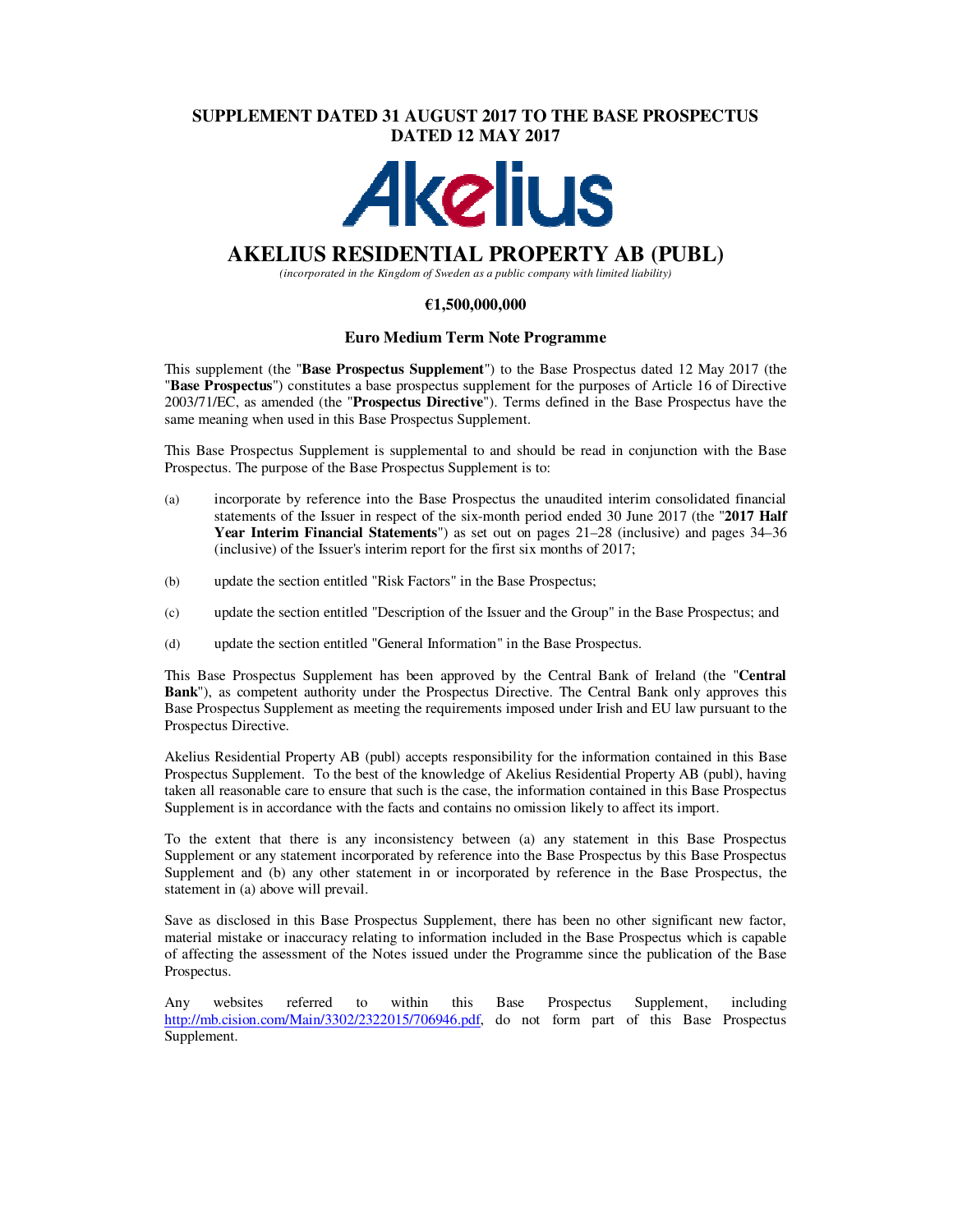## **AMENDMENTS TO THE "INFORMATION INCORPORATED BY REFERENCE" SECTION**

With effect from the date of this Base Prospectus Supplement, the first paragraph of the "Information Incorporated by Reference" section on page 20 of the Base Prospectus is updated by adding the following paragraph:

"4. the unaudited interim consolidated financial statements of the Issuer in respect of the six-month period ended 30 June 2017 (the "**2017 Half Year Interim Financial Statements**") as set out on pages 21–28 (inclusive) and pages 34–36 (inclusive) of the Issuer's interim report for the first six months of 2017:

## http://mb.cision.com/Main/3302/2322015/706946.pdf

For the avoidance of doubt, any information, agreements, and/or documents expressed to be incorporated by reference in the information incorporated by reference from 4. above, shall not be incorporated in or to form part of, the Base Prospectus. Any information, agreements and/or documents contained in the document specified in 4. above which is not incorporated by reference in the Base Prospectus is either not relevant for an investor or is covered elsewhere in the Base Prospectus.

Additionally, with effect from the date of this Base Prospectus Supplement, the fourth paragraph of the "Information Incorporated by Reference" section on page 20 of the Base Prospectus is updated by deleting the wording and replacing it with the following:

"The 2015 Financial Statements, 2016 Financial Statements, 2017 Interim Financial Statements and 2017 Half Year Interim Financial Statements are English translations of the Swedish financial statements prepared for and used in the Kingdom of Sweden."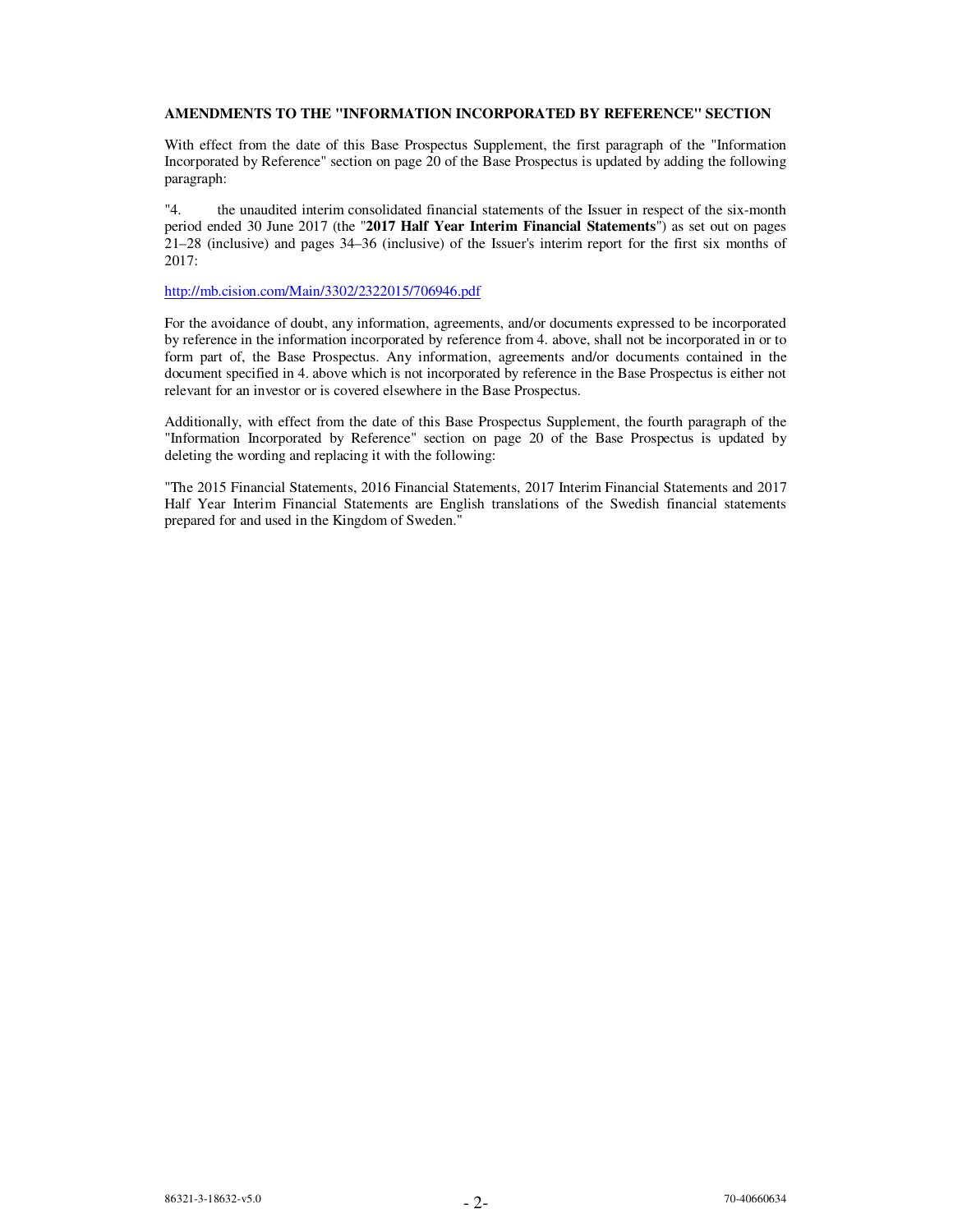## **AMENDMENTS TO THE "RISK FACTORS" SECTION**

With effect from the date of this Base Prospectus Supplement, the following paragraphs of the "Risk Factors" section starting on page 5 of the Base Prospectus are updated by deleting the wording and replacing it with the following:

#### "*Interest rate risks may reduce the Group's net return*

Aside from equity contributions, the Group's operations are largely financed by borrowings, including loans from credit institutions and listed bonds and, as a result, the cost of interest payments on such debts is one of the Group's main expenses. Changes in interest rates can affect the Group's profitability by affecting the spread between, among other things, the income on its assets and the expense of its interestbearing liabilities, the value of any interest-earning assets, its ability to make acquisitions and its ability to realise gains from the sale of its assets. Market interest rates are highly sensitive to many factors, including the expected inflation rate, governmental, monetary and tax policies, domestic and international economic and political considerations, fiscal deficits, regulatory requirements and other factors beyond the Group's control. The short-term interest rates are mainly determined by reference to the respective national bank's repo rate, which is a monetary policy rate. In times of increasing inflation expectations, the interest rate can be expected to increase and in times of decreasing inflation expectations, the interest rate can be expected to decrease.

The Group's interest costs are mainly affected by the current market interest rate, the margin imposed by credit institutions and the method for determining the rate of interest on the debts entered into by the Group. As at 30 June 2017, the loans of the Group carried an average interest rate of 2.65 per cent. and the average interest rate hedge was 5.1 years. As at 30 June 2017, 14.3 per cent. of the Group's borrowings carried an interest rate with a term of less than one year. With respect to fixed rate debt, a longer average fixed interest term on the Group's debts means that the Group is tied to a fixed interest rate that may or may not be in line with the prevailing market interest rate. With respect to floating rate debt, the Group's floating rate loan expenses may increase with a rise in market interest rates. An increase in interest rates may increase the Group's interest expense and this could have a material adverse impact on the Group's operations, earnings and financial position.

## *The Group may not be able to secure financing in the future*

The Group is exposed to the risk of not being able to obtain new financing or to re-finance existing debt obligations. In addition, the terms and conditions on which future funding or re-financing may be made available may not be acceptable to the Group. As at 30 June 2017, the Issuer's interest-bearing debt amounted to a total of SEK 40,107 million. There is a risk that these lenders in the future do not want or have the possibility to continue with the current financing.

During the financial crisis in 2008-2009, there was severe volatility and disturbance in the financial and credit markets, with decreased liquidity and increased credit risk premiums for many credit institutions. Even though the Group currently believes that its refinancing risk is small, there is no guarantee that future refinancing can be obtained on commercially acceptable terms, and this could have a material adverse impact on the Group's operations, earnings and financial position.

The Group's inability to procure sufficient financing for its property acquisitions or development projects could adversely affect its ability to expand its business and may result in unexpected costs for the Group. If such circumstances occur, it could also result in development projects not being completed before the Group's loan repayments are due, or that such increased costs in the development project not being covered by the credit facilities in place. If the Group is not able to obtain new financing with respect to its property acquisitions or development projects, or an extension or increase of existing financing arrangements, or is only able to obtain such financing on terms that are disadvantageous, it could have a material adverse impact on the Group's operations, earnings and financial position.

## *The Group may be forced to refinance its debt or may forfeit secured assets if it fails to meet the obligations and requirements under its loan agreements and debt securities*

The Group is financed from a variety of sources. In total, the Group has loans with 34 banks in different countries and it has five listed bonds.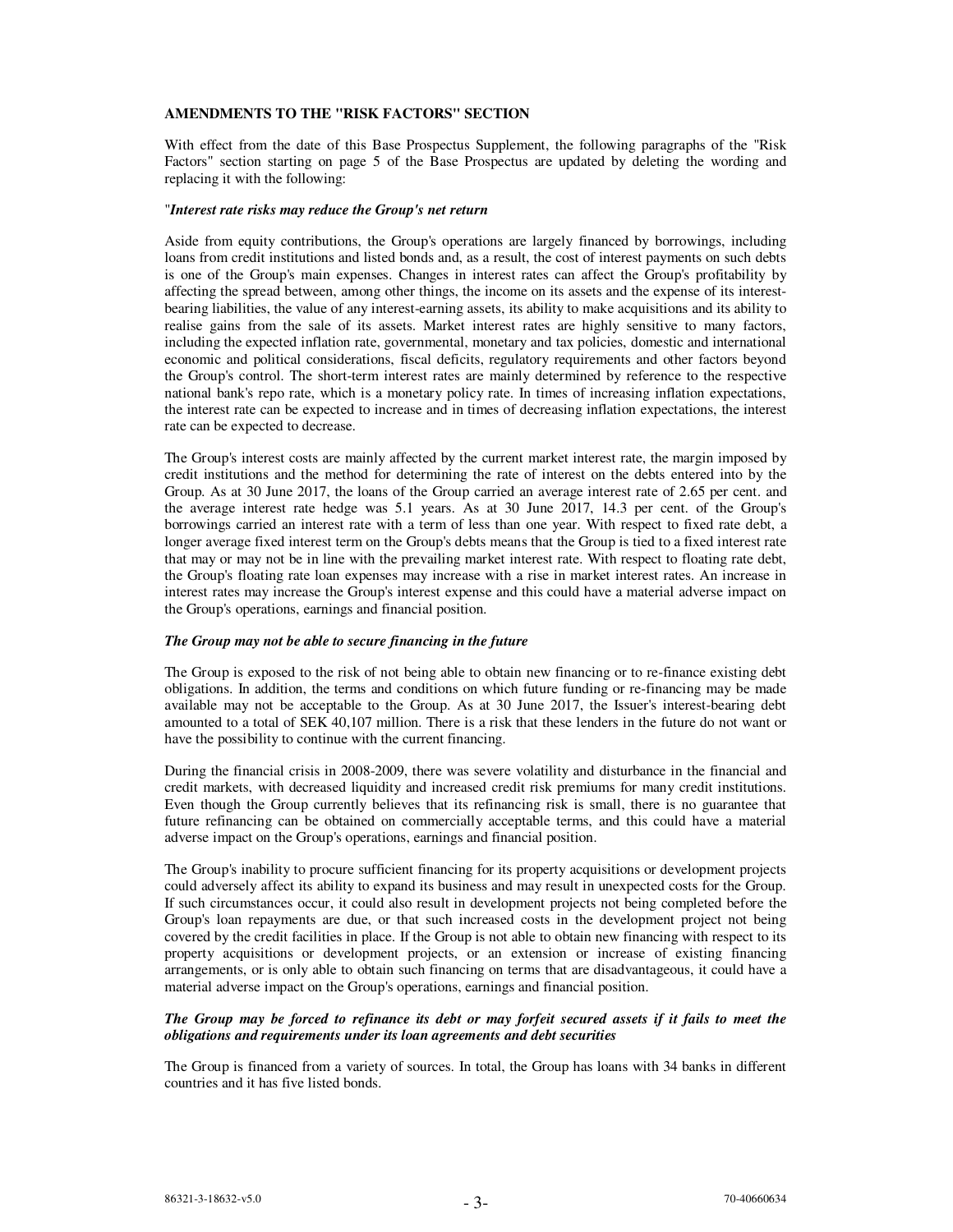The Group has provided security and guarantees for a large proportion of its loans. As at 30 June 2017, the Group had total borrowings, including bonds and bank loans, with a nominal value of SEK 40,107 million, of which SEK 19,183 million was secured. Some of the loan agreements and terms of the bonds contain financial covenants which, among other things, cover (i) the ownership of the company that has raised the loan and (ii) the Group's equity ratio and certain other financial ratios. In this context, it should be noted that some of the Group's financial ratios, at least in the short term, are negatively affected when a company within the Group acquires properties which are financed through loans from external creditors. Accordingly, such acquisitions (which constitute a part of the Group's business model) could increase the Group's risk of breaching such financial covenants. If any of the financial covenants set out in the loan agreements and the terms of the bonds are breached, it could result in the acceleration of the loans and/or bonds and/or the realisation of the security granted to the relevant credit institutions, which could, in turn, have a material adverse impact on the Group's operations, earnings and financial position."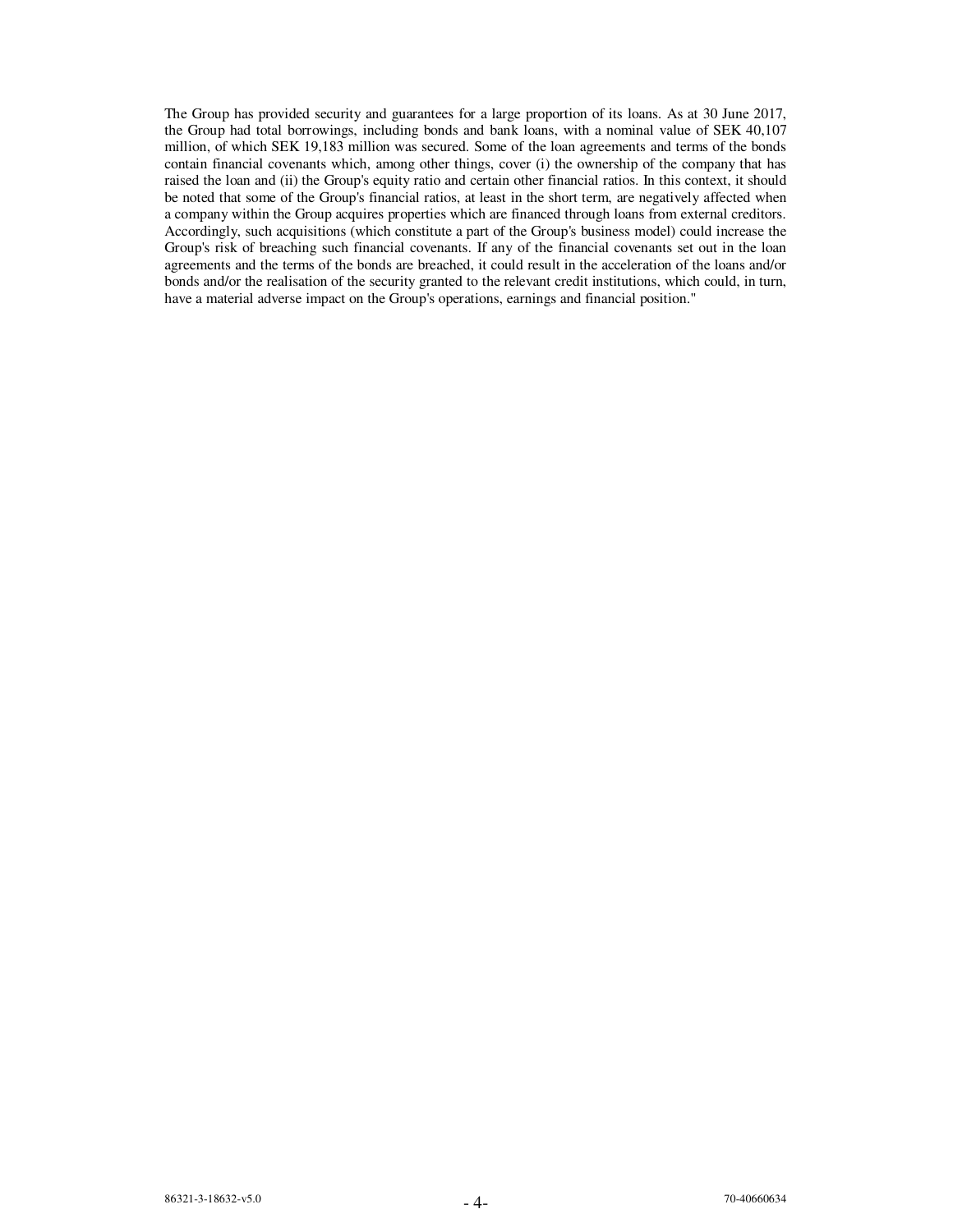### **AMENDMENTS TO THE "DESCRIPTION OF THE ISSUER AND THE GROUP" SECTION**

With effect from the date of this Base Prospectus Supplement, the section entitled "Description of the Issuer and the Group" starting on page 72 of the Base Prospectus is updated by deleting the section and replacing it with the following:

### "**DESCRIPTION OF THE ISSUER AND THE GROUP**

#### **Introduction**

Akelius Residential Property AB (publ) is a public limited liability company incorporated under the laws of the Kingdom of Sweden and registered in the Kingdom of Sweden with registration number 556156- 0383, having its registered address at Svärdvägen 3A, P.O. Box 104, SE-182 12 Danderyd, Kingdom of Sweden. The Issuer's telephone number is +46 8 566 130 00. The Issuer was formed on 9 August 1971 and registered with the Swedish Companies Registration Office on 29 December 1971. The Issuer is subject to a number of Swedish corporate and financial legislative acts including, but not limited to, the Swedish Companies Act (Sw: *aktiebolagslagen (2005:551)*) and the Swedish Annual Accounts Act (Sw: *årsredovisningslagen (1995:1554)*). The Issuer has been incorporated for an indefinite period of time.

#### **Share capital, shares and ownership structure of the Issuer**

According to its articles of association, the Issuer's share capital shall be no less than SEK 1,080,000,000 and not more than SEK 4,320,000,000 divided into not less than 1,800,000,000 shares and not more than 7,200,000,000 shares. The Issuer's share capital, as at the date of this Base Prospectus Supplement, amounts to SEK 1,850,649,004 divided among 3,084,415,006 shares (3,065,579,400 ordinary shares and 18,835,606 preference shares). The Board of Directors of the Issuer (the "**Board**") has been given the authorisation from the annual general meeting 2017 to issue, on one or more occasions prior to the annual general meeting in 2018, a maximum amount of 6,000,000 preference shares, after which the total number of preference shares in the company may not exceed 24,835,606. Each ordinary share entitles the holder to one vote and each preference share entitles the holder to one-tenth of a vote at general meetings. The Issuer's preference shares are listed on the multilateral trading facility Nasdaq First North and are, thus, publicly traded. Nasdaq First North is an alternative marketplace, operated by Nasdaq Stockholm, and is an unregulated market for the purposes of the Directive 2004/39/EC (as amended).

As at the date of this Base Prospectus Supplement, all ordinary shares in the Issuer, accounting for approximately 99.39 per cent. of the total share capital, are held by Akelius Apartments Ltd, Cyprus, reg. no. 84077, Xange Holding Ltd, Cyprus, reg. no. 313781 and Giannis Beta Ltd, Cyprus, reg .no. 342009. Akelius Apartments Ltd holds approximately 84.48 per cent., Xange Holding Ltd holds approximately 9.94 per cent. and Giannis Beta Ltd holds approximately 4.97 per cent. of the total share capital of the Issuer. The Issuer, therefore, is controlled by its Cypriot parent company Akelius Apartments Ltd, which is, in turn, controlled by the Akelius Foundation, a humanitarian foundation, registered in the Bahamas, with five council members and the purpose of which is to act under its charter and articles. The foundation is set up to achieve charitable purposes, including assistance of people in need, advancement of education and research, and other philanthropic purposes and its main beneficiary is SOS Children's Villages. As at the date of this Base Prospectus Supplement, the council members of the Akelius Foundation (which holds all the shares in Akelius Apartments Ltd) are: Roger Akelius, Igor Rogulj, Fredrik Lindgren, Tove Andersson and Johan Warodell. None of the council members are beneficiaries of the Akelius Foundation.

To ensure that the control over the Issuer is not abused, the Issuer complies with the Swedish Companies Act (Sw: *aktiebolagslagen (2005:551)*). In addition, the Issuer acts in accordance with the rules of procedure of its Board of Directors and the instructions for the committees and the chief executive officer adopted by the Issuer's Board of Directors. As far as the Issuer is aware, there are no shareholder agreements' or other agreements which could result in a change of control of the Issuer.

#### **Group structure**

The Issuer is the holding company of the Group. Its main functions include the overall strategic management of the Group, the determination of the objectives and strategies of the Group, central coordination of the activities of the Group companies and central allocation of resources as well as monitoring of Group activities.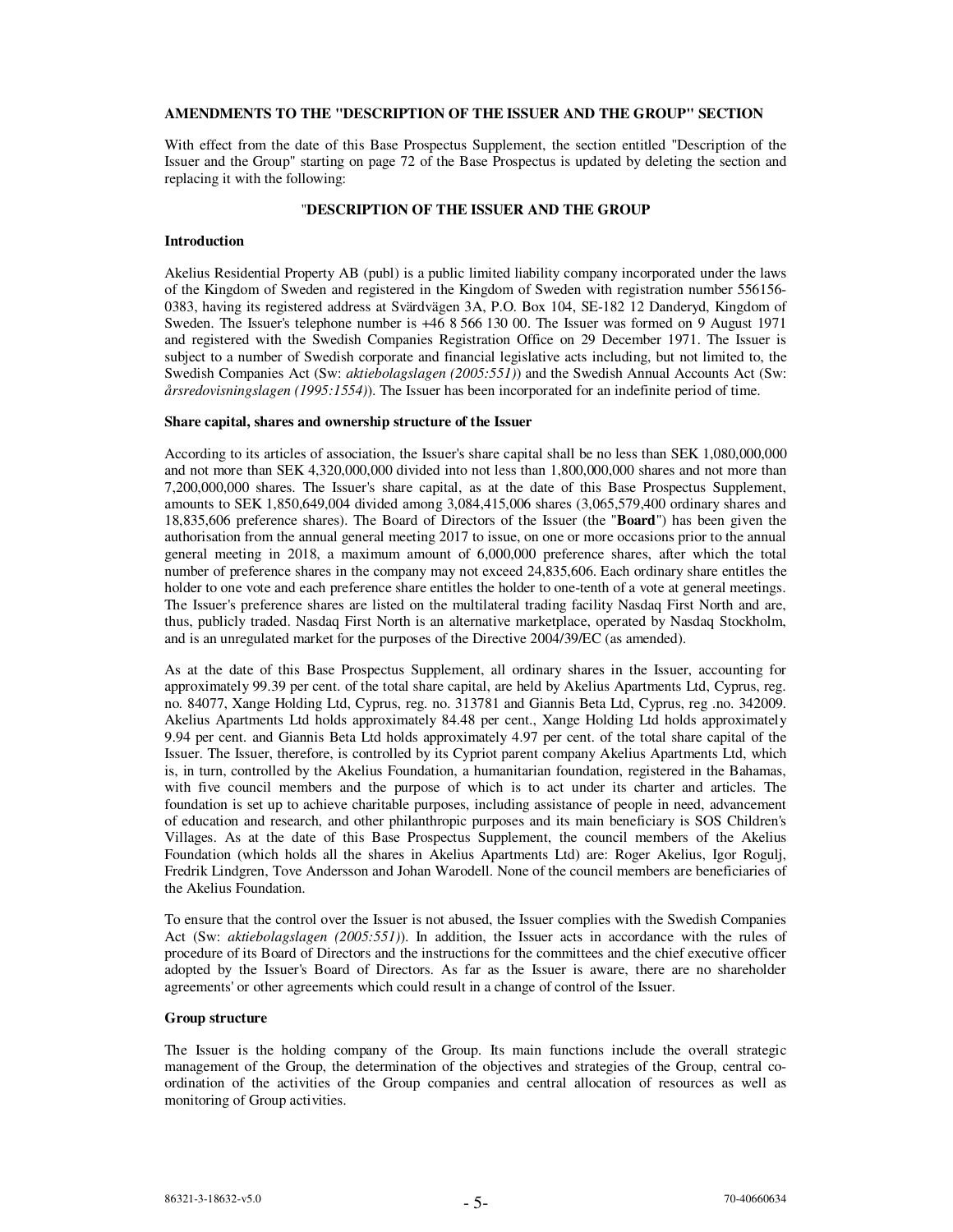As at 30 June 2017, the Issuer had a total of 475 subsidiaries. The subsidiaries comprise real estate holding companies and management companies in all of the countries in which the Group has its operations or assets. The Issuer does not directly hold properties. Generally, the purpose of each real estate holding company within the Group is to hold one or more properties of the Group in the relevant country.

The following chart sets out the Group's simplified corporate structure and the ownership structure of the Issuer as at the date of this Base Prospectus Supplement.



The table below sets out details regarding the Group's holding companies in each jurisdiction of its operations, including the Issuer's percentage ownership (direct or indirect) in each:

| <b>Holding Company</b>      | Registration<br>number                                                                                                                                                     | Date of<br>registration          | Date of acquisition                                        | <b>Effective</b><br>ownership<br>$(\%)$                                                                                                                                                                 |
|-----------------------------|----------------------------------------------------------------------------------------------------------------------------------------------------------------------------|----------------------------------|------------------------------------------------------------|---------------------------------------------------------------------------------------------------------------------------------------------------------------------------------------------------------|
| Lägenheter<br>AB<br>Akelius |                                                                                                                                                                            |                                  |                                                            |                                                                                                                                                                                                         |
|                             |                                                                                                                                                                            |                                  |                                                            |                                                                                                                                                                                                         |
|                             |                                                                                                                                                                            |                                  |                                                            | 100                                                                                                                                                                                                     |
| Akelius<br>GmbH<br>(Berlin, |                                                                                                                                                                            |                                  |                                                            |                                                                                                                                                                                                         |
|                             | HRB 101392B                                                                                                                                                                | 07 April 2006                    | N/A                                                        | 99.7                                                                                                                                                                                                    |
|                             |                                                                                                                                                                            |                                  |                                                            |                                                                                                                                                                                                         |
|                             |                                                                                                                                                                            |                                  |                                                            |                                                                                                                                                                                                         |
|                             |                                                                                                                                                                            |                                  |                                                            |                                                                                                                                                                                                         |
|                             |                                                                                                                                                                            |                                  |                                                            |                                                                                                                                                                                                         |
|                             |                                                                                                                                                                            |                                  |                                                            | 100                                                                                                                                                                                                     |
|                             |                                                                                                                                                                            |                                  |                                                            |                                                                                                                                                                                                         |
|                             |                                                                                                                                                                            |                                  |                                                            |                                                                                                                                                                                                         |
|                             |                                                                                                                                                                            |                                  |                                                            |                                                                                                                                                                                                         |
|                             |                                                                                                                                                                            |                                  |                                                            | 100                                                                                                                                                                                                     |
|                             |                                                                                                                                                                            |                                  |                                                            |                                                                                                                                                                                                         |
|                             | 804 104 537                                                                                                                                                                | 18 August 2014                   | N/A                                                        | 100                                                                                                                                                                                                     |
| US LLC (USA,<br>Akelius     |                                                                                                                                                                            |                                  |                                                            |                                                                                                                                                                                                         |
|                             | 364803632                                                                                                                                                                  | 09 February 2015                 | N/A                                                        | 100                                                                                                                                                                                                     |
| Akelius Bolig Holding ApS   |                                                                                                                                                                            | 06 November                      |                                                            |                                                                                                                                                                                                         |
| (Copenhagen, Denmark)       | 37222119                                                                                                                                                                   | 2015                             | N/A                                                        | 100                                                                                                                                                                                                     |
|                             | (Stockholm, Kingdom<br>of<br>Akelius<br>Real<br>Estate<br>Management Ltd<br>(Toronto,<br>Akelius Residential Ltd (United<br>Kingdom, London)<br>Akelius France Holding SAS | 556549-6360<br>659852<br>7954505 | 19 November<br>1997<br>03 October 2011<br>17 February 2012 | 01 September 2003<br>31 December 2013<br>(originally owned by<br>Akelius Canada AB,<br>(subsidiary to Akelius<br>Apartments Ltd))<br>31 March 2014<br>(originally owned by<br>Akelius Apartments<br>Ltd |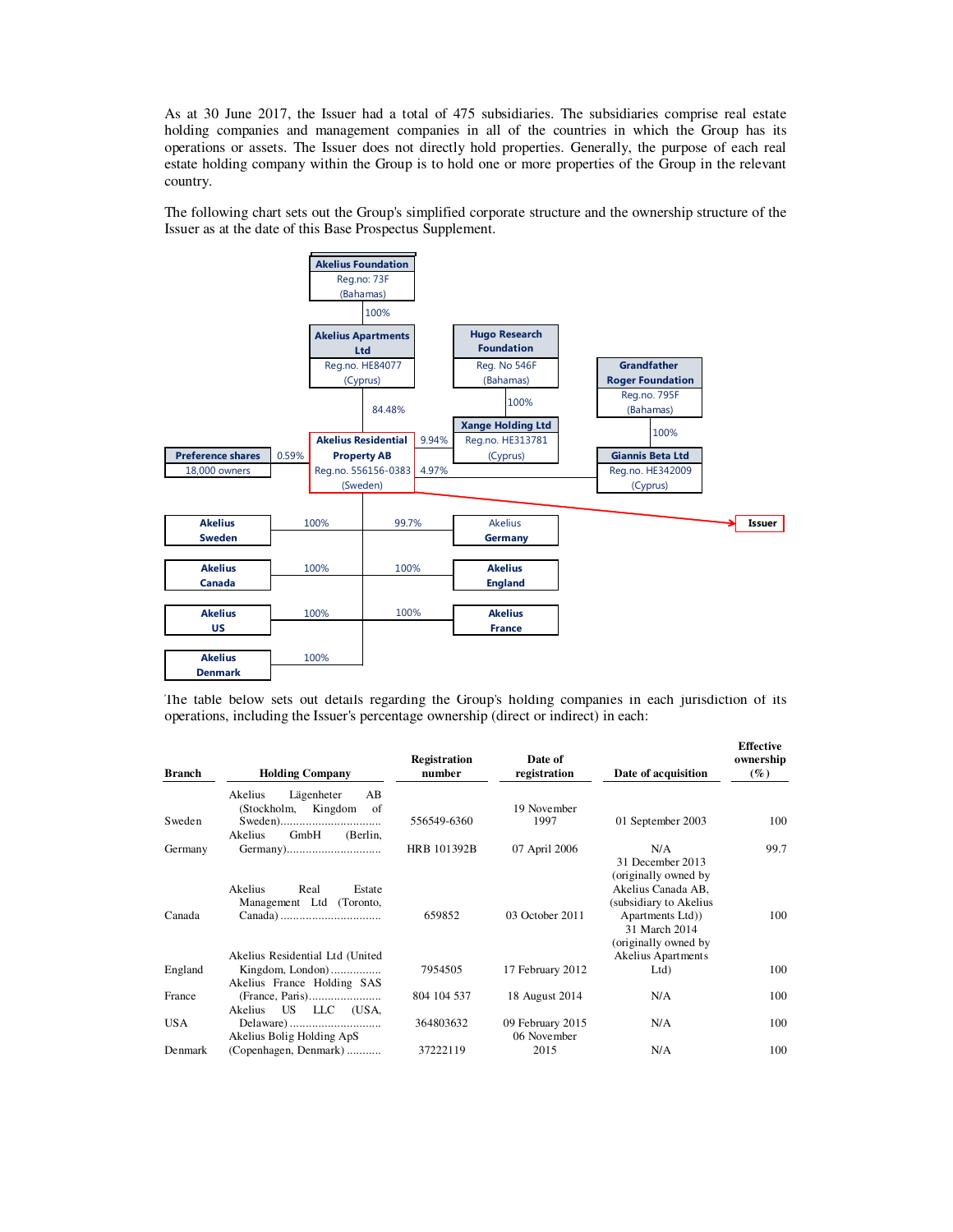#### **Business strategy and operations**

The Group operates in the real estate sector and its operations comprise of investing in, developing and managing residential properties across a number of cities in Europe and North America. The Group acquired its first residential properties in Gothenburg, Helsingborg and Trollhättan in the Kingdom of Sweden in 1994. In subsequent years, the Group expanded through reinvestments of profits in real estate properties in the Kingdom of Sweden. In 2003, by acquiring Mandamus Fastigheter AB, a Swedish listed real estate company, which is now the unlisted Swedish holding company Akelius Lägenheter AB, the Issuer increased its property portfolio to SEK 15,000 million. In 2006, the Group entered the German market acquiring 402 residential units in Berlin followed by properties in Hamburg and other German cities. An affiliated company of the Group first acquired properties in Toronto in 2011. This affiliated company was acquired by the Group in December 2013. In 2015 the Group entered the residential market in Montreal. An affiliated company of the Group first acquired residential properties in London in 2011 and these properties were acquired by a subsidiary of the Issuer in 2014. The Group acquired its first properties in Paris in 2014. In 2015, the Group entered into the US market through its acquisitions of property in New York, Boston and Washington D.C. In 2016, the Group entered the Danish market through its acquisitions of property in Copenhagen.

The Group's business strategy is based on the long-term ownership and management of residential properties that generate a steadily growing cash flow. In this respect, the Group particularly focuses on the total return from the properties over ten years rather than the initial short-term yield. The Group's business strategy is centred around properties located in cities that evidence a growing economy and population and stable rent growth, and within those cities, the Group targets properties that are in districts and suburbs that are either well established residential areas or that are undergoing regeneration or development. For example, with respect to well established residential areas, WalkScore provides a metric that assesses how easy it is to run daily errands by foot from a certain location. As at 30 June 2017, the WalkScore assessment of Akelius property portfolio was 85<sup>1</sup> out of 100. With respect to cities evidencing a growing population, the average population growth over the previous ten years in the metropolitan areas where a large proportion of the Group's portfolio is located (namely, Stockholm, Malmö, Berlin, Hamburg, Munich, London, Paris, Toronto, Montreal and New York) was approximately 12 per cent. By comparison, the average population growth over the previous 10 years in the countries where those cities are based (namely, Kingdom of Sweden, Germany, United Kingdom, France, Canada, the USA and Denmark) was approximately 7 per cent.<sup>2</sup> The Group also seeks to invest in properties that can benefit from, and generate greater returns as a result of, an upgrade of such properties by the Group to a "first class" standard (as discussed below in "*Development projects*"). The Group believes that the combination of residential properties in established locations in metropolitan areas with growing populations minimises the property vacancy risk and provides strong growth in rent and net operating income. The Group regularly reinvests its profits and applies its profits to the upgrading of the Group's current properties to a "first class" standard and to the acquisition of new properties (as discussed below in "*Acquisition process*").

As at 30 June 2017, the Group had 780 employees and a property portfolio of 46,159 residential units with an aggregate fair value of SEK 94,170 million. Germany is the Group's largest market and, as at 30 June 2017, accounted for approximately 38 per cent. of the Group's property portfolio, while Sweden accounted for approximately 35 per cent., the United States accounted for 10 per cent., Canada accounted for 8 per cent., the United Kingdom accounted for 5 per cent., France accounted for 2 per cent. and Denmark accounted for 2 per cent.

l 1

*Source: The Walkscore assessment figure has been calculated by the Issuer internally and has been derived from the Walkscore result for each residential property owned by the Group (such result being available at www.walkscore.com).*

<sup>2</sup> *Source*: *Statistics Sweden, Statistics Denmark, Statistics Canada, INSEE, Office for National Statistics, Statistiches Bundesamt, US Census Bureau, London data store and several local Bundesländer statistics offices.*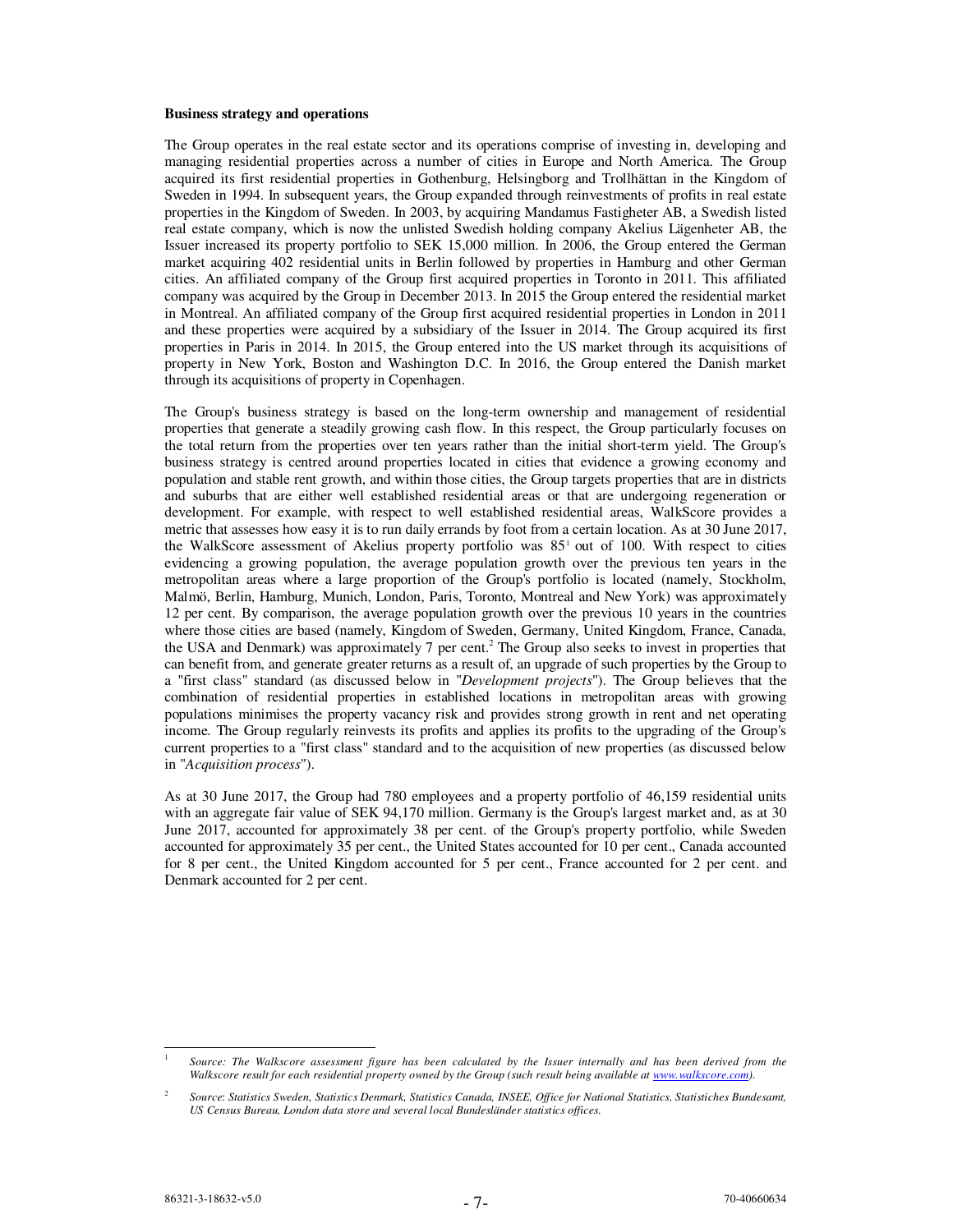#### **Financial highlights**

 $\overline{\phantom{a}}$   $\overline{\phantom{a}}$   $\overline{\phantom{a}}$   $\overline{\phantom{a}}$   $\overline{\phantom{a}}$   $\overline{\phantom{a}}$   $\overline{\phantom{a}}$   $\overline{\phantom{a}}$   $\overline{\phantom{a}}$   $\overline{\phantom{a}}$   $\overline{\phantom{a}}$   $\overline{\phantom{a}}$   $\overline{\phantom{a}}$   $\overline{\phantom{a}}$   $\overline{\phantom{a}}$   $\overline{\phantom{a}}$   $\overline{\phantom{a}}$   $\overline{\phantom{a}}$   $\overline{\$ 

The following table sets out certain of the Group's financial highlights for the six-month periods ended 30 June 2017 and 30 June 2016 and for the years 2016 and 2015:

|                                     | $2016^2$<br>2017 <sup>1</sup> |            | 2016<br>restated | $2016^3$ | 2016<br>restated <sup>5</sup> | $2015^4$    | 2015<br>restated <sup>5</sup> |
|-------------------------------------|-------------------------------|------------|------------------|----------|-------------------------------|-------------|-------------------------------|
|                                     | Jan-Jun                       | $Jan$ -Jun | $Jan$ -Jun       | Jan-Dec  | Jan-Dec                       | Jan-<br>Dec | Jan-Dec                       |
| Rental income, SEK millions         | 2.035                         | 2,244      | 2.055            | 4.473    | 4.109                         | 4,339       | 3,988                         |
| Net operating income, SEK           | 1,170                         |            |                  |          |                               |             |                               |
|                                     |                               | 1.144      | 1.144            | 2.311    | 2.311                         | 2.175       | 2.175                         |
| Operating profit, SEK millions      | 6,122                         | 6,150      | 6.150            | 14.809   | 14.809                        | 9.977       | 9,977                         |
| Profit before tax, SEK millions     | 5,588                         | 5,039      | 5,039            | 13,320   | 13,320                        | 9,206       | 9,206                         |
| Earnings per share before and after | 1.41                          | 1.31       | 1.31             | 3.37     | 3.37                          | 2.33        | 2.33                          |

1 The financial highlights for the six-month period ended 30 June 2017 are contained in the 2017 Half Year Interim Financial Statements.

2 The financial highlights for the six-month period ended 30 June 2016 are contained in the unaudited interim consolidated financial statements of the Issuer in respect of the six-month period ended 30 June 2016.

3 The financial highlights for the year 2016 are contained in the 2016 Financial Statements.

<sup>4</sup>The financial highlights for the year 2015 are contained in the 2015 Financial Statements 5 From 1 January 2017, revenue from utility expenses and other property taxes invoiced to the tenants is netted from expenses that are reported

as operating expenses. Rental income for prior years has been restated accordingly and, unless otherwise stated, the restated figures are used within the descriptive part of this section "*Description of the Issuer and the Group*".

In general terms, the Group's profit is largely generated from rental income and from the increase in value of its property portfolio. The Group's consolidated rental income for the year 2016 was SEK 4,109 million<sup>3</sup>, which represents an increase of SEK 121 million<sup>4</sup> as compared to the year 2015. The rental income for comparable properties for the year 2016, adjusted for changes in exchange rates, increased by 4.1 per cent. as compared to the year 2015. In the first six months of 2017, the Group's consolidated rental income was SEK 2,035 million, which represents a decrease of SEK 20 million as compared to the first six months of 2016. The rental income for comparable properties for the first six months of 2017, adjusted for changes in exchange rates, increased by 5.3 per cent. compared to the same period in 2016. The Group's net profit before tax for the year 2016 was SEK 13,320 million, which was an increase of SEK 4,114 million compared with the figure from 2015, principally as a result of the increase in the fair value of the Group's properties due to a lower required yield resulting from the low interest rate environment. In the first six months of 2017, the Group's net profit before tax was SEK 5,588 million, which was an increase of SEK 549 million as compared to the same period in 2016. This increase was principally a result of an increase in the fair value of the Group's derivative financial instruments.

## **Acquisition process**

The Group selectively acquires residential properties through numerous smaller transactions (so called "cherry-picking") rather than making fewer purchases of large portfolios of properties. Acquisitions of properties follow a strict procedure based on established criteria and appropriate commercial, financial, tax, legal and technical diligence. In the acquisition process, the Group aims to exploit its market knowledge and years of experience in the real estate sector and, as a result, acquisitions are predominantly made in city districts or blocks where the Group already owns or has previously owned properties. This assists the Group in making assessments as to the rent, vacancy, price and return levels of the properties. Acquisitions are completed locally by the regional office in the city or area where the property is located. Following an acquisition, each regional office must follow up on the assumptions made during the purchase and it is responsible for any deviations between the initial assumptions and the actual performance. Any necessary financing is also secured prior to the acquisitions being made.

In 2016, the Group acquired properties for a total price of SEK 6,094 million compared to SEK 12,093 million in 2015. In 2016, properties for SEK 1,749 million were acquired in Boston, SEK 850 million in Montreal, SEK 721 million in Paris, SEK 535 million in Stockholm, SEK 480 million in New York, SEK

l

<sup>3</sup> Amounts of rental income for the year 2016 are restated.

<sup>4</sup> Amounts of rental income for the year 2015 are restated.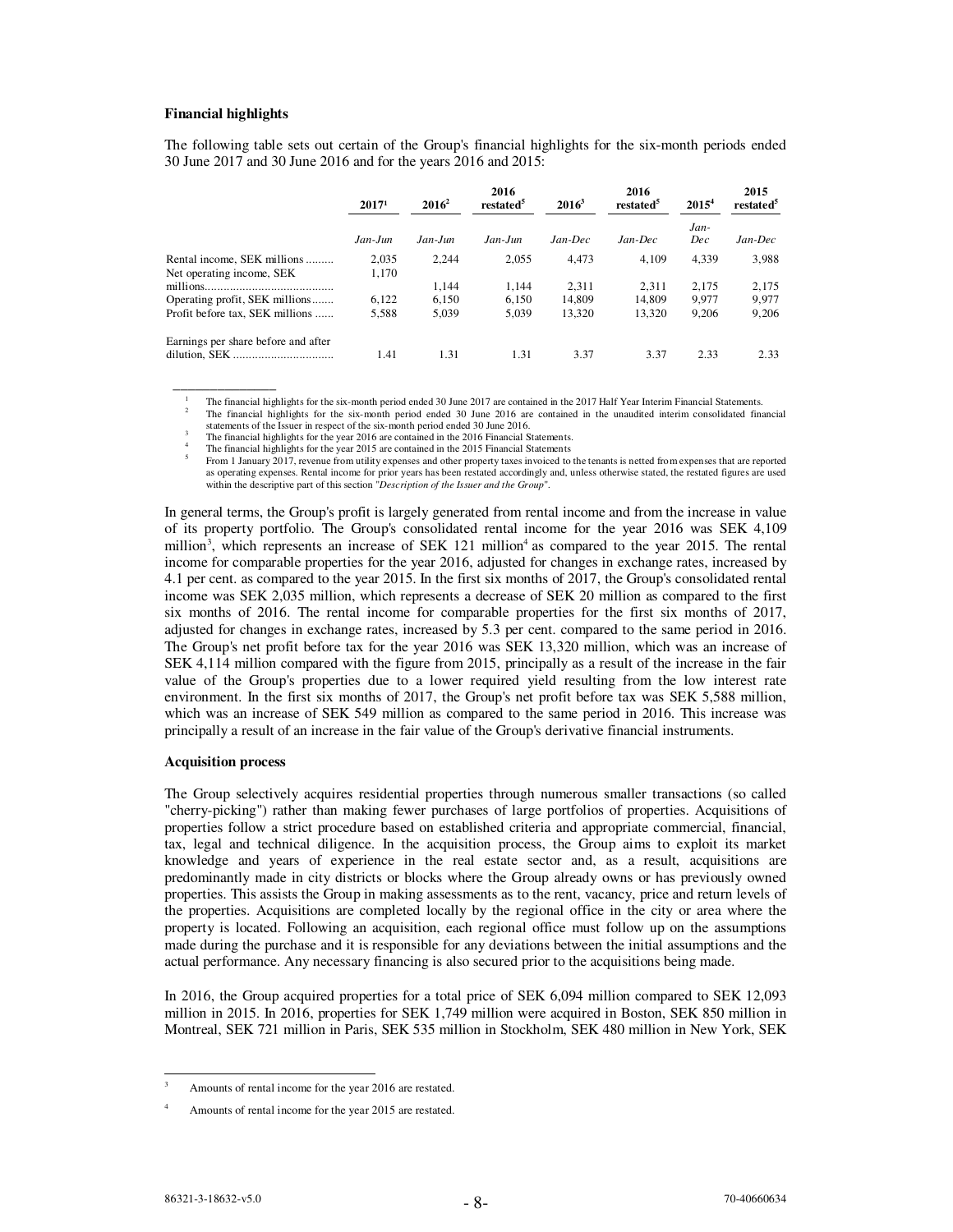412 million in Copenhagen, SEK 342 million in Hamburg, and SEK 1,005 million in the other large cities such as Düsseldorf, Washington, D.C., and Berlin.

During the first six months of 2017, the Group acquired properties for a total price of approximately SEK 3,846 million and this represented an increase of 5 per cent. as compared to the first six months of 2016. Properties for SEK 1,080 million were acquired in Stockholm, SEK 863 million were acquired in Copenhagen, SEK 587 million in London, SEK 233 million in Paris, SEK 221 million in Toronto, SEK 199 million in Malmö, SEK 194 million in Berlin, SEK 171 million in Hamburg, SEK 143 million in New York, SEK 121 million in Washington and SEK million 34 in Montreal. Sales during the same period amounted to SEK 3.1 billion and consisted mainly of residential properties in Sweden.

#### **Description of the Group's property portfolio**

In 2009, the Group's property portfolio was spread across 46 cities. Since then, the Group has disposed of all of its property holdings in 34 cities and has acquired properties in eight new cities (London, Toronto, Montreal, Paris, New York, Boston, Washington and Copenhagen), leaving the Group with a property portfolio spread across 20 cities. This shift in focus is a reflection of the Group's strategy to target established metropolitan cities that evidence growing income and population.

The following table provides a breakdown of the Group's property portfolio (including a breakdown for the countries in which the Group operates) as at 30 June 2017*.*

|                                   |                     | Kingdom<br>of Sweden | Germany         | Canada     | UK         | France    | <b>USA</b>      | <b>Denmark</b> | Total     |
|-----------------------------------|---------------------|----------------------|-----------------|------------|------------|-----------|-----------------|----------------|-----------|
| Residential units                 |                     | 16,057               | 19,979          | 4,610      | 1,362      | 1,041     | 2,390           | 720            | 46,159    |
|                                   | Residential         | 1,123                | 1,216           | 273        | 61         | 31        | 170             | 52             | 2,926     |
| Lettable space,<br>thousand sqm   | Commercial          | 184                  | 91              | 4          | 3          | 4         | 1               | $\bf{0}$       | 287       |
|                                   | Total               | 1,307                | 1,307           | 277        | 64         | 35        | 171             | 52             | 3,213     |
|                                   |                     | 33,254               | 35,475          | 7,542      | 5,135      | 2,171     | 9,193           | 1,401          | 94,170    |
| Fair value                        | <b>SEK</b> millions |                      |                 |            |            |           |                 |                |           |
|                                   | SEK/sqm             | 25,433               | 27,127          | 27,266     | 80,078     | 62,495    | 54,016          | 26,744         | 29,306    |
| Required yield,                   |                     | 3.20                 | 3.56            | 4.32       | 4.16       | 4.19      | 4.42            | 3.25           | 3.63      |
| Vacancy rate,<br>residential, %   | Total<br>vacancy    | 1.0                  | 5.4             | 4.8        | 11.2       | 45.2      | 11.6            | 2.8            | 5.1       |
|                                   |                     | 0.0                  | 1.1             | 1.9        | 1.5        | 2.0       | 1.0             | 0.3            | 0.9       |
|                                   | Real vacancy        |                      |                 |            |            |           |                 |                |           |
|                                   |                     | SEK 1,261            | <b>EUR 8.77</b> | CAD 1.94   | GBP 2.60   | EUR 21.91 | <b>USD 2.56</b> | <b>DKK 911</b> | SEK 1,333 |
|                                   |                     | sqm/year             | sqm/month       | sqft/month | sqft/month | sqm/month | sqft/month      | sqm/year       | sqm/year  |
| Average residential rent          |                     |                      |                 |            |            |           |                 |                |           |
| Rent potential <sup>1</sup> , $%$ |                     | 14.1                 | 56.5            | 20.9       | 0.7        | 97.0      | 28.9            | 93.3           | 47.8      |

1 Rent potential is the ratio between the new lease rent level for the period from 1 July 2016 to 1 July 2017 and the average rent level as at 1 July 2017.

 $\frac{1}{2}$  ,  $\frac{1}{2}$  ,  $\frac{1}{2}$  ,  $\frac{1}{2}$  ,  $\frac{1}{2}$  ,  $\frac{1}{2}$  ,  $\frac{1}{2}$  ,  $\frac{1}{2}$  ,  $\frac{1}{2}$  ,  $\frac{1}{2}$  ,  $\frac{1}{2}$  ,  $\frac{1}{2}$  ,  $\frac{1}{2}$  ,  $\frac{1}{2}$  ,  $\frac{1}{2}$  ,  $\frac{1}{2}$  ,  $\frac{1}{2}$  ,  $\frac{1}{2}$  ,  $\frac{1$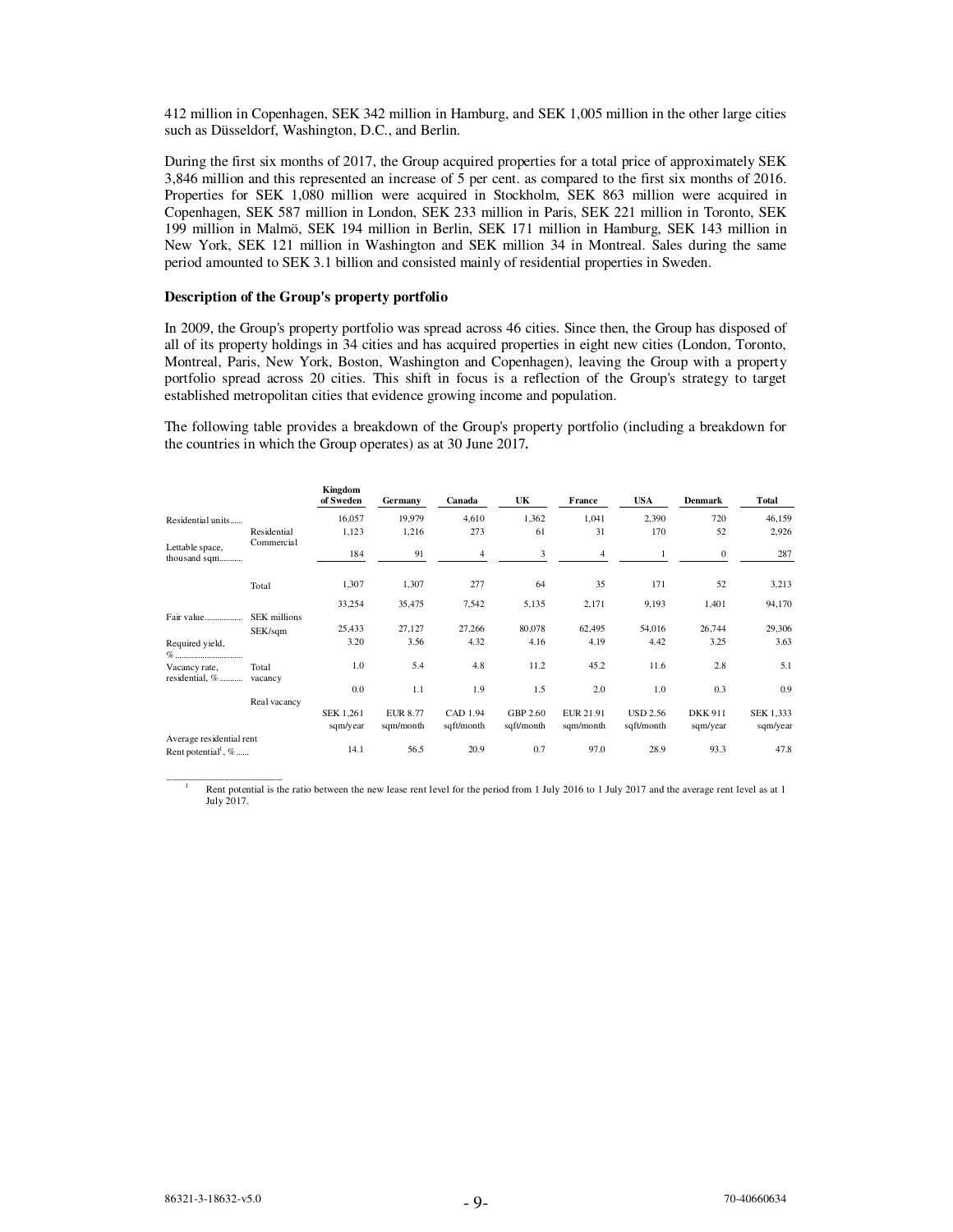The following two tables provide the current state and development of some key performance indicators for the Group's property portfolio in the primary metropolitan areas in which the Group operated as at 30 June 2017.

|     | Fair value    |                               | Capitalisation<br>Rate <sup>(1)</sup> | <b>Discount</b><br>Rate <sup>(2)</sup> | Walk score <sup>5</sup> |  |
|-----|---------------|-------------------------------|---------------------------------------|----------------------------------------|-------------------------|--|
| (%) | (SEK billion) | (SEK <sub>per</sub> )<br>sqm) | (%)                                   | (%)                                    | (scale<br>$1 - 100$     |  |
| 23  | 21.3          | 25,182                        | 3.42                                  | 5.42                                   | 89                      |  |
| 21  | 19.4          | 27,352                        | 3.04                                  | 5.04                                   | 56                      |  |
| 9   | 8.7           | 25,013                        | 3.23                                  | 5.23                                   | 80                      |  |
| 8   | 7.6           | 31.051                        | 3.78                                  | 5.78                                   | 86                      |  |
| 6   | 5.3           | 31.143                        | 4.25                                  | 6.25                                   | 83                      |  |
|     | 5.1           | 80,078                        | 4.16                                  | 6.15                                   | 82                      |  |
|     | 4.7           | 59.939                        | 4.32                                  | 6.31                                   | 97                      |  |
|     | 2.2           | 62.495                        | 4.19                                  | 6.19                                   | 97                      |  |
| 21  | 19.9          | 27,677                        | 3.97                                  | 5.96                                   | 90                      |  |
| 100 | 94.2          | 29,306                        | 3.63                                  | 5.62                                   | 85                      |  |

(1) "Capitalisation Rate" is the expected eternal yield from the property portfolio minus the growth rate of net operating income.<br>(2) "Discount Rate" is the expected eternal yield from the property portfolio including th

|  | Units   | Real<br><b>Proportion</b><br>upgraded |     | vacancy | Rent<br>growth <sup>3</sup> | In place         | <b>New</b><br>lettings <sup>4</sup> | Rent<br>potential |  |
|--|---------|---------------------------------------|-----|---------|-----------------------------|------------------|-------------------------------------|-------------------|--|
|  | (units) | (%)                                   | (%) | (%)     | SEK/sqm/<br>year            | SEK/sqm/<br>year | (%)                                 |                   |  |
|  | 12,388  | 35                                    | 1.1 | 5.2     | 909                         | 1,584            | 74                                  |                   |  |
|  | 9.195   | 44                                    | 0.0 | 2.4     | 1.256                       | 1.453            | 16                                  |                   |  |
|  | 4.063   | 46                                    | 0.0 | 3.0     | 1.303                       | 1.522            | 17                                  |                   |  |
|  | 4.163   | 49                                    | 1.2 | 4.4     | 1.214                       | 1.628            | 34                                  |                   |  |
|  | 3.164   | 49                                    | 1.4 | 6.4     | 1.779                       | 2,318            | 30                                  |                   |  |
|  | 1.362   | 64                                    | 4.3 | 5.0     | 3.705                       | 3.732            |                                     |                   |  |
|  | 1.044   | 22                                    | 0.9 | 11.4    | 2.555                       | 4.330            | 70                                  |                   |  |
|  | 1.041   | 13                                    | 2.0 | 8.1     | 2.543                       | 5.010            | 97                                  |                   |  |
|  | 9,739   | 45                                    | 0.9 | 3.7     | 1.470                       | 1.854            | 26                                  |                   |  |
|  | 46.159  | 42                                    | 0.9 | 5.2     | 1.333                       | 1.970            | 48                                  |                   |  |

1  $\frac{1}{2}$  Excludes ancillary costs.

\_\_\_\_\_\_\_\_\_\_\_\_\_\_\_\_\_\_\_

<sup>2</sup> Partly excludes ancillary costs.<br>
<sup>3</sup> Like for like 1 July 2016 to 1 July 2017.<br>
<sup>4</sup> From 1 July 2016 to 1 July 2017. 3

4

The following table provides a breakdown of the Group's property portfolio in the countries in which the Group operated as at 31 December 2016.

|                                    |               | Kingdom<br>of Sweden | Germany         | Canada     | UK         | France           | <b>USA</b>      | <b>Denmark</b> | Total            |
|------------------------------------|---------------|----------------------|-----------------|------------|------------|------------------|-----------------|----------------|------------------|
| Residential units                  |               | 17.381               | 19,932          | 4,513      | 1,224      | 941              | 2.309           | 216            | 46,516           |
| Lettable space,                    | Residential   | 1.205                | 1.211           | 268        | 54         | 27               | 165             | 15             | 2.945            |
| thousand sqm                       | Commercial    | 192                  | 92              |            | 3          |                  | $\Omega$        |                | 291              |
|                                    | Total         | 1,397                | 1,303           | 269        | 57         | 30               | 165             | 15             | 3,236            |
| Fair value                         | SEK millions  | 32,357               | 32.176          | 7,055      | 4,524      | 1,848            | 9,362           | 417            | 87,739           |
|                                    | SEK/sqm       | 23,163               | 24,708          | 26.242     | 79.157     | 61.332           | 56.725          | 27.135         | 27.116           |
| Required yield, %<br>Vacancy rate, |               | 3.43                 | 3.84            | 4.36       | 4.11       | 4.2              | 4.42            | 3.42           | 3.82             |
| residential, %                     | Total vacancy | 1.2                  | 4.8             | 7.1        | 12.4       | 46.2             | 10.6            | 1.9            | 5.0              |
|                                    | Real vacancy  | 0.1                  | 1.1             | 3.4        | 3.7        | 3.7              | 1.7             | 0.0            | 1.1              |
|                                    |               | SEK 1.246            | <b>EUR 8.56</b> | CAD 1.89   | GBP 2.55   | <b>EUR 20.99</b> | <b>USD 2.51</b> | <b>DKK 916</b> | <b>SEK 1.309</b> |
|                                    |               | sqm/year             | sam/month       | sqft/month | sqft/month | sqm/month        | sqft/month      | sqm/year       | sqm/year         |

l

<sup>5</sup> *Source: The Walkscore assessment figure has been calculated by the Issuer internally and has been derived from the Walkscore result for each residential property owned by the Group (such result being available at www.walkscore.com).*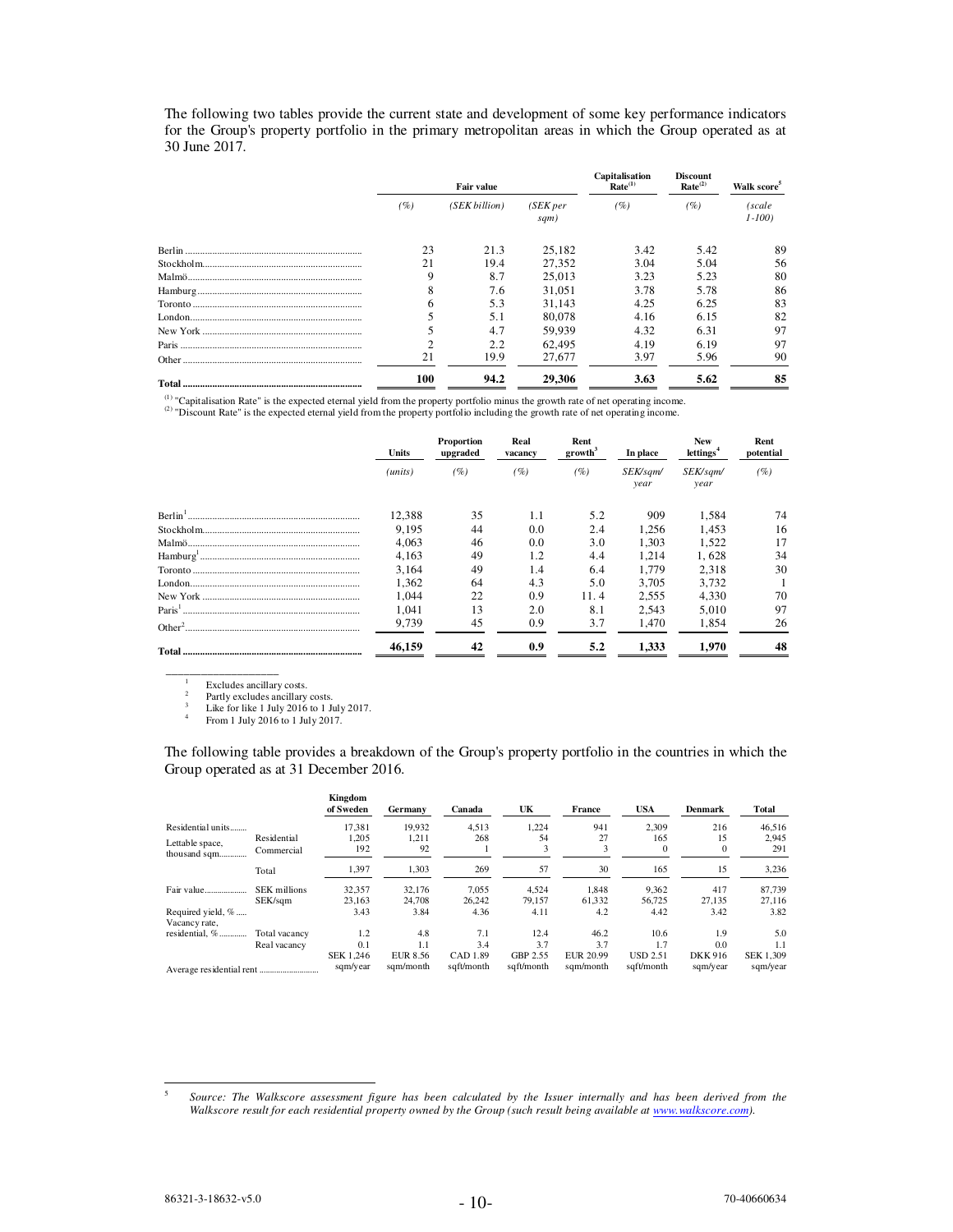The following table provides a breakdown of the Group's property portfolio in the countries in which the Group operated as at 31 December 2015.

|                   |                     | Kingdom<br>of Sweden | Germany         | Canada     | UK         | France          | <b>USA</b>      | Total            |
|-------------------|---------------------|----------------------|-----------------|------------|------------|-----------------|-----------------|------------------|
| Residential units |                     | 23.520               | 20,307          | 3.999      | 1.404      | 467             | 1.534           | 51.231           |
| Lettable space,   | Residential         | 1.617                | 1,232           | 226        | 67         | 14              | 111             | 3.267            |
| thousand sqm      | Commercial          | 233                  | 79              |            |            | 2               |                 | 320              |
|                   | Total               | 1,850                | 1,311           | 227        | 72         | 16              | 112             | 3,587            |
| Fair value        | <b>SEK</b> millions | 31.727               | 24.892          | 4.859      | 4.840      | 995             | 5.451           | 72.764           |
|                   | SEK/sqm             | 17.148               | 18.986          | 21.424     | 67.660     | 62,640          | 48,769          | 20,284           |
| Required yield, % |                     | 4.30                 | 4.35            | 4.37       | 4.22       | 4.21            | 4.47            | 4.33             |
| Vacancy rate,     | Total               |                      |                 |            |            |                 |                 |                  |
| residential. %    | vacancy             | 1.5                  | 4.9             | 11.1       | 8.0        | 35.3            | 9.8             | 4.3              |
|                   | Real vacancy        | 0.1                  | 2.0             | 3.6        | 2.8        | 1.3             | 2.8             | 1.3              |
|                   |                     | <b>SEK 1.184</b>     | <b>EUR 8.13</b> | CAD 1.79   | GBP 2.07   | <b>EUR 22.5</b> | <b>USD 2.26</b> | <b>SEK 1.173</b> |
|                   |                     | sqm/year             | sqm/month       | saft/month | sqft/month | sam/month       | saft/month      | sam/month        |

As at 30 June 2017, the Group owned 46,159 residential units situated in the Kingdom of Sweden, Germany, Canada, the United Kingdom, France, the USA and Denmark. As at 30 June 2017, 88 per cent. of the property portfolio's market value, as assessed internally, was located in the Greater Stockholm area, Malmö, Berlin, Hamburg, London, Paris, New York, Boston, Washington, Toronto, Montreal and Copenhagen. The remaining part of the Group's property portfolio is located in Swedish regional cities and larger German cities. As at 30 June 2017, the Group's property portfolio offers 2,926,299 square metres of residential lettable space and 287,088 square metres of commercial lettable space. The commercial lettable space predominantly forms part of the ground floor of primarily residential properties.

Internally, Akelius categorises its property portfolio across the following five types: "Luxury", "Prime", "Mid", "Entry" and "Discount" and the respective distribution of these property types across the Akelius property portfolio as at 30 June 2017 was 0 per cent., 41 per cent., 36 per cent., 22 per cent. and 0 per cent. Luxury properties, as defined by Akelius, are located in A+ locations and the buildings and service are considered extraordinary. Prime properties are located in A+ to B+ locations and the buildings are attractive, while Mid are ordinary properties in B+ to B locations. Entry properties are located in B to Blocations and the buildings are considered to be regular, an example is the German "Plattenbau" buildings. Discount properties are those in C+ to C- locations and are properties located in socially challenging areas.

The fair value of the Group's property portfolio as at 30 June 2017 was SEK 94,170 million, which represented an increase of SEK 6,431 million as compared to 31 December 2016. The assessed value per square metre of the Group's property portfolio as at 30 June 2017 was SEK 29,306, which represented an increase of SEK 2,190 as compared to 31 December 2016. The Issuer's assessment is that the cost for new construction of similar properties in similar locations to the properties in the Group's property portfolio is significantly higher than SEK 29,306 per square metre.

During the first six months of 2017, the property portfolio had a positive revaluation of SEK 5,071 million, mainly as a result of a lower required yield. From 1 January to 30 June 2017, the value of the Group's property investments was SEK 1,191 million, the value of net purchases was SEK 726 million and the effect due to changes in currency levels amounted to SEK -557 million.

The fair value of the Group's property portfolio as at 31 December 2016 was SEK 87,739 million, which represented an increase of SEK 14,975 million as compared to 31 December 2015. During 2016, the property portfolio had an increase in fair value of SEK 12,715 million, mainly due to increased rental income. In 2016, the value of the Group's property investments was SEK 2,989 million, the value of net sales was SEK 2,967 million and the effect due to changes in currency levels amounted to SEK 2,238 million. In the event of a crisis (in other words, a situation where the Group's ability to raise new funding is limited), the Group's total property investments could be reduced to SEK 150 million, on an annual basis, as most of the investments carried out are optional and undertaken for profit.

The fair value of the properties is determined by internal valuations by the Group. The properties are valued using the yield method, which means that each property is valued by discounting its estimated future cash flows. The estimated future cash flows are based on actual rent adjusted for potential growth and actual operating and maintenance expenses adjusted for inflation. Vacancies are considered for each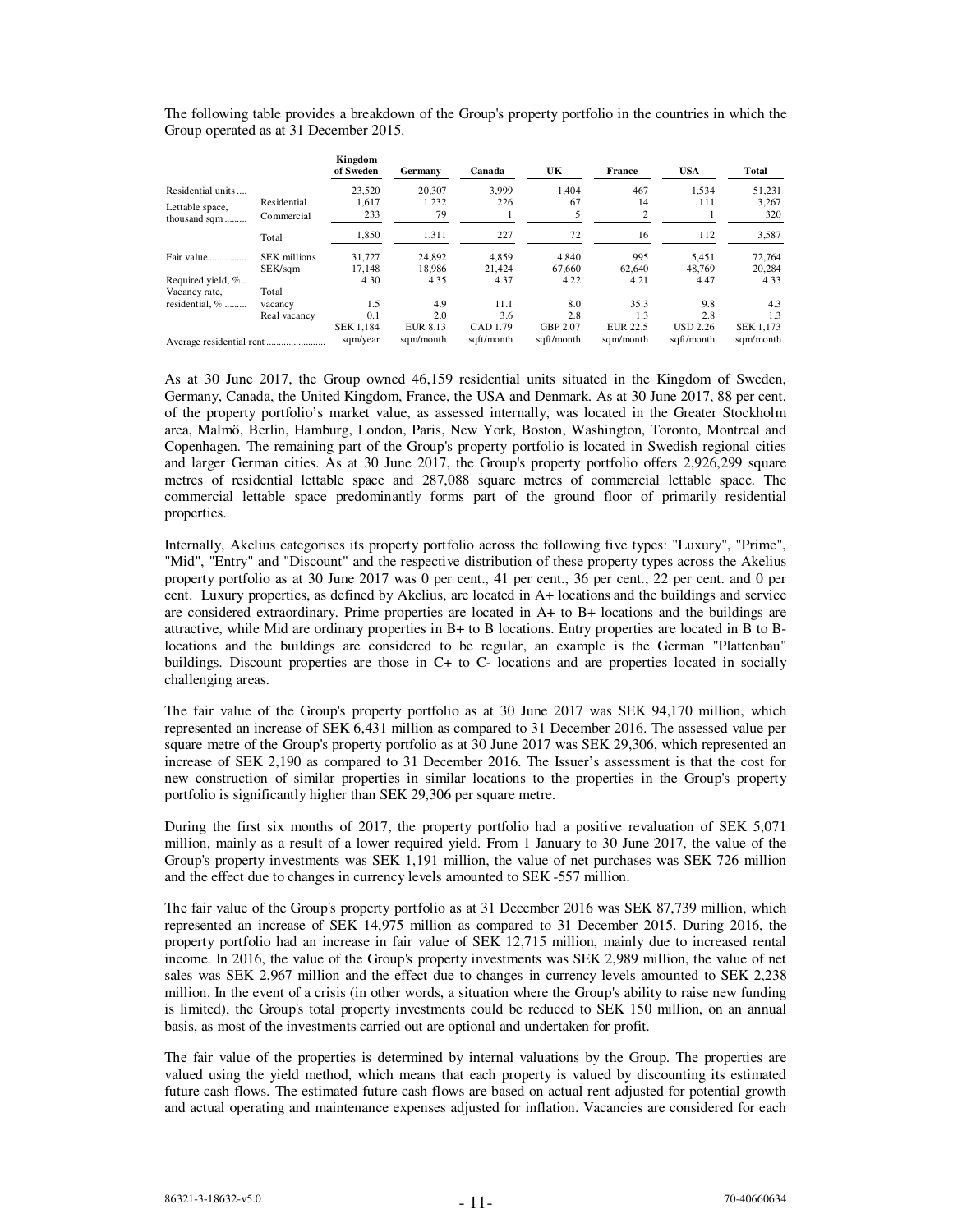individual property on the basis of the current situation adjusted to a market vacancy level. The property's fair value comprises the sum of the discounted cash flows during the calculation period and the residual value. The valuation is made under IFRS 13, level 3 – *see Note 19 - Financial Instruments - Fair value hierarchy of the 2016 Annual Report* for further information. In order to verify the internal valuation, the Group engages external valuers, primarily local branches of CBRE Group, Inc., ("**CBRE**") to estimate at least one third of the portfolio each year. In 2016, external valuers reviewed 311 properties out of 897 properties owned by the Group, which corresponded to 35 per cent. of the number of properties and 35 per cent. of the fair value. External valuers' estimate was SEK 265 million, or 0.9 per cent., lower than the Group's internal valuation.

In the ordinary course of its business, the Group regularly reviews and analyses the existing property portfolio with the aim of identifying assets which require upgrading, refurbishment or extension, or to dispose of the properties which do not continue to meet the Group's business objectives. The Group often reinvests the proceeds of such property disposals by acquiring new properties that it has identified.

In the first six months of 2017 the Group sold properties for a total price of SEK 3.1 billion and the sales price was 4 per cent. above the fair value of the properties as measured at the beginning of the year. In 2016, the Group sold properties for a total price of SEK 9.1 billion and the sales price was 13 per cent. above the fair value of the properties as measured at the beginning of the year.

As at 30 June 2017, the total vacancy rate for residential properties of the Group was 5.1 per cent. (as compared to 5.0 per cent. as at 31 December 2016 and 4.3 per cent. as at 31 December 2015), of which 83 percentage units was the result of upgrades and intended sales of residential units. As at 30 June 2017, the real vacancy rate decreased to 0.9 per cent. as compared to 1.1 per cent. as at 31 December 2016 and 1.3 per cent. as at 31 December 2015, principally as a result of upgrades/refurbishments to properties, strategic sales of properties and due to local rent regulations. The difference between the real vacancy rate and the vacancy rate is that the real vacancy rate does not include residential units that are left vacant as a result of upgrades or sales.

The table below provides the average annual rental income and net operating income growth for comparable portfolio, adjusted for changes in exchange rates, of the Group and each country for the years 2013 to 2016 and for the six-month periods ended 30 June 2017 and 2016. A "comparable portfolio" refers to the properties owned during the periods being compared. This means that the properties acquired or sold during any of the periods being compared are excluded. These measures are used to (i) (in the case of rental income growth for a comparable portfolio) illustrate the growth of the Group's ongoing turnover capacity from property management and (ii) (in the case of net operating income for a comparable portfolio) illustrate the growth of the ongoing earnings capacity from property management.

|                                              |                                           | Sweden                               |                           |                      | Germany                   |                           | Total                                |                                |                           |  |
|----------------------------------------------|-------------------------------------------|--------------------------------------|---------------------------|----------------------|---------------------------|---------------------------|--------------------------------------|--------------------------------|---------------------------|--|
|                                              | Jan-Dec<br><b>Jan-Dec</b><br>2014<br>2013 |                                      | Growth<br>in per<br>cent. | Jan-Dec<br>2014      | <b>Jan-Dec</b><br>2013    | Growth<br>in per<br>cent. | Jan-Dec<br>2014                      | Jan-Dec<br>2013                | Growth<br>in per<br>cent. |  |
|                                              |                                           | (SEK million)                        |                           | (SEK million)        |                           |                           | (SEK million)                        |                                |                           |  |
|                                              | 2,101<br>$-354$                           | 2,038<br>0<br>$-349$                 | 3.1                       | 1.249<br>$-462$      | 987<br>51<br>$-274$       | 26.5                      | 3,350<br>-816                        | 3,025<br>51<br>$-623$          | 10.8                      |  |
| Rental income for comparable property        | 1.747<br>1.063<br>$-159$                  | 1.688<br>1.018<br>$\Omega$<br>$-181$ | 3.5<br>4.3                | 787<br>710<br>$-106$ | 764<br>561<br>29<br>$-19$ | 3.1<br>26.5               | 2.534<br>1.772<br>$\Omega$<br>$-265$ | 2.452<br>1.579<br>29<br>$-200$ | 3.4<br>12.2               |  |
| Net operating income for comparable property | 904                                       | 837                                  | 8.0                       | 604                  | 571                       | 5.8                       | 1,508                                | 1.408                          | 7.1                       |  |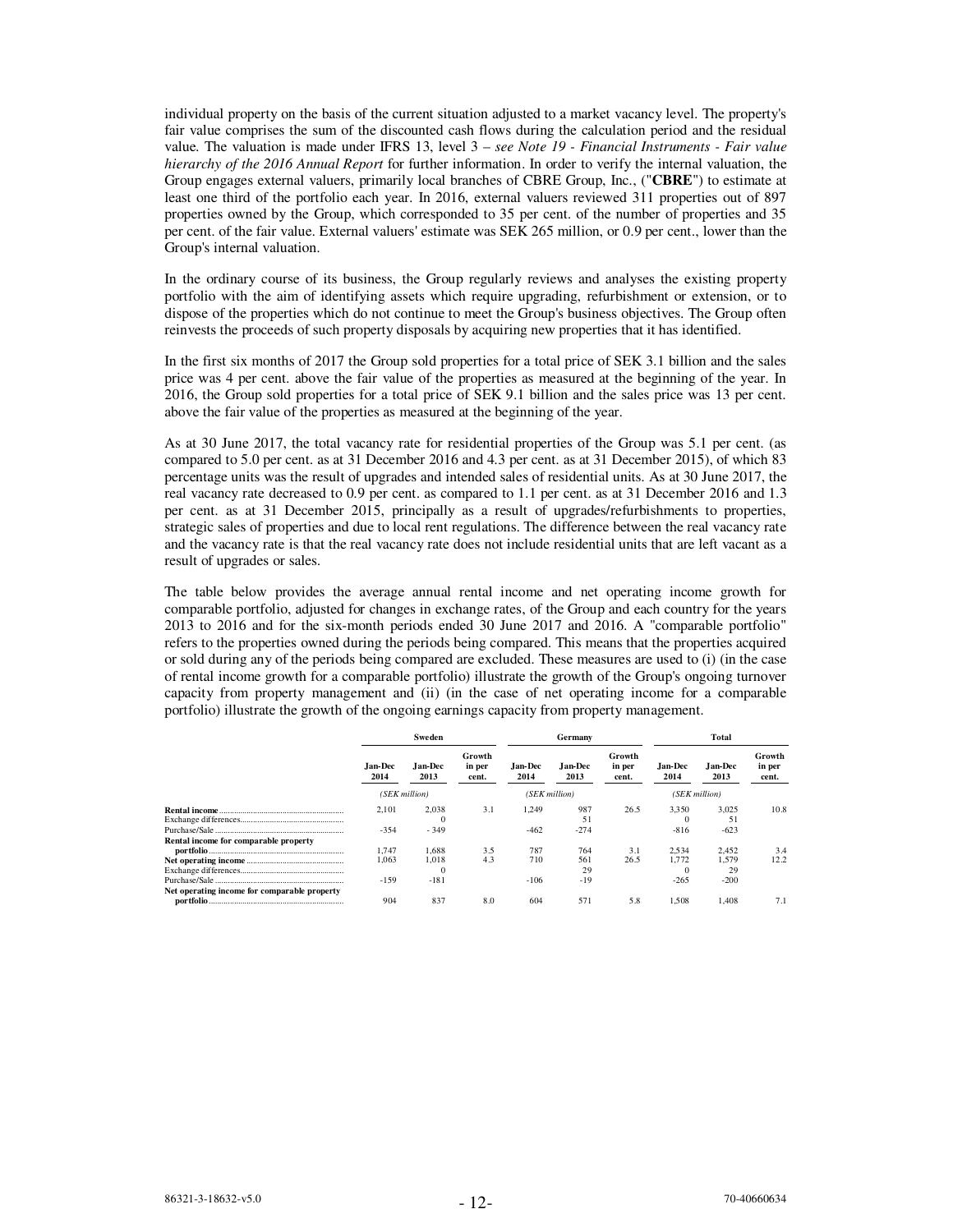|                                                                        | Sweden              |                       |                           | Germany             |                     | Canada                    |                     | England             |                           |                     | Total                      |                           |                     |                     |                           |
|------------------------------------------------------------------------|---------------------|-----------------------|---------------------------|---------------------|---------------------|---------------------------|---------------------|---------------------|---------------------------|---------------------|----------------------------|---------------------------|---------------------|---------------------|---------------------------|
|                                                                        | Jan-<br>Dec<br>2015 | Jan-<br>Dec<br>2014   | Growth<br>in per<br>cent. | Jan-<br>Dec<br>2015 | Jan-<br>Dec<br>2014 | Growth<br>in per<br>cent. | Jan-<br>Dec<br>2015 | Jan-<br>Dec<br>2014 | Growth<br>in per<br>cent. | Jan-<br>Dec<br>2015 | Jan-<br><b>Dec</b><br>2014 | Growth<br>in per<br>cent. | Jan-<br>Dec<br>2015 | Jan-<br>Dec<br>2014 | Growth<br>in per<br>cent. |
|                                                                        | (SEK million)       |                       |                           | (SEK million)       |                     |                           | (SEK million)       |                     |                           | (SEK million)       |                            |                           | (SEK million)       |                     |                           |
| Rental income<br>Exchange<br>differences                               | 2,216               | 2,101<br>$\mathbf{0}$ | 5.5                       | 1,531               | 1,249<br>36         | 22.6                      | 276                 | 158<br>10           | 74.7                      | 190                 | 93<br>13                   | 104.3                     | 4,339               | 3,602<br>59         | 20.5                      |
| Purchase/Sale.<br><br><b>Rental income for</b><br>comparable           | $-327$              | $-267$                |                           | $-642$              | $-445$              |                           | $-130$              | $-28$               |                           | $-80$               | $-10$                      |                           | $-1,305$            | $-752$              |                           |
| property<br>portfolio                                                  | 1,889               | 1,834                 | 3.0                       | 889                 | 839                 | 6.0                       | 146                 | 140                 | 4.1                       | 110                 | 96                         | 15.1                      | 3.034               | 2,909               | 4.3                       |
| Net operating                                                          |                     |                       |                           |                     |                     |                           |                     |                     |                           |                     |                            |                           |                     |                     |                           |
| income<br>Exchange                                                     | 1,111               | 1,063                 | 4.5                       | 847                 | 710                 | 19.3                      | 96                  | 54                  | 77.8                      | 114                 | 57                         | 100.0                     | 2,175               | 1,882               | 15.6                      |
| differences                                                            |                     | $\mathbf{0}$          |                           |                     | 20                  |                           |                     | 3                   |                           |                     | 8                          |                           |                     | 32                  |                           |
| Purchase/Sale<br>Net operating<br>income for<br>comparable<br>property | $-157$              | $-126$                |                           | $-182$              | $-90$               |                           | $-34$               | $-8$                |                           | $-43$               | $-8$                       |                           | $-423$              | $-229$              |                           |
| portfolio                                                              | 954                 | 937                   | 1.8                       | 665                 | 640                 | 3.9                       | 62                  | 50                  | 25.1                      | 71                  | 58                         | 23.0                      | 1,752               | 1,684               | 4.0                       |

|                                                        |                 | France                                       |         |                     | <b>United States</b> |                           | Demmark <sup>2</sup>                       |  |                           |
|--------------------------------------------------------|-----------------|----------------------------------------------|---------|---------------------|----------------------|---------------------------|--------------------------------------------|--|---------------------------|
|                                                        | Jan-Dec<br>2016 | Growth<br>Jan-Dec<br>in per<br>2015<br>cent. |         | Jan-<br>Dec<br>2016 | Jan-Dec<br>2015      | Growth<br>in per<br>cent. | Jan-<br>Jan-<br>Dec<br>Dec<br>2015<br>2016 |  | Growth<br>in per<br>cent. |
|                                                        |                 | (SEK million)                                |         |                     | (SEK million)        |                           |                                            |  |                           |
|                                                        | 40              | 20                                           | 125.0   | 334                 | 106                  | $\Omega$                  |                                            |  |                           |
|                                                        |                 |                                              |         |                     |                      |                           |                                            |  |                           |
|                                                        | $-33$           | $-17$                                        |         | $-334$              | $-106$               |                           | -7                                         |  |                           |
|                                                        |                 |                                              | 11.9    |                     |                      |                           |                                            |  |                           |
|                                                        | $-1$            | $-14$                                        | $-50.0$ | 102                 | 21                   |                           |                                            |  |                           |
|                                                        |                 |                                              |         |                     |                      |                           |                                            |  |                           |
|                                                        |                 |                                              |         | $-102$              | $-21$                |                           |                                            |  |                           |
| Net operating income for comparable property portfolio |                 |                                              | 241.1   |                     |                      |                           |                                            |  |                           |

|                                                                     |                     | <b>Sweden</b>       |                            | Germany             |                     | Canada                           |                     |                     | <b>England</b>            |                     |                     | Total                     |                     |                 |                           |
|---------------------------------------------------------------------|---------------------|---------------------|----------------------------|---------------------|---------------------|----------------------------------|---------------------|---------------------|---------------------------|---------------------|---------------------|---------------------------|---------------------|-----------------|---------------------------|
|                                                                     | Jan-<br>Dec<br>2016 | Jan-<br>Dec<br>2015 | Gro wth<br>in per<br>cent. | Jan-<br>Dec<br>2016 | Jan-<br>Dec<br>2015 | <b>Growth</b><br>in per<br>cent. | Jan-<br>Dec<br>2016 | Jan-<br>Dec<br>2015 | Growth<br>in per<br>cent. | Jan-<br>Dec<br>2016 | Jan-<br>Dec<br>2015 | Growth<br>in per<br>cent. | Jan-<br>Dec<br>2016 | Jan-Dec<br>2015 | Growth<br>in per<br>cent. |
|                                                                     |                     | (SEK million)       |                            |                     | (SEK million)       |                                  |                     | (SEK million)       |                           |                     | (SEK million)       |                           |                     | (SEK million)   |                           |
| Rental income<br>Exchange differences<br>Purchase/Sale <sup>1</sup> | 1,956               | 2,216               | $-11.7$                    | 1,587               | 1,531<br>19         | 3.7                              | 376                 | 276<br>-6           | 36.2                      | 175                 | 190<br>$-20$        | $-7.9$                    | 4,473<br>٠          | 4,339<br>$-5$   | 3.1                       |
| <b>Rental income for</b><br>comparable                              | $-371$              | $-660$              |                            | $-463$              | $-493$              |                                  | $-129$              | $-39$               |                           | $-59$               | $-62$               |                           | 1,394               | $-1,377$        |                           |
| property portfolio<br>Net operating                                 | 1,585               | 1.556               | 1.9                        | 1,124               | 1,057               | 6.3                              | 247                 | 231                 | 7.0                       | 116                 | 108                 | 7.5                       | 3,079               | 2,957           | 4.1                       |
| income<br>Exchange differences                                      | 1,016               | 1.111               | $-8.7$                     | 912                 | 847<br>10           | 7.7                              | 172                 | 96<br>$-2$          | 79.2                      | 118                 | 114<br>$-12$        | 3.5                       | 2,311<br>$\Omega$   | 2,175<br>$-3$   | 6.3                       |
| Purchase/Sale<br>Net operating                                      | $-190$              | $-304$              |                            | $-65$               | $-89$               |                                  | $-56$               | $-4$                |                           | $-37$               | $-32$               |                           | $-440$              | -439            |                           |
| income for<br>comparable                                            |                     |                     |                            |                     |                     |                                  |                     |                     |                           |                     |                     |                           |                     |                 |                           |
| property portfolio                                                  | 826                 | 807                 | 2.4                        | 847                 | 768                 | 10.3                             | 116                 | 90                  | 29.0                      | 81                  | 70                  | 15.4                      | 1.871               | 1.733           | 8.0                       |

1 2

Including adjustment for revenue from utility expenses and other property expenses in Germany. As the Issuer only purchased properties in Denmark in 2016, no comparison figures are available for 2015.

|                                                           | Sweden              |                                      |                           | Germany                  |                          |                            |                     | Canada                  |                           | England         |                        |                           |
|-----------------------------------------------------------|---------------------|--------------------------------------|---------------------------|--------------------------|--------------------------|----------------------------|---------------------|-------------------------|---------------------------|-----------------|------------------------|---------------------------|
|                                                           | Jan-<br>Jun<br>2017 | Jan-<br>Jun<br>2016                  | Growth<br>in per<br>cent. | Jan-Jun<br>2017          | Jan-<br>Jun<br>2016      | Growth<br>in per<br>ce nt. | Jan-Jun<br>2017     | Jan-Jun<br>2016         | Growth<br>in per<br>cent. | Jan-Jun<br>2017 | Jan-<br>Jun<br>2016    | Growth<br>in per<br>cent. |
|                                                           | (SEK million)       |                                      | (SEK million)             |                          |                          |                            | (SEK million)       |                         | (SEK million)             |                 |                        |                           |
|                                                           | 824<br>$-49$        | 1.028<br>$\Omega$<br>$-279$          | $-19.8$                   | 628<br>$\Omega$<br>$-34$ | 591<br>12<br>$-31$       | 6.3                        | 212<br>$-28$        | 174<br>16<br>$-26$      | 21.8                      | 96<br>$-7$      | 93<br>$-9$<br>-4       | 3.2                       |
| Rental income for comparable                              | 775<br>424<br>$-26$ | 749<br>526<br>$\mathbf{0}$<br>$-148$ | 3.5<br>$-19.4$            | 594<br>462<br>$-21$      | 572<br>438<br>8<br>$-18$ | 3.8<br>5.5                 | 184<br>110<br>$-15$ | 164<br>75<br>9<br>$-17$ | 12.2<br>46.7              | 89<br>59<br>-4  | 80<br>62<br>-6<br>$-2$ | 11.3<br>$-48.$            |
| Net operating income for<br>comparable property portfolio | 398                 | 378                                  | 5.3                       | 441                      | 428                      | 3.0                        | 95                  | 67                      | 41.8                      | 55              | 54                     | 1.9                       |

 $\overline{\phantom{a}}$   $\overline{\phantom{a}}$   $\overline{\phantom{a}}$   $\overline{\phantom{a}}$   $\overline{\phantom{a}}$   $\overline{\phantom{a}}$   $\overline{\phantom{a}}$   $\overline{\phantom{a}}$   $\overline{\phantom{a}}$   $\overline{\phantom{a}}$   $\overline{\phantom{a}}$   $\overline{\phantom{a}}$   $\overline{\phantom{a}}$   $\overline{\phantom{a}}$   $\overline{\phantom{a}}$   $\overline{\phantom{a}}$   $\overline{\phantom{a}}$   $\overline{\phantom{a}}$   $\overline{\$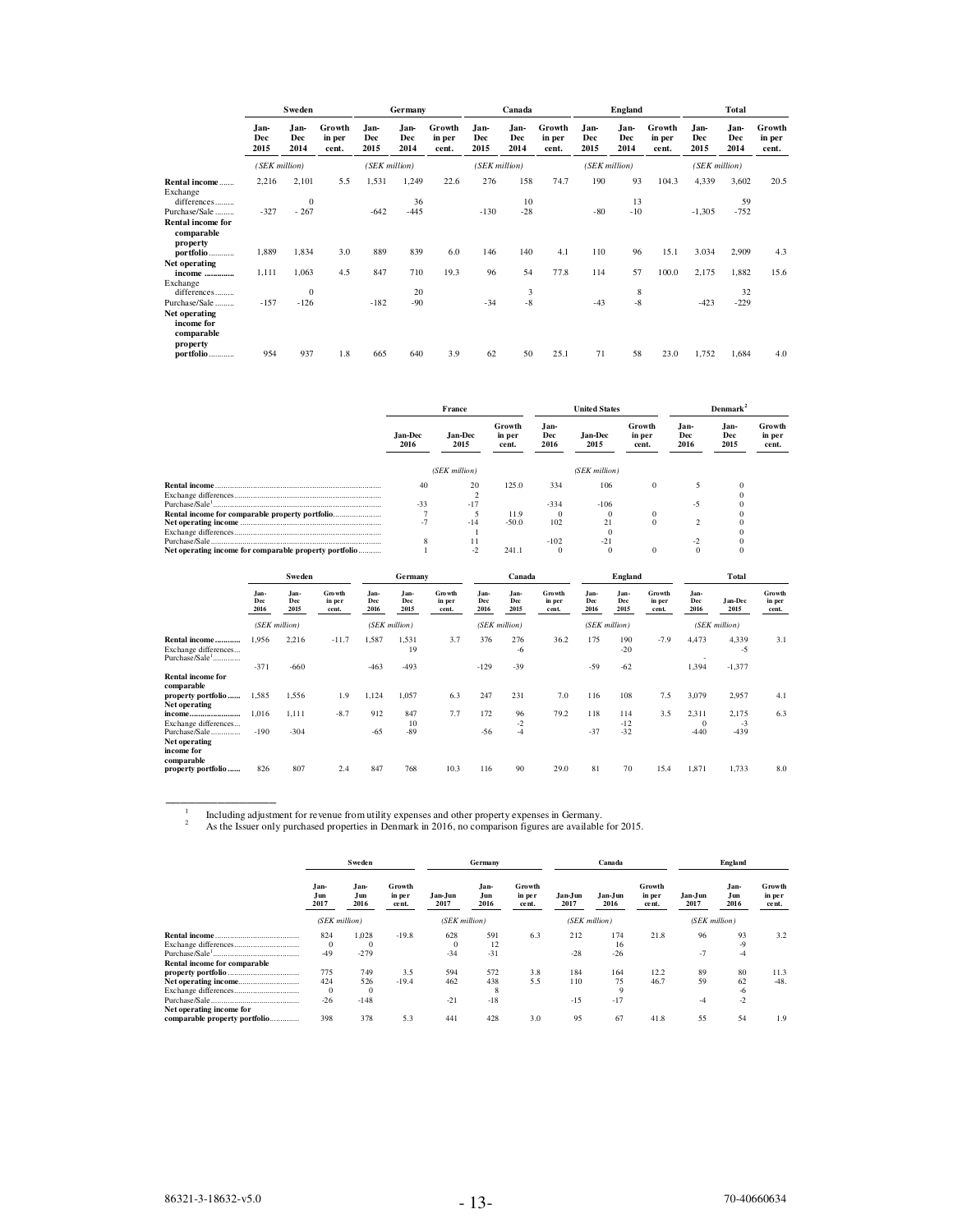|                                       | France          |                     |                              | <b>United States</b> |                     |                           | <b>Denmark</b>  |                 |                        | Total           |                 |                           |
|---------------------------------------|-----------------|---------------------|------------------------------|----------------------|---------------------|---------------------------|-----------------|-----------------|------------------------|-----------------|-----------------|---------------------------|
|                                       | Jan-Jun<br>2017 | Jan-<br>Jun<br>2016 | Growth<br>in<br>per<br>cent. | Jan-<br>Jun<br>2017  | Jan-<br>Jun<br>2016 | Growth<br>in per<br>cent. | Jan-Jun<br>2017 | Jan-Jun<br>2016 | Growth in<br>per cent. | Jan-Jun<br>2017 | Jan-Jun<br>2016 | Growth<br>in per<br>cent. |
|                                       |                 | (SEK million)       |                              |                      | (SEK million)       |                           |                 | (SEK million)   |                        |                 |                 |                           |
|                                       | 24              | 16                  | 50.0                         | 224                  | 153                 | 46.4                      | 27              |                 |                        | 2,035           | 2.055           | $-1.0$                    |
|                                       |                 |                     |                              |                      |                     |                           |                 |                 |                        | $^{(1)}$        | 29              |                           |
|                                       | $-11$           |                     |                              | $-74$                | $-27$               |                           | $-27$           |                 |                        | $-230$          | $-369$          |                           |
| Rental income for comparable property | 13              | 15                  | $-13.3$                      | 150                  | 135                 | 11.1                      | 0               | $\mathbf{0}$    | $\mathbf{0}$           | 1.805           | 1.715           | 5.3                       |
|                                       |                 | $-2$                | $-150.0$                     | 102                  | 45                  | 126.7                     | 12              | $\Omega$        | $\mathbf{0}$           | 1.170           | 1.144           | 2.3                       |
|                                       | 0               | 0                   |                              |                      |                     |                           |                 |                 |                        |                 | 13              |                           |
|                                       |                 |                     |                              | $-36$                | $-12$               |                           | $-12$           | $\Omega$        |                        | $-112$          | $-193$          |                           |
| Net operating income for comparable   |                 |                     |                              |                      |                     |                           |                 |                 |                        |                 |                 |                           |
|                                       | 3               |                     | 50.0                         | 66                   | 35                  | 88.6                      | $\Omega$        | $\Omega$        | 0                      | 1.058           | 964             | 9.9                       |

The average annual rental growth for comparable properties of the Group for the period 2013 to 2016 was 4.4 per cent. The average net operating income growth for comparable properties of the Group for the period 2013 to 2016 was 6.4 per cent.

The annual growth in the average rent level for comparable properties of the Group, in the years 2012, 2013, 2014, 2015 and 2016 was 5.0 per cent., 5.8 per cent., 4.3 per cent., 3.8 per cent. and 4.5 per cent., respectively. In the same years, the inflation (using data from the World Bank), as weighted by the exposure of the Group in fair value terms in each of the countries where it operates as at 30 June 2017, was 1.63 per cent., 0.94 per cent., 0.69 per cent., 0.18 per cent. and 0.81 per cent respectively. With respect to the period 1 July 2016 to 1 July 2017, the growth in the "in-place rent" (the average rent per square metre paid by the tenant currently occupying the property) for comparable properties was 5.2 per cent., of that 3.9 per cent. was attributable to new lettings and 1.3 per cent. attributable to renegotiations.

An important part of the Group's strategy is to optimise the new lease level while keeping the number of days in which apartments are vacant to a minimum. The table below demonstrates the level of rent increase across different apartment types over the period 2 July 2016 to 1 July 2017 (those that were not upgraded at the time tenants moved out and were not upgraded for the new lease, those that were already upgraded at the time tenants moved out and finally those that were upgraded between the time tenants moved out and the new lease).

|                                       | <b>Residential</b><br>units | Proportion | Average<br>size | Move out<br>rent  | Move in<br>rent   | Change |
|---------------------------------------|-----------------------------|------------|-----------------|-------------------|-------------------|--------|
|                                       | (Units)                     | (%)        | (Sam)           | SEK/sam/ve<br>ar) | SEK/sam/ve<br>ar) | ( %)   |
|                                       | 237                         |            | 66              | 1.579             | 1.627             | 3.0    |
|                                       | 3.493                       | 54         | 57              | 1.908             | 1.963             | 2.9    |
| Upgraded between move out and move in | 2,680                       | 42         | 60              | 1.346             | 1.902             | 41.2   |
|                                       | 6.410                       | 100        | 59              | 1.654             | 1.923             | 16.3   |

As at 30 June 2017, 88 per cent. of the apartments owned by the Group had a current rent level that was below the market rent level. Of that 88 per cent., the relative distance of the current rent level of such apartments from the market rent level was distributed as follows: 13 percentage units of the apartments were 0 to 10 per cent. below the market rent level; (ii) 10 percentage units of the apartments were 10 to 20 per cent. below the market rent level; (iii) 25 percentage units of the apartments were 20 to 30 per cent. below the market rent level; and (iv) 40 percentage units of the apartments were more than 30 per cent. below the market rent level.

The distance from the market rent level for each occupied apartment within the Group has been based on the average new lease level per square metre for each respective property during the period July 2016 to June 2017, in relation to the rent per square metre for each occupied apartment, as at 30 June 2017. Given the rental regulation laws in Sweden, the distance has been estimated to be larger than 30 per cent. below the market rent level in the Stockholm region and 20 to 30 per cent. below for apartments in the Malmö region, based on rents for newly built houses, which is a reasonably accurate proxy to market rent in Sweden.

In properties that the Group held as at 30 June 2017, the annual rental value for new leases during 1 January 2017 to June 2017 amounted to SEK 398 million and the rental value for leases that ended during 1 January 2017 to June 2017 amounted to SEK 330 million.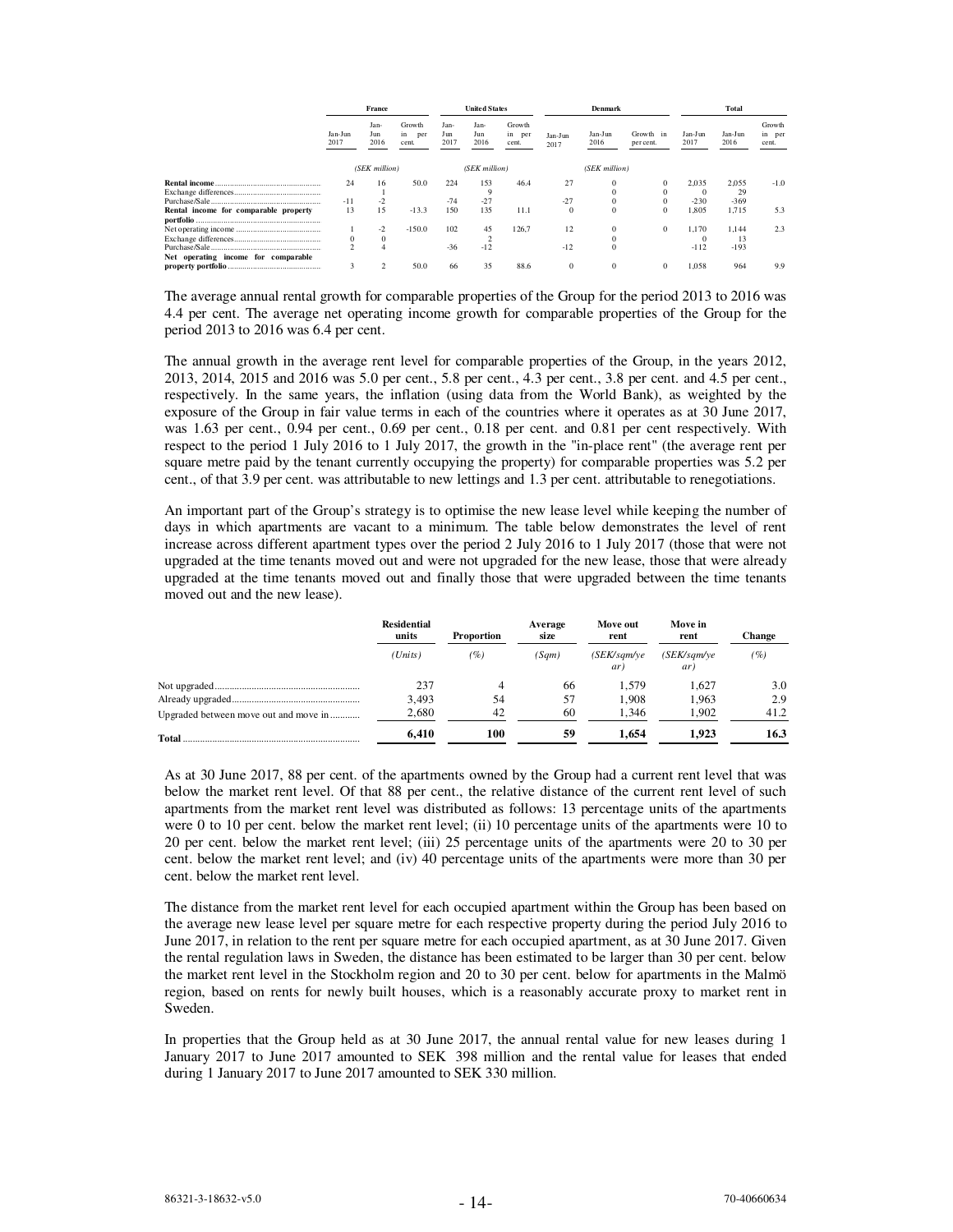In the countries where the Group operates, the fair value of residential properties has generally been more resilient towards value losses in economic downturns as compared to office buildings, in the past 25 years. The spread of the Group's portfolio across a number of countries further mitigates any potential property value losses. In the periods 1991-1992 and 2008-2009, the estimated loss in value of the properties for the Group, as weighted by the exposure of the Group in fair value terms in each of the countries where it operates as at 30 June 2017, would have been 5 per cent. and 6 per cent., respectively.

A brief description of the property portfolio of the Group in each country in which the Group operates is set out below.

#### *Kingdom of Sweden*

 $\overline{\phantom{a}}$   $\overline{\phantom{a}}$   $\overline{\phantom{a}}$   $\overline{\phantom{a}}$   $\overline{\phantom{a}}$   $\overline{\phantom{a}}$   $\overline{\phantom{a}}$   $\overline{\phantom{a}}$   $\overline{\phantom{a}}$   $\overline{\phantom{a}}$   $\overline{\phantom{a}}$   $\overline{\phantom{a}}$   $\overline{\phantom{a}}$   $\overline{\phantom{a}}$   $\overline{\phantom{a}}$   $\overline{\phantom{a}}$   $\overline{\phantom{a}}$   $\overline{\phantom{a}}$   $\overline{\$ 

The table below provides a breakdown of the Group's property portfolio by city in the Kingdom of Sweden as at 30 June 2017, 31 December 2016 and 31 December 2015.

|                   |                                         | 30 June 2017                           |                 |                                       |                                         | 31 December 2016                    |                 | 31 December 2015               |                                         |                                        |              |                                |
|-------------------|-----------------------------------------|----------------------------------------|-----------------|---------------------------------------|-----------------------------------------|-------------------------------------|-----------------|--------------------------------|-----------------------------------------|----------------------------------------|--------------|--------------------------------|
|                   | <b>Residential</b><br>lettable<br>space | Real<br>vacancy<br>rate<br>residential | Fair value      | <b>Share of</b><br>total <sup>1</sup> | <b>Residential</b><br>lettable<br>space | Real vacancy<br>rate<br>residential | Fair value      | Share of<br>total <sup>1</sup> | <b>Residential</b><br>lettable<br>space | Real<br>vacancy<br>rate<br>residential | Fair value   | Share of<br>total <sup>1</sup> |
|                   | (Sqm,<br>thousands)                     | ( %)                                   | SEK.<br>million | ( %)                                  | (Sqm,<br>thousands)                     | $($ %)                              | SEK,<br>million | ( %)                           | (Sqm,<br><i>thousands</i> )             | ( %)                                   | SEK, million | ( %)                           |
| Greater Stockholm | 664                                     | 0.0                                    | 19.420          | 21                                    | 644                                     | 0.1                                 | 17.059          | 19                             | 666                                     | 0.1                                    | 13.168       | 18                             |
| Malmö.<br>        | 265                                     | 0.0                                    | 8.744           | 9                                     | 260                                     | 0.1                                 | 7.844           | 9                              | 260                                     | 0.0                                    | 6.142        | 8                              |
| Helsingborg       | 165                                     | 0.0                                    | 3.775           | 4                                     | 165                                     | 0.3                                 | 3,412           | 4                              | 168                                     | 0.3                                    | 3,042        | 4                              |
| Gothenburg        | 14                                      | 0.0                                    | 402             | $\Omega$                              | 14                                      | 0.0                                 | 379             |                                | 73                                      | 0.0                                    | 1,555        | 2                              |
| Halmstad          | n.a.                                    | n.a.                                   | n.a.            | n.a.                                  | 70                                      | 0.0                                 | 1,887           | $\overline{c}$                 | 70                                      | 0.1                                    | 1,504        | 2                              |
| Borås             | n.a.                                    | n.a.                                   | n.a.            | n.a.                                  | n.a.                                    | n.a.                                | n.a.            | n.a.                           | 100                                     | 0.0                                    | 1,393        | 2                              |
| Östersund         | n.a.                                    | n.a.                                   | n.a.            | n.a.                                  | n.a.                                    | n.a.                                | n.a.            | n.a.                           | 61                                      | 0.1                                    | 1,065        | 2                              |
| Other             | 15                                      | 0.0                                    | 913             |                                       | 52                                      | 0.2                                 | 1,757           | 2                              | 219                                     | 0.2                                    | 3,859        | 6                              |
| <b>Total</b>      | 1,123                                   | 0.0                                    | 33,254          | 35                                    | 1,205                                   | 0.1                                 | 32,357          | 37                             | 1,617                                   | 0.1                                    | 31,727       | 44                             |

1 Share of total represents the share of the fair value of the Group's total portfolio.

In the Kingdom of Sweden, as at 30 June 2017, the Group had a portfolio of 16,057 residential units with residential lettable space of 1,123,435 square metres (as compared to 17,381 residential units and 1,204,977 square metres of residential space as at 31 December 2016). Most of the Group's properties are located in fast-growing cities in Greater Stockholm and the Öresund Region. Over the past 30 years, the major cities in Sweden have experienced a 38 per cent. growth in population, the suburbs of two major cities have experienced a growth of 41 per cent., while the population of mid-sized cities has grown by 23 per cent., small cities by 4 per cent. and rural areas have seen their population decrease by 19 per cent.

As at 30 June 2017, the Group's properties in the Kingdom of Sweden were managed by 127 employees in six local offices. As at 30 June 2017, the average residential rent for the properties was SEK 1,261 per square metre per year, which represented an increase as compared to 31 December 2016 (SEK 1,246 per square metre per year) and 31 December 2015 (SEK 1,184 per square metre per year). Approximately half of the growth in rent level for the comparable portfolio is attributable to increased levels of rent, due to the upgrading of the residential units, while the rest was the result of the annual rent negotiations with the Swedish Union of Tenants.

In the Kingdom of Sweden, the rental levels of residential properties have generally increased steadily over the last 31 years, evidencing a growth of approximately 273 per cent. during the period 1985-2016.<sup>7</sup> During the same period, the rental levels of offices in Stockholm generally increased by approximately 130 per cent.<sup>8</sup>

The fair value of the properties amounted to SEK 33,254 million as at 30 June 2017, which represented an increase as compared to 31 December 2016 (SEK 32,357 million) and 31 December 2015 (SEK 31,727 million).

l

<sup>6</sup> *Source: Statistics Sweden. Definitions of major cities, suburbs to major cities, large cities and rural areas are all defined by SCB. The other six categories that SCB defines, all of which typically have a population of 5,000 - 50,000, are categorized as "small cities" above.*

<sup>7</sup> *Source: Boverket, the Swedish National Board of Housing, Building and Planning and Statistics Sweden.* 

<sup>8</sup>  *Source: Cushman & Wakefield.*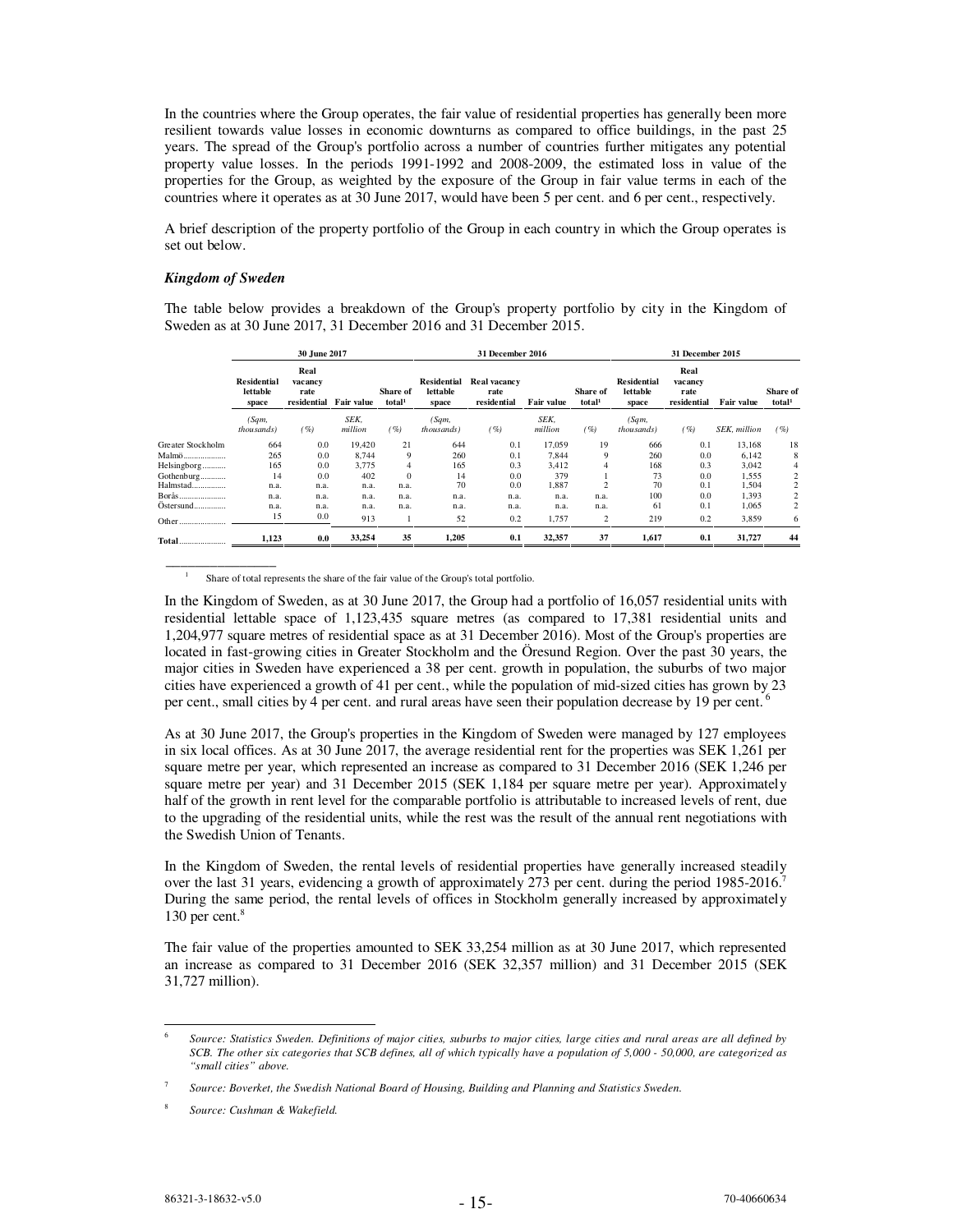During the first six months of 2017, the Group has purchased 11 properties in Sweden, totalling 441 units. The purchase price was SEK 1,279 million, at an average price per square metre of SEK 40,200.

In the Kingdom of Sweden, the fair value of residential properties has generally been more resilient towards value losses in economic downturns as compared to office buildings in the past 25 years. In the periods 1991-1992, 2000-2004 and in 2008, residential properties lost 24 per cent., gained 26 per cent., and lost 7 per cent., respectively in property value, whereas office buildings, in the periods 1991-1994, 2000-2004 and 2008-2009 lost 50 per cent., lost 17 per cent. and lost 13 per cent., respectively in property value.<sup>9</sup>

#### *Germany*

 $\overline{\phantom{a}}$  ,  $\overline{\phantom{a}}$  ,  $\overline{\phantom{a}}$  ,  $\overline{\phantom{a}}$  ,  $\overline{\phantom{a}}$  ,  $\overline{\phantom{a}}$  ,  $\overline{\phantom{a}}$  ,  $\overline{\phantom{a}}$  ,  $\overline{\phantom{a}}$  ,  $\overline{\phantom{a}}$  ,  $\overline{\phantom{a}}$  ,  $\overline{\phantom{a}}$  ,  $\overline{\phantom{a}}$  ,  $\overline{\phantom{a}}$  ,  $\overline{\phantom{a}}$  ,  $\overline{\phantom{a}}$ 

The table below provides a breakdown of the Group's property portfolio by city in Germany as at 30 June 2017, 31 December 2016 and 31 December 2015.

|            |                                      | 30 June 2017                             |                      | 31 December 2016         |                                          |                                        | 31 December 2015 |                      |                                                 |                                             |                 |                             |
|------------|--------------------------------------|------------------------------------------|----------------------|--------------------------|------------------------------------------|----------------------------------------|------------------|----------------------|-------------------------------------------------|---------------------------------------------|-----------------|-----------------------------|
|            | <b>Residential</b><br>lettable space | Real<br>vacancy<br>rate<br>re side ntial | <b>Fair value</b>    | <b>Share</b><br>of total | <b>Residentia</b><br>l lettable<br>space | Real<br>vacancy<br>rate<br>residential | Fair<br>value    | Share<br>of<br>total | <b>Residentia</b><br><b>l</b> lettable<br>space | Real<br>vacanc<br>y rate<br>residen<br>tial | Fair<br>value   | <b>Share</b><br>of<br>total |
|            | (Sqm,<br>thousands)                  | (%)                                      | <b>SEK</b> , million | (%)                      | (Sqm,<br>thousands)                      | (%)                                    | SEK.<br>million  | (%)                  | (Sqm,<br>thousands)                             | (%)                                         | SEK.<br>million | (%)                         |
|            | 781                                  | 1.1                                      | 21,281               | 23                       | 775                                      | 1.0                                    | 19,295           | 22                   | 773                                             | 1.3                                         | 14,108          | 19                          |
| Hamburg    | 235                                  | 1.2                                      | 7,629                | 8                        | 234                                      | 1.2                                    | 6,926            | 8                    | 232                                             | 3.8                                         | 5,719           | 8                           |
|            | 40                                   | 1.5                                      | 1,698                |                          | 40                                       | 2.0                                    | 1,561            |                      | 40                                              | 1.2                                         | 1,255           |                             |
|            | 37                                   | 0.8                                      | 1,081                |                          | 37                                       | 0.7                                    | 972              |                      | 37                                              | 0.9                                         | 780             |                             |
| Frankfurt  | 39                                   | 1.6                                      | 1,486                |                          | 39                                       | 0.8                                    | 1.329            |                      | 39                                              | 1.3                                         | 1,063           |                             |
| Düsseldorf | 60                                   | 0.6                                      | 1,570                |                          | 60                                       | 0.8                                    | 1.441            |                      | 43                                              | 2.2                                         | 836             |                             |
| Other<br>  | 25                                   | 1.0                                      | 7230                 |                          | 26                                       | 0.7                                    | 652              |                      | 68                                              | 2.9                                         | 1,131           |                             |
| Total      | 1,216                                | 1.1                                      | 35,475               | 38                       | 1,211                                    | 1.1                                    | 32,176           | 37                   | 1,232                                           | 2.0                                         | 24,892          | 34                          |

Share of total represents the share of the fair value of the Group's total portfolio.

In Germany, as at 30 June 2017, the Group had a portfolio of 19,979 residential units with residential lettable space of 1,216,533 square metres. At 30 June 2017, most of the Group's properties were located near city centres and 94 per cent. of the residential units were located in some of the largest cities in Germany: Berlin, Hamburg, Munich, Cologne and Frankfurt. The majority of the German apartments are located in Berlin. For the Group's Berlin portfolio, the new lease level was EUR 13.65 per square metre per month between July 2016 to June 2017, which represents an increase compared to the new lease level during 2016 (EUR 12.60 per square metre per month) and 2015 (EUR 11.19 per square metre per month).

Over the past 20 years, the metropolitan areas in Germany have experienced a 9 per cent. growth in population, while other big cities have seen their population increase by 1 per cent., mid-sized cities have had an increase of 2 per cent. and rural areas have had a decrease of 1 per cent.<sup>10</sup>

As at 30 June 2017, the average residential rent for the Group's properties in Germany was EUR 8.77 per square metre per month, which represented an increase as compared to 31 December 2016 (EUR 8.56 per square metre per month) and 31 December 2015 (EUR 8.13 per square metre per month). The average residential rent for upgraded apartments as at 30 June 2017 was EUR 12.09 per square metre per month (EUR 11.75 at 31 December 2016), and the average residential rent for apartments which have not been upgraded was EUR 6.69 per square metre per month (EUR 6.69 at 31 December 2016). The average likefor-like growth rate from 2011 to 2016 was 5.6 per cent. for the German Akelius portfolio.

As at 30 June 2017, the properties were managed by 217 employees in seven local offices. During the first six months of 2017, the Group purchased 7 properties, containing 194 residential units. The price was SEK 365 million at an average property price per square metre of SEK 24,450. The fair value of the properties amounted to SEK 35,475 million as at 30 June 2017, which represented an increase as compared to 31 December 2016 (SEK 32,176 million) and 31 December 2015 (SEK 24,892 million).

 $\overline{a}$ 

<sup>9</sup> *Source: MSCI Inc.(IPD).*

<sup>10</sup> *Source: Destatis – Based on population development of "Kreise" and "kreisfreie Städte". Rural area: <80 000, Mid-sized city: <150 000, Big city: <650 000, Metropolitan area:>650 000. Year for determining city category:1995.*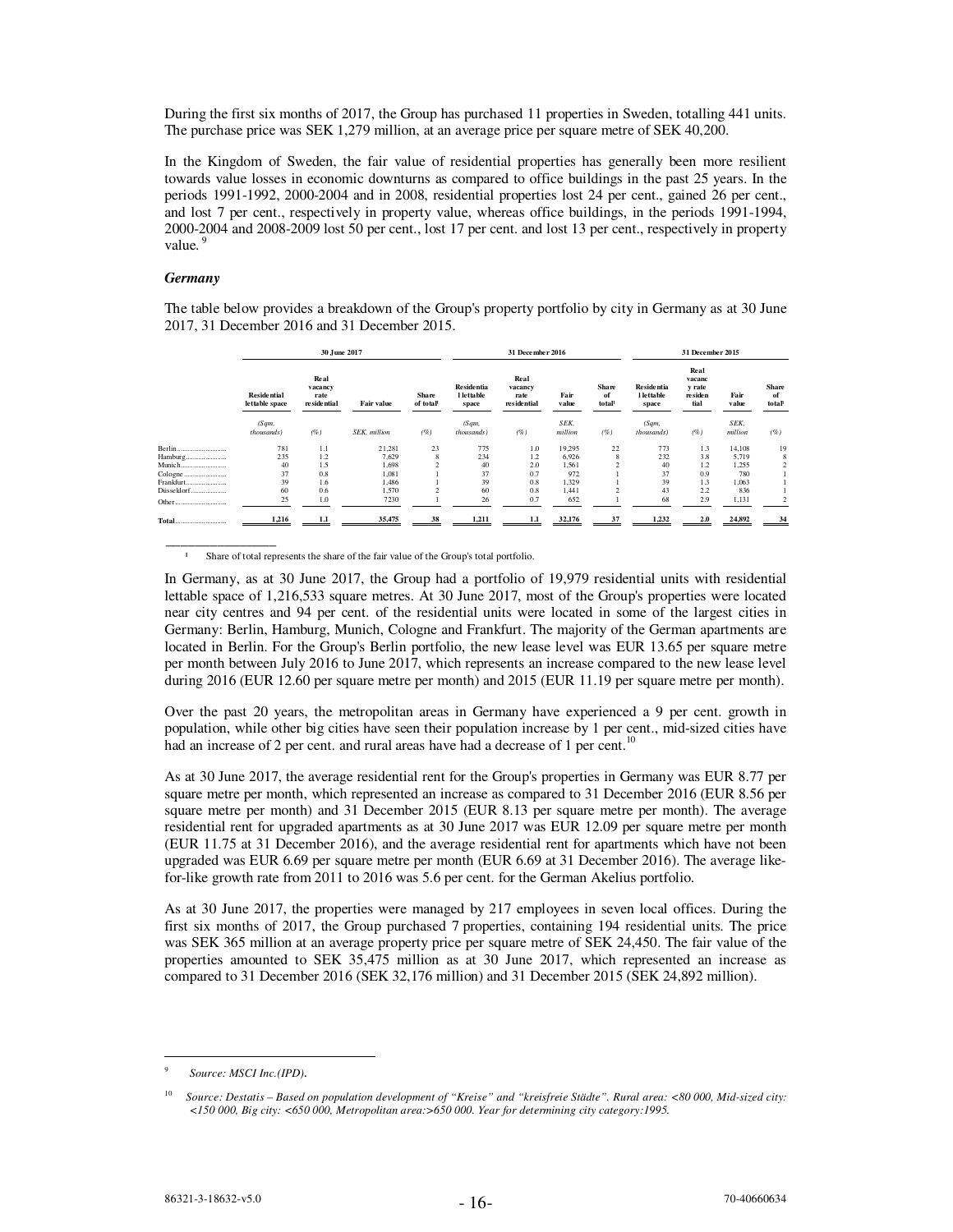In Germany, the rental levels of residential properties have generally increased steadily over the last 26 years, evidencing a growth of approximately 89 per cent. during the period 1990-2016. During the same period, the rental levels of commercial property have generally decreased by approximately 3 per cent.<sup>11</sup>

In Germany, the fair value of residential properties has generally been more resilient towards value losses in economic downturns as compared to office buildings in the past 25 years. In the periods 1990-1998, 2002-2005 and in 2008, residential properties gained 70 per cent., lost 4 per cent. and lost 0 per cent., respectively in property value, whereas office buildings, in the periods 1990-1998, 2002-2005 and 2008- 2009 gained 6 per cent., lost 11 per cent. and lost 6 per cent., respectively in property value.<sup>12</sup>

### *Canada*

 $\overline{\phantom{a}}$   $\overline{\phantom{a}}$   $\overline{\phantom{a}}$   $\overline{\phantom{a}}$   $\overline{\phantom{a}}$   $\overline{\phantom{a}}$   $\overline{\phantom{a}}$   $\overline{\phantom{a}}$   $\overline{\phantom{a}}$   $\overline{\phantom{a}}$   $\overline{\phantom{a}}$   $\overline{\phantom{a}}$   $\overline{\phantom{a}}$   $\overline{\phantom{a}}$   $\overline{\phantom{a}}$   $\overline{\phantom{a}}$   $\overline{\phantom{a}}$   $\overline{\phantom{a}}$   $\overline{\$ 

The table below provides a breakdown of the Group's property portfolio by city in Canada as at 30 June 2017, 31 December 2016 and 31 December 2015.

|                                                                                              |                                      | 30 June 2017                           | 31 December 2016 | 31 December 2015 |                                      |                                                       |                           |                                           |                                              |                                                |                                  |                                           |
|----------------------------------------------------------------------------------------------|--------------------------------------|----------------------------------------|------------------|------------------|--------------------------------------|-------------------------------------------------------|---------------------------|-------------------------------------------|----------------------------------------------|------------------------------------------------|----------------------------------|-------------------------------------------|
|                                                                                              | <b>Residential</b><br>lettable space | Real<br>vacancy<br>rate<br>residential | Fair<br>value    | Share of total   | <b>Residential lettable</b><br>space | Real<br>vacan<br>cy<br>rate<br><b>reside</b><br>ntial | Fai<br>r<br>val<br>ue     | Sh<br>are<br>of<br>tot<br>a <sup>11</sup> | <b>Reside</b><br>ntial<br>lettabl<br>e space | Real<br>vacan<br>cy<br>rate<br>reside<br>ntial | Fai<br>$\mathbf{r}$<br>val<br>ue | Sh<br>are<br>of<br>tot<br>al <sup>1</sup> |
|                                                                                              | (Sqm,<br>thousands)                  | (%)                                    | SEK.<br>million  | (% )             | (Sqm,<br>thousands)                  | (%)                                                   | <b>SEK</b><br>mill<br>ion | (%)                                       | (Sqm,<br>thousa<br>nds)                      | (%)                                            | <b>SEK</b><br>٠<br>mill<br>ion   | (%)                                       |
| $\operatorname{Toronto}\dots\hspace{-0.03cm}\dots\hspace{-0.03cm}\dots\hspace{-0.03cm}\dots$ | 167                                  | 1.4                                    | 5,306            | 6                | 163                                  | 2.3                                                   | 4,93<br>6<br>2,11         | 6                                         | 164                                          | 2.3                                            | 4,00<br>$\overline{7}$           | -6                                        |
| Montreal                                                                                     | 106                                  | 3.0                                    | 2,236            | $\overline{2}$   | 105                                  | 5.7                                                   | 9                         | $\overline{c}$                            | 62                                           | 8.1                                            | 852                              |                                           |
| $\operatorname{\mathbf{Total}}$                                                              | 273                                  | 1.9                                    | 7.542            | 8                | 268                                  | 3.4                                                   | 7,05                      | я                                         | 226                                          | 3.6                                            | 4,85                             | $\overline{7}$                            |

1 Share of total represents the share of the fair value of the Group's total portfolio.

In 2015, the Group increased its portfolio to 3,999 residential units in Canada by the purchase of 811 residential units in Toronto and entered the residential property market in Montreal by purchasing 425 residential units. In Canada, as at 30 June 2017, the Group had a portfolio of 4,610 residential units with residential lettable space of 272,655 square metres (as compared to 4,513 residential units and 267,876 square metres of residential lettable space as at 31 December 2016). As at 30 June 2017, the Group had a total of 140 employees in Toronto and Montreal.

Over the past 25 years, the major cities in Canada have experienced a strong growth in population, 50 per cent., while large cities have seen their population increase by 39 per cent., mid-sized cities have had an increase of 19 per cent. and small cities have had an increase of 8 per cent.<sup>13</sup>

As at 30 June 2017, the average residential rent for the Group's properties in Canada was CAD 1.94 per square foot per month, which represented an increase as compared to 31 December 2016 (CAD 1.89 per square foot per month) and as compared to 31 December 2015 (CAD 1.79 per square foot per month).

In Canada, the residential rent level generally increased steadily over the last 26 years, evidencing a growth of approximately 81 per cent. during the period 1990-2016.<sup>14</sup> During the same period, the rental levels of offices in Canada generally increased by approximately 22 per cent.<sup>1</sup>

In the first six months of 2017, the Group purchased three properties in Canada, totalling 97 new residential units. The price was SEK 255 million, at an average square metre price of SEK 32,550. The fair value of the existing properties in the portfolio amounted to SEK 7,542 million as at 30 June 2017, which represented an increase as compared to 31 December 2016 (SEK 7,055 million) and 31 December 2015 (SEK 4,859 million).

 $11\,$ <sup>11</sup> *Source: Bulwiengesa AG.*

<sup>12</sup>*Source: MSCI Inc.(IPD) and Spiegel Online International.* 

<sup>13</sup> *Source: Statistics Canada – Based on population development of divisions (around 300 in total in Canada). Small city: <50 000, Mid-sized city: <150 000, Large city: <500 000, Major city:>500 000. Year for determining city category:1990.*

<sup>14</sup> *Source: Canada Mortgage and Housing Corporation.* 

<sup>15</sup> *Source: CBRE Ltd.*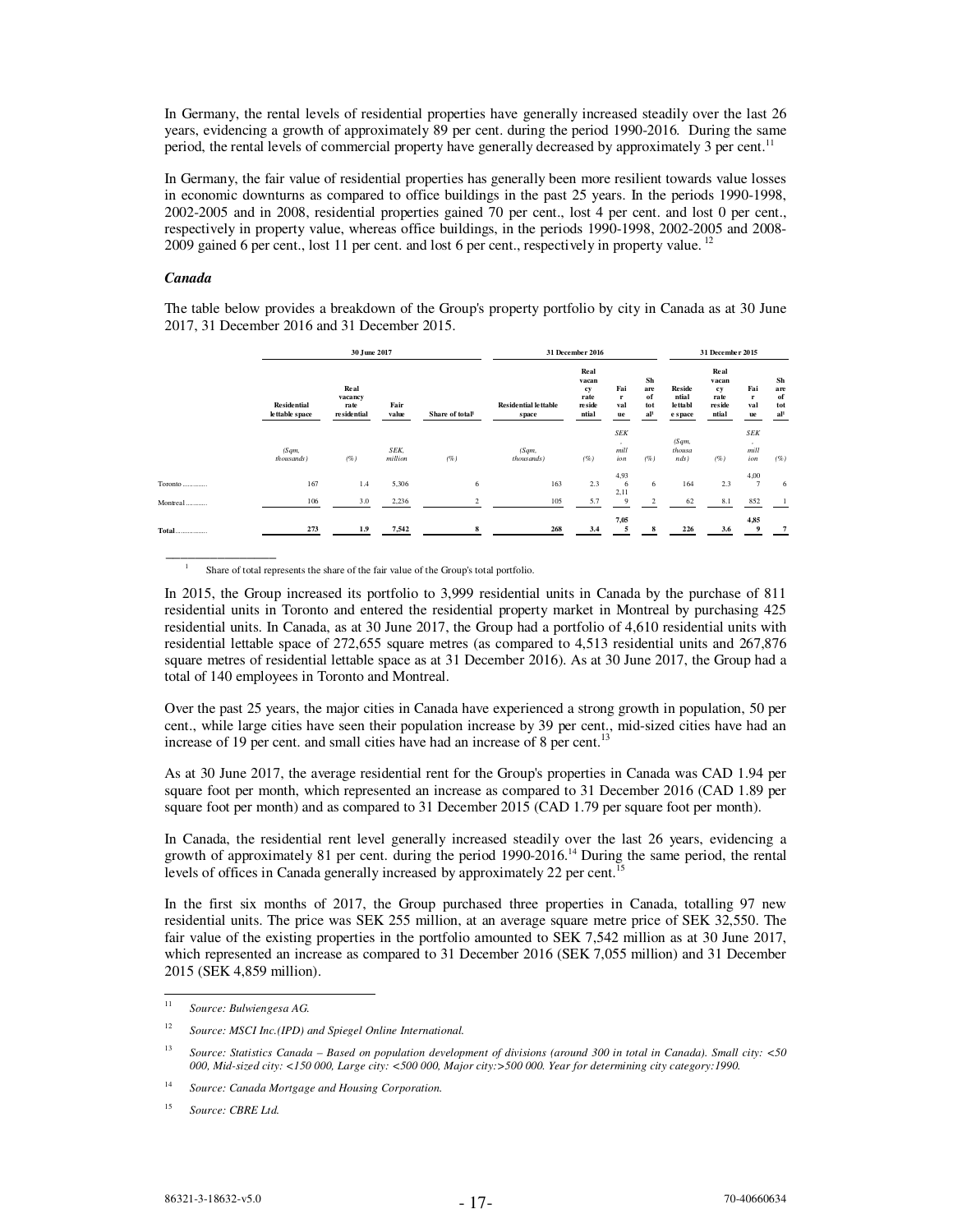In Canada, the fair value of residential properties has generally been more resilient towards value losses in economic downturns as compared to office buildings, in the past 25 years. In the periods 1991-1992, 2003-2004 and in 2009, residential properties lost 0 per cent., lost 1 per cent. and lost 4 per cent., respectively in property value, whereas office buildings, in the periods 1991-1992, 2002-2003 and in 2009 lost 18 per cent., lost 5 per cent. and lost 9 per cent., respectively in property value.<sup>16</sup>

#### *United Kingdom*

 $\overline{\phantom{a}}$   $\overline{\phantom{a}}$   $\overline{\phantom{a}}$   $\overline{\phantom{a}}$   $\overline{\phantom{a}}$   $\overline{\phantom{a}}$   $\overline{\phantom{a}}$   $\overline{\phantom{a}}$   $\overline{\phantom{a}}$   $\overline{\phantom{a}}$   $\overline{\phantom{a}}$   $\overline{\phantom{a}}$   $\overline{\phantom{a}}$   $\overline{\phantom{a}}$   $\overline{\phantom{a}}$   $\overline{\phantom{a}}$   $\overline{\phantom{a}}$   $\overline{\phantom{a}}$   $\overline{\$ 

The table below provides a breakdown of the Group's property portfolio by city in the United Kingdom as at 30 June 2017, 31 December 2016 and 31 December 2015.

|              |                                         | 30 June 2017                           |                   |                                |                                         | 31 December 2016                       |                 |                                | 31 December 2015                         |                                          |                 |                                |  |
|--------------|-----------------------------------------|----------------------------------------|-------------------|--------------------------------|-----------------------------------------|----------------------------------------|-----------------|--------------------------------|------------------------------------------|------------------------------------------|-----------------|--------------------------------|--|
|              | <b>Residential</b><br>lettable<br>space | Real<br>vacancy<br>rate<br>residential | <b>Fair value</b> | Share of<br>total <sup>1</sup> | <b>Residential</b><br>lettable<br>space | Real<br>vacancy<br>rate<br>residential | Fair<br>value   | Share of<br>total <sup>1</sup> | Residentia<br><b>l</b> lettable<br>space | Real<br>vacancy<br>rate<br>re side ntial | Fair<br>value   | Share of<br>total <sup>1</sup> |  |
|              | (Sqm,<br>thousands)                     | (%)                                    | SEK.<br>million   | (%)                            | (Sqm,<br>thous ands)                    | (%)                                    | SEK.<br>million | (% )                           | (Sqm,<br>thous ands)                     | (%)                                      | SEK.<br>million | (%)                            |  |
| Greater      |                                         |                                        |                   |                                |                                         |                                        |                 |                                |                                          |                                          |                 |                                |  |
| $London$     | 61                                      | 1.5                                    | 5,135             | 5                              | 54                                      | 3.7                                    | 4.524           |                                | 51                                       | 2.8                                      | 4.354           | 6                              |  |
| Other        | n.a.                                    | n.a.                                   | n.a.              | n.a.                           | n.a.                                    | n.a.                                   | n.a.            | n.a.                           | 16                                       | 2.5                                      | 486             |                                |  |
| <b>Total</b> | 61                                      | 1.5                                    | 5,135             | 5                              | 54                                      | 3.7                                    | 4,524           |                                | 67                                       | 2.8                                      | 4,840           |                                |  |

1 Share of total represents the share of the fair value of the Group's total portfolio.

In March 2014, a subsidiary of the Issuer purchased 900 residential units in the United Kingdom from an affiliated company of the Group and an additional 300 residential units, all of which are located in the central parts of London. In the United Kingdom, as at 30 June 2017, the Group had a portfolio of 1,362 residential units with residential lettable space of 60,969 square metres (as compared to 1,224 residential units and 54,477 square metres of residential lettable space as at 31 December 2016). As at 30 June 2017, 30 people were employed in London.

As at 30 June 2017, the average residential rent for the Group's properties in the United Kingdom was GBP 2.60 per square foot per month, which represented an increase as compared to 31 December 2016 (GBP 2.55 per square foot per month) and 31 December 2015 (GBP 2.07 per square foot per month).

In the United Kingdom, the residential rent level generally increased over the last 31 years, evidencing a growth of approximately 316 per cent. during the period 1985-2016. During the same period, the rental levels of offices generally increased by approximately 91 per cent.<sup>17</sup>

In the first six months of 2017, the Group purchased six properties in the United Kingdom, totalling 86 units, for SEK 587 million, corresponding to an average square metre price of SEK 88,850.

The fair value of the properties amounted to SEK 5,135 million as at 30 June 2017, compared to SEK 4,524 million at 31 December 2016 and SEK 4,840 million at 31 December 2015.

In the United Kingdom, the fair value of residential properties has generally been more resilient towards value losses in economic downturns as compared to office buildings in the past 25 years. In the periods 1990-1991, 1995-1996, 2002-2003 and in 2008, residential properties lost 14 per cent., gained 23 per cent., gained 21 per cent. and lost 17 per cent., respectively in property value, whereas office buildings, in the periods 1990-1992, 1995-1996, 2002-2003 and 2008-2009 lost 40 per cent., lost 6 per cent., lost 8 per cent. and lost 31 per cent., respectively in property value.<sup>18</sup>

 $16$ <sup>16</sup> *Source: MSCI Inc.(IPD)., National Bank of Canada (CREA) and BIS Quarterly Review, September 2002 (Russell Canadian Property Index (RCPI)).*

<sup>17</sup> *Source: MSCI Inc.(IPD), ONS and JLL.*

<sup>18</sup> *Source: MSCI Inc.(IPD).*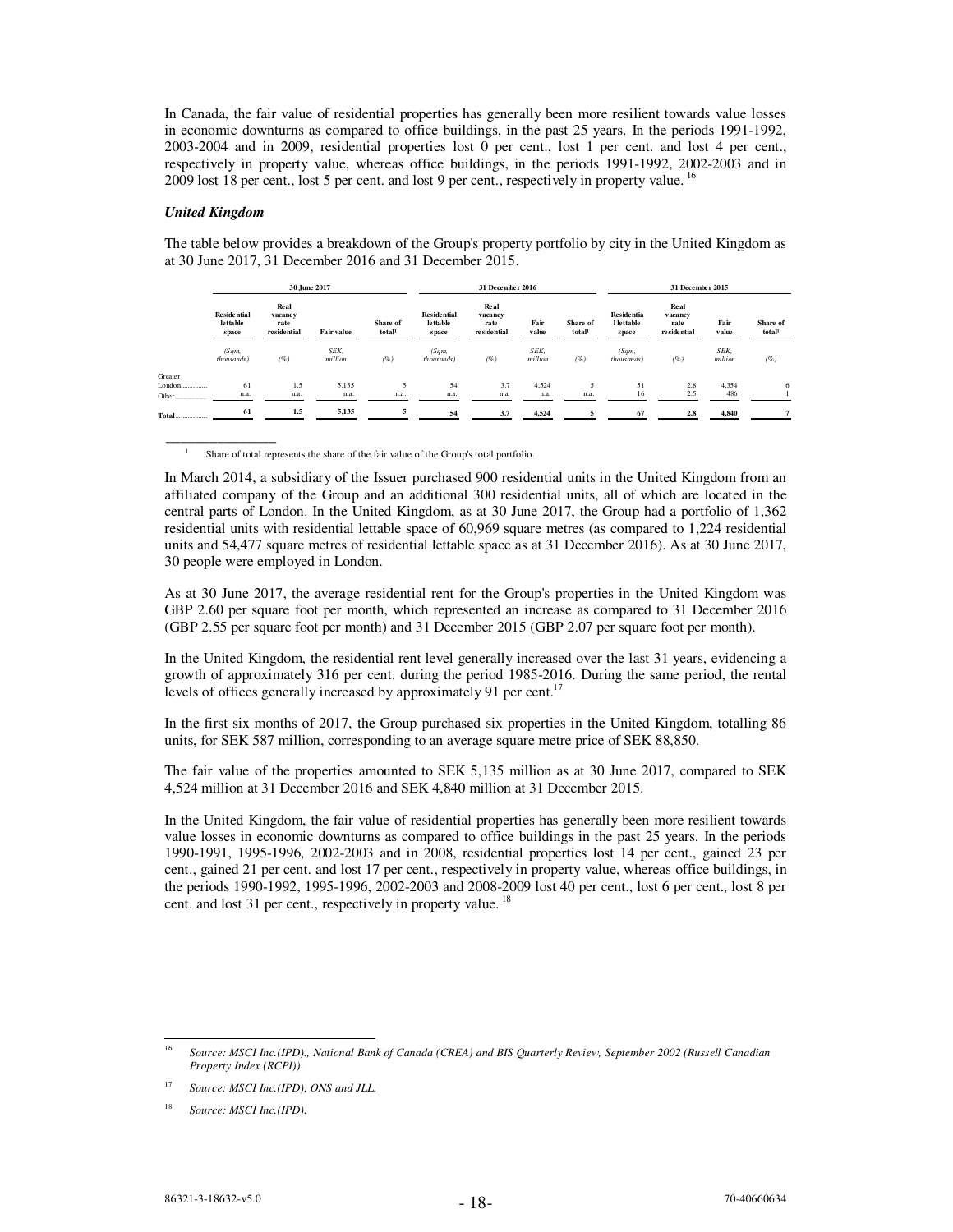#### *France*

 $\overline{\phantom{a}}$   $\overline{\phantom{a}}$   $\overline{\phantom{a}}$   $\overline{\phantom{a}}$   $\overline{\phantom{a}}$   $\overline{\phantom{a}}$   $\overline{\phantom{a}}$   $\overline{\phantom{a}}$   $\overline{\phantom{a}}$   $\overline{\phantom{a}}$   $\overline{\phantom{a}}$   $\overline{\phantom{a}}$   $\overline{\phantom{a}}$   $\overline{\phantom{a}}$   $\overline{\phantom{a}}$   $\overline{\phantom{a}}$   $\overline{\phantom{a}}$   $\overline{\phantom{a}}$   $\overline{\$ 

The table below provides a breakdown of the Group's property portfolio in France as at 30 June 2017, 31 December 2016 and 31 December 2015.

|       |                                         | 30 June 2017                                  |                 |                                          |                                         | 31 December 2016                       |                 |                             |                                         | 31 December 2015                       |                 |                      |  |
|-------|-----------------------------------------|-----------------------------------------------|-----------------|------------------------------------------|-----------------------------------------|----------------------------------------|-----------------|-----------------------------|-----------------------------------------|----------------------------------------|-----------------|----------------------|--|
|       | <b>Residential</b><br>lettable<br>space | <b>Real</b><br>vacancy<br>rate<br>residential | Fair<br>value   | <b>Share</b><br>of<br>total <sup>1</sup> | <b>Residential</b><br>lettable<br>space | Real<br>vacancy<br>rate<br>residential | Fair<br>value   | <b>Share</b><br>of<br>total | <b>Residential</b><br>lettable<br>space | Real<br>vacancy<br>rate<br>residential | Fair<br>value   | Share<br>of<br>total |  |
|       | (Sqm,<br>thousands                      | (%)                                           | SEK.<br>million | (%)                                      | (Sqm,<br>thous ands)                    | (%)                                    | SEK.<br>million | (%)                         | (Sqm,<br>thous ands)                    | (%)                                    | SEK.<br>million | (%)                  |  |
|       | 31                                      | 2.0                                           | 2,171           | $\sim$                                   | 27                                      | 3.7                                    | 1,848           |                             | 14                                      | 1.3                                    | 995             |                      |  |
| Total | 31                                      | 2.0                                           | 2,171           |                                          | 27                                      | 3.7                                    | 1,848           |                             | 14                                      | 1.3                                    | 995             |                      |  |

1 Share of total represents the share of the fair value of the Group's total portfolio.

The Group first acquired a selection of 40 residential units in September 2014 located in the 18th district in Paris. In December 2014, the Group bought its second Parisian property comprising 50 residential units and in 2015, it purchased an additional 374 residential units in Paris. In France, as at 30 June 2017, the Group had a portfolio of 1,041 residential units with residential lettable space of 31,045 square metres (as compared to 941 residential units and 27,084 square metres of residential lettable space as at 31 December 2016).

As at 30 June 2017, the average residential rent was EUR 21.91 per square metre per month, which represented an increase as compared to 31 December 2016 (EUR 20.99 per square metre per month) but was lower than the 31 December 2015 level (EUR 22.50 per square metre per month). As at 30 June 2017, 32 people were employed in France.

In Paris, the residential rent level has generally increased over the last 26 years, evidencing a growth of approximately 96 per cent. during the period between 1990-2016.<sup>19</sup> During the same period, the rental levels of offices in Paris' central business district generally increased by approximately 15 per cent.<sup>20</sup>

In the first six months of 2017, the Group purchased seven properties in France for SEK 233 million at an average property price per square metre of SEK 50,100. The fair value of the properties amounted to SEK 2,171 million as at 30 June 2017, which represented an increase as compared to 31 December 2016 (SEK 1,848 million) and 31 December 2015 (SEK 995 million).

In Paris, the fair value of residential properties has generally been more resilient towards value losses in economic downturns as compared to office buildings in the past 25 years. In the periods 1992-1997, 2002-2003 and in 2008-2009, residential properties lost 29 per cent., gained 24 per cent. and lost 9 per cent., respectively in property value, whereas office buildings, in the periods 1990-1996, 2002-2003 and 2008-2009 lost 61 per cent., lost 12 per cent. and lost 41 per cent., respectively in property value.<sup>21</sup>

## *United States of America*

The table below provides a breakdown of the Group's property portfolio in the United States of America as at 30 June 2017, 31 December 2016 and 31 December 2015.

|                      | 30 June 2017                            |                                        |                 |                      |                                          | 31 December 2016                              |                 |                             | 31 December 2015                         |                                                 |                 |                   |
|----------------------|-----------------------------------------|----------------------------------------|-----------------|----------------------|------------------------------------------|-----------------------------------------------|-----------------|-----------------------------|------------------------------------------|-------------------------------------------------|-----------------|-------------------|
|                      | <b>Residential</b><br>lettable<br>space | Real<br>vacancy<br>rate<br>residential | Fair<br>value   | Share<br>of<br>total | <b>Residential</b><br>le ttable<br>space | <b>Real</b><br>vacancy<br>rate<br>residential | Fair<br>value   | <b>Share</b><br>of<br>total | <b>Residentia</b><br>l lettable<br>space | <b>Real</b><br>vacancy<br>rate<br>re side ntial | Fair<br>value   | Share of<br>total |
|                      | (Sqm,<br>thous ands)                    | (% )                                   | SEK.<br>million | (%)                  | (Sqm,<br>thous ands)                     | (%)                                           | SEK.<br>million | (%)                         | (Sqm,<br>thous ands)                     | (%)                                             | SEK.<br>million | (%)               |
| New York             | 77                                      | 0.9                                    | 4,660           |                      | 75                                       | 1.0                                           | 4,733           | 6                           | 62                                       | 0.3                                             | 3,389           |                   |
| Boston<br>Washington | 57<br>36                                | 1.3<br>0.8                             | 3.546<br>987    | $\overline{4}$       | 57<br>33                                 | 2.8<br>0.9                                    | 3.736<br>893    |                             | 25<br>24                                 | 12.2<br>$\mathbf{0}$                            | 1,583<br>479    | $\theta$          |
|                      | 170                                     | 1.0                                    | 9,193           | 10                   | 165                                      | 1.7                                           | 9,362           | 11                          | 111                                      | 2.8                                             | 5,451           |                   |

 $\overline{a}$ <sup>19</sup> *Source: OLAP (Observatoire des loyers de l'Agglomération Paris).* 

<sup>20</sup> *Source: La Française (CBRE, INSEE).*

<sup>21</sup> *Source: La Française Groupe (CBRE, INSEE), MeilleursAgents and INSEE.*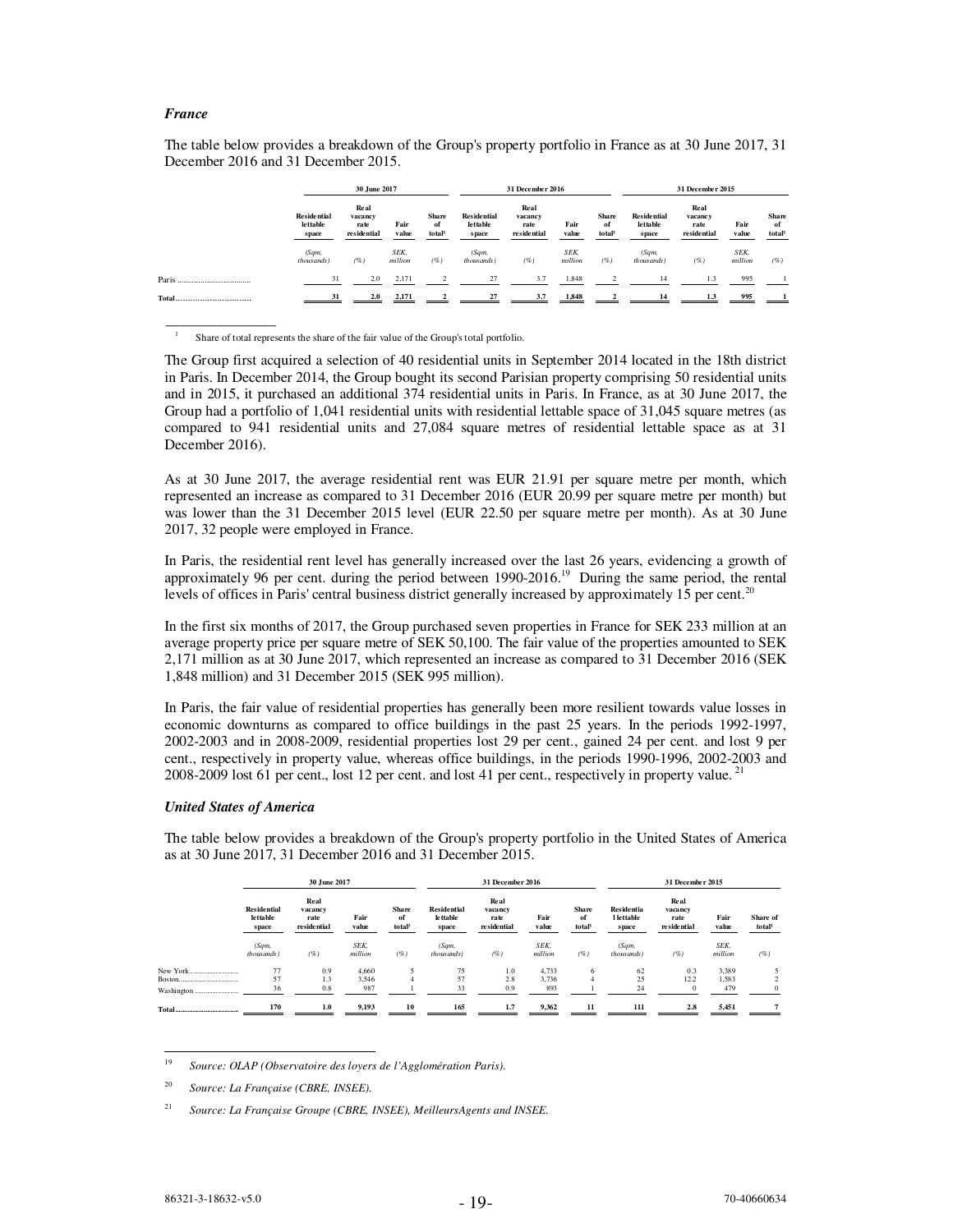In the first six months of 2017, the Group purchased two more properties, one in New York and one in Washington for a total of SEK 264 million at an average property price per square metre of SEK 48,737.

In the USA, as at 30 June 2017, the Group had a portfolio of 2,390 residential units with residential lettable space of 169,544 square metres. As at 30 June 2017, the average residential rent was USD 2.56 per square foot per month, which represented an increase as compared to 31 December 2016 (USD 2.51 per square foot per month) and 31 December 2015 (USD 2.26 per square foot per month). As at 30 June 2017, 122 people were employed in the USA.

In the USA, the residential rent level has generally increased over the last 26 years, evidencing a growth of approximately 131 per cent. during the period between 1991-2016.<sup>22</sup> During the same period, the rental levels of offices in the USA generally increased by approximately 55 per cent.<sup>23</sup>

The fair value of the properties amounted to SEK 9,193 million as at 30 June 2017, which represented a decrease as compared to 31 December 2016 (SEK 9,362 million) but this decrease was solely due to exchange rate effects (the real increase in property value was 5.5 per cent as compared to 31 December 2016). The fair value of the properties at 31 December 2015 was SEK 5,451 million.

In the USA, the fair value of residential properties has generally been more resilient towards value losses in economic downturns as compared to office buildings in the past 25 years. In the periods 1991-1992, in 2001 and in 2007-2010, residential properties lost 1 per cent., gained 4 per cent. and lost 20 per cent., respectively in property value, whereas office buildings, in the same periods lost 12 per cent., lost 6 per cent. and lost 28 per cent., respectively in property value.<sup>24</sup>

## *Denmark*

 $\overline{\phantom{a}}$   $\overline{\phantom{a}}$   $\overline{\phantom{a}}$   $\overline{\phantom{a}}$   $\overline{\phantom{a}}$   $\overline{\phantom{a}}$   $\overline{\phantom{a}}$   $\overline{\phantom{a}}$   $\overline{\phantom{a}}$   $\overline{\phantom{a}}$   $\overline{\phantom{a}}$   $\overline{\phantom{a}}$   $\overline{\phantom{a}}$   $\overline{\phantom{a}}$   $\overline{\phantom{a}}$   $\overline{\phantom{a}}$   $\overline{\phantom{a}}$   $\overline{\phantom{a}}$   $\overline{\$ 

|           |                                         | 30 June 2017                           |                 |                                       | 31 December 2016                        |                                        |                 |                   |  |
|-----------|-----------------------------------------|----------------------------------------|-----------------|---------------------------------------|-----------------------------------------|----------------------------------------|-----------------|-------------------|--|
|           | <b>Residential</b><br>lettable<br>space | Real<br>vacancy<br>rate<br>residential | Fair<br>value   | <b>Share</b><br>of total <sup>1</sup> | <b>Residential</b><br>lettable<br>space | Real<br>vacancy<br>rate<br>residential | Fair<br>value   | Share of<br>total |  |
|           | (Sqm,<br><i>thous ands</i> )            | (%)                                    | SEK,<br>million | (%)                                   | (Sqm,<br>thousands)                     | (%)                                    | SEK,<br>million | (%)               |  |
|           | 52                                      | 0.3                                    | 1,401           | $\mathfrak{D}$                        | 15                                      | 0.0                                    | 417             | $\Omega$          |  |
| Total<br> | 52                                      | 0.3                                    | 1,401           |                                       | 15                                      | 0.0                                    | 417             | $\mathbf{0}$      |  |

The table below provides a breakdown of the Group's property portfolio in Denmark as at 30 June 2017 and 31 December 2016.

1 Share of total represents the share of the Group's total portfolio

As at 1 October 2016, the Group acquired its first three properties in Copenhagen, with 216 apartments for SEK 416 million.

During the first six months of 2017, the Group purchased two more properties in Denmark for a total of SEK 863 million at an average property price per square metre of SEK 23,750.

 $\overline{\phantom{a}}$   $\overline{\phantom{a}}$   $\overline{\phantom{a}}$   $\overline{\phantom{a}}$   $\overline{\phantom{a}}$   $\overline{\phantom{a}}$   $\overline{\phantom{a}}$   $\overline{\phantom{a}}$   $\overline{\phantom{a}}$   $\overline{\phantom{a}}$   $\overline{\phantom{a}}$   $\overline{\phantom{a}}$   $\overline{\phantom{a}}$   $\overline{\phantom{a}}$   $\overline{\phantom{a}}$   $\overline{\phantom{a}}$   $\overline{\phantom{a}}$   $\overline{\phantom{a}}$   $\overline{\$ 

 $\overline{a}$ 

<sup>1</sup> Share of total represents the share of the fair value of the Group's total portfolio.

In 2015, 1,534 units were acquired in New York, Boston and Washington, at an average property price per square metre of SEK 48,500. The properties are situated in Manhattan, Brooklyn, city of Boston and Falls Church. In 2016, 777 units were acquired for SEK 2,530 million, corresponding to a square metre price of SEK 51,200. Two thirds of the properties bought in 2016 were located in the city of Boston, Somerville and Cambridge, and one third in Washington D.C and Brooklyn.

<sup>22</sup> *Source: US Census Bureau.* 

<sup>23</sup> *Source: Jones Lang LaSalle.* 

<sup>24</sup> *Source: Moody's/RCA CPPI, CoStar group, and David Geltner, MIT (NCREIF and Robert Schiller).*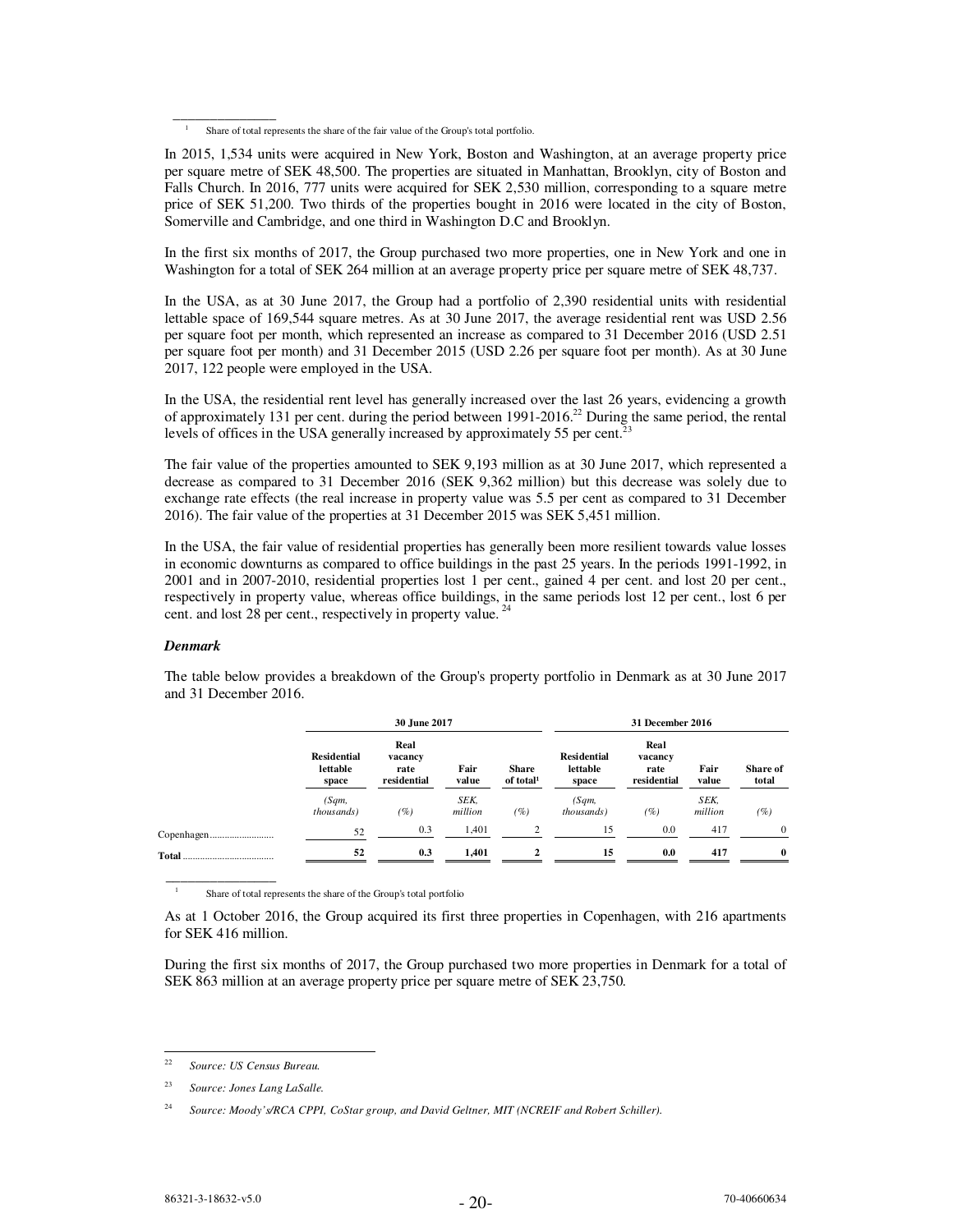As at 30 June 2017, the Group owned 720 apartments in Copenhagen with an average rent per square metre and year of SEK 911. The fair value of the property portfolio was SEK 1,401 million. As at 30 June 2017, 7 people were employed in Denmark.

In Denmark, the residential rent level has generally increased over the last 26 years, evidencing a growth of approximately 86 per cent. during the period between 1990-2016.25 During the same period, the rental levels of offices in Copenhagen's central business district has not changed in nominal terms.<sup>26</sup>

In Denmark, the fair value of residential properties has generally been more resilient towards value losses in economic downturns as compared to commercial properties in the past 25 years. In the periods 1990- 1992 and 2009-2011, residential properties in Denmark lost 9 per cent. and lost 17 per cent., respectively in property value, whereas commercial properties in Copenhagen, in the periods 1991-1993 and 2008- 2012, lost 30 per cent. and lost 17 per cent., respectively in property value.<sup>27</sup>

### **Rental regulations**

The ability of the Group to increase the rent payable by tenants of its properties is regulated differently in the jurisdictions in which the Group operates. In some countries (such as the United Kingdom), the Group is, in the majority of cases, able to increase rent freely in accordance with market practice, whereas in others (such as the Kingdom of Sweden) the ability to increase rent is subject to restrictions. In the regulated markets, the rent level normally fluctuates less and the rental income is more predictable. A brief description of the rental regulations in each country in which the Group operates is set out below.

### *Kingdom of Sweden*

Rents in the Kingdom of Sweden are negotiated between the landlord and the Swedish Union of Tenants in accordance with the system of "utility value" (Sw*. Bruksvärdessystemet*). If an agreement between the landlord and the Swedish Union of Tenants is not met, the landlord can enter an agreement directly with the tenant. The rent level may then be challenged and the rent tribunal will decide in accordance with the system of "utility value". This system implies that rent levels should be proportionate to the standard and location of the property in question and can only be increased to a level that is in line with the rent that is charged on other comparable residential units (in other words, rents can normally only be subject to more significant above-inflation increases when the residential units have been upgraded). This rental regulation has resulted in low rent levels in the Kingdom of Sweden, which in turn leads to fewer new rental residential units and a housing shortage in growing cities such as Stockholm and Malmö. In the Kingdom of Sweden, rental regulation has also resulted in lower risks for property owners in relation to vacancy rates and rental income.

#### *Germany*

In Germany, the parties to a new rental agreement are in general freely able to agree on the rent. However, in cities with a tense housing market situation, the rent may be restricted to the locally prevailing comparable market rents plus 10 per cent. This restriction does not apply to extensively upgraded residential units. Increases in the rent of current tenants can be conducted by different methods. Since 2012, the Group has used indexation according to the consumer price index as the method for setting levels of rent in new lease contracts. If the lease contract does not include such indexation, the rent is set by a comparison to the locally prevailing rents set forth in rent indices (Ge: *Mietspiegel*). The index rent is calculated by local authorities to reflect the standard and location of the properties. Increases in rent by comparison to the rent mirror are capped at 15 per cent. for every three-year period. Following any upgrades to the residential units, landlords are allowed to increase the rent of an existing tenant by a total of 11 per cent. of the modernisation cost incurred.

#### *Canada*

 $\overline{a}$ 

In Toronto, the parties to a new rental agreement are freely able to agree on the rent but increases for current tenants are controlled by the local authorities. The rent increase normally follows the level of inflation. As a result of extensive renovations or improvements to residential units, increased taxes or

<sup>25</sup> *Source: Statistics Denmark.* 

<sup>26</sup> *Source: Saddin & Albaek.* 

<sup>27</sup> *Source: Sadolin & Albaek and Statistics Denmark.*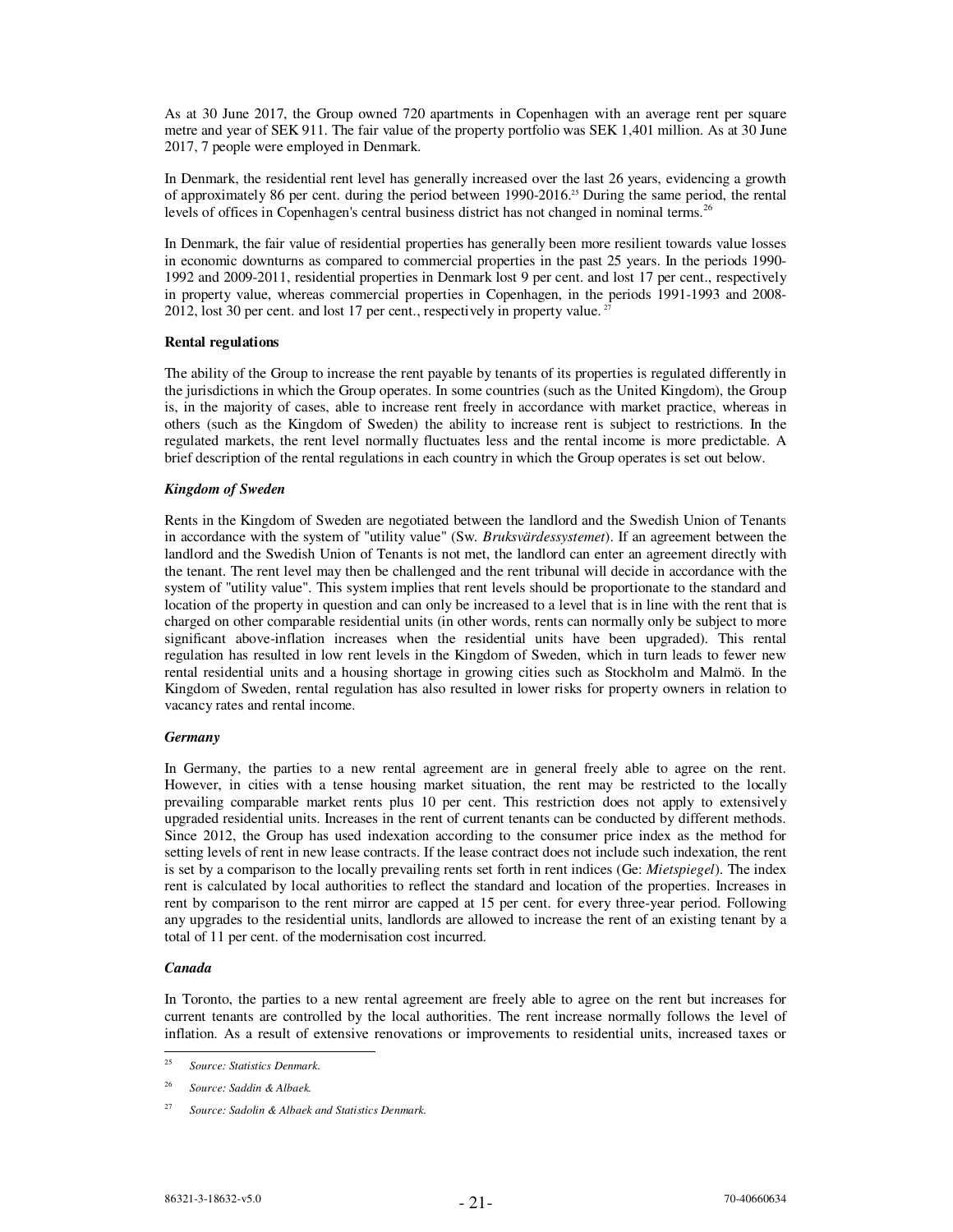tariffs on utility costs, landlords are allowed to increase the rent of an existing rent contract by up to 9 per cent. over a period of three years.

In Montreal, the parties to a new rental agreement are freely able to agree on the rent but the new tenants are entitled to a court assessment of the rent. Landlords are allowed to increase the rent of an existing tenant when the landlord's costs increase and costs incurred for upgrades can to some extent be passed on to the tenants.

## *United Kingdom*

In the United Kingdom, rental regulations are in place only for tenancies that were granted prior to 1988. Such tenancies comprise 2 per cent. of the Group's portfolio as at 30 June 2017. The most common residential lease contract in England is an assured shorthold tenancy with an average duration of 12 months. Parties to such contract are freely able to renew the contract at market rent after expiry. Because of the high fluctuation and short duration of the lease contracts, the rent levels are usually close to market rents. By upgrading the residential units and the common areas, landlords are able to increase rents above the market rent.

#### *France*

In France, new leases can be set with a free rent level only if one of the following conditions is fulfilled: (i) first letting of the residential unit, (ii) the residential unit has been vacant for the past eighteen months, (iii) the residential unit has been renovated within the last six months with a total cost of works that exceeds the previous annual rent. Current leases can be renegotiated after six years of tenancy only if the rent level is significantly below the market rent. In that case, the landlord can increase the rent based on one of the following methods: (i) 50 per cent. of the difference between the locally prevailing rents observed in the neighbourhood (Fr: *Loyer de reference*) and the current rent at the renewal date, or (ii) 15 per cent. of the improvement works (including value added tax) performed in the common or private areas during the lease period and if the total costs of those works exceed the previous annual rent. During the first six years of tenancy following the acquisition date for existing contracts, the annual rental increase cannot exceed the variation of the reference rent index (Fr: *L'Indice de Référence de Loyers*).

## *USA*

In the USA, the rental regulations vary significantly from city to city. In New York, rent systems comprise three types. Controlled rent exists when the landlord is generally not entitled to any significant increase of the rent level for existing tenants but can increase the rent when there is a change of tenant and the new tenant is not a lawful successor. The landlord can apply to a current tenant for an increased rent, but the tenant has the opportunity to challenge this request. Stabilised rent exists when the landlord can increase the rent annually according to a guideline which is approximately in line with the consumer price index. When there is a change in the tenant, the rent can be increased by at least 18.25 per cent. and the rent can further be increased by an additional sum not exceeding 20 per cent. of any improvement costs incurred. Free market rent exists when the rent is fixed according to the contract and upon renewal, the lease can be set freely at market rent.

In Boston, the rent level in current rental agreements is either free or income restricted. The parties to a new rental agreement for market rate apartments are freely able to agree on the rent. In income restricted units, rent level follows a local consumer price index determined by the local housing authority and is adjusted once a year for all income restricted units.

In Washington, rent control does not apply to buildings constructed after 1975. For buildings built before 1975, existing tenants are subject to a maximum increase of 2 per cent. plus the consumer price index. For vacant units, an automatic increase of 10 per cent. is allowed. Rent levels can be increased by up to 30 per cent. if a similar unit in the building exists with a rent level that high. Voluntary agreements allow for rent to be raised above rent control guidelines in exchange for negotiated capital improvements, services, repairs, and maintenance. This agreement requires approval by 70 per cent. of the residents occupying the property.

In Virginia there is no rent control. Rental levels can be raised to market upon expiration of the lease term, as long as notice of at least thirty days is given.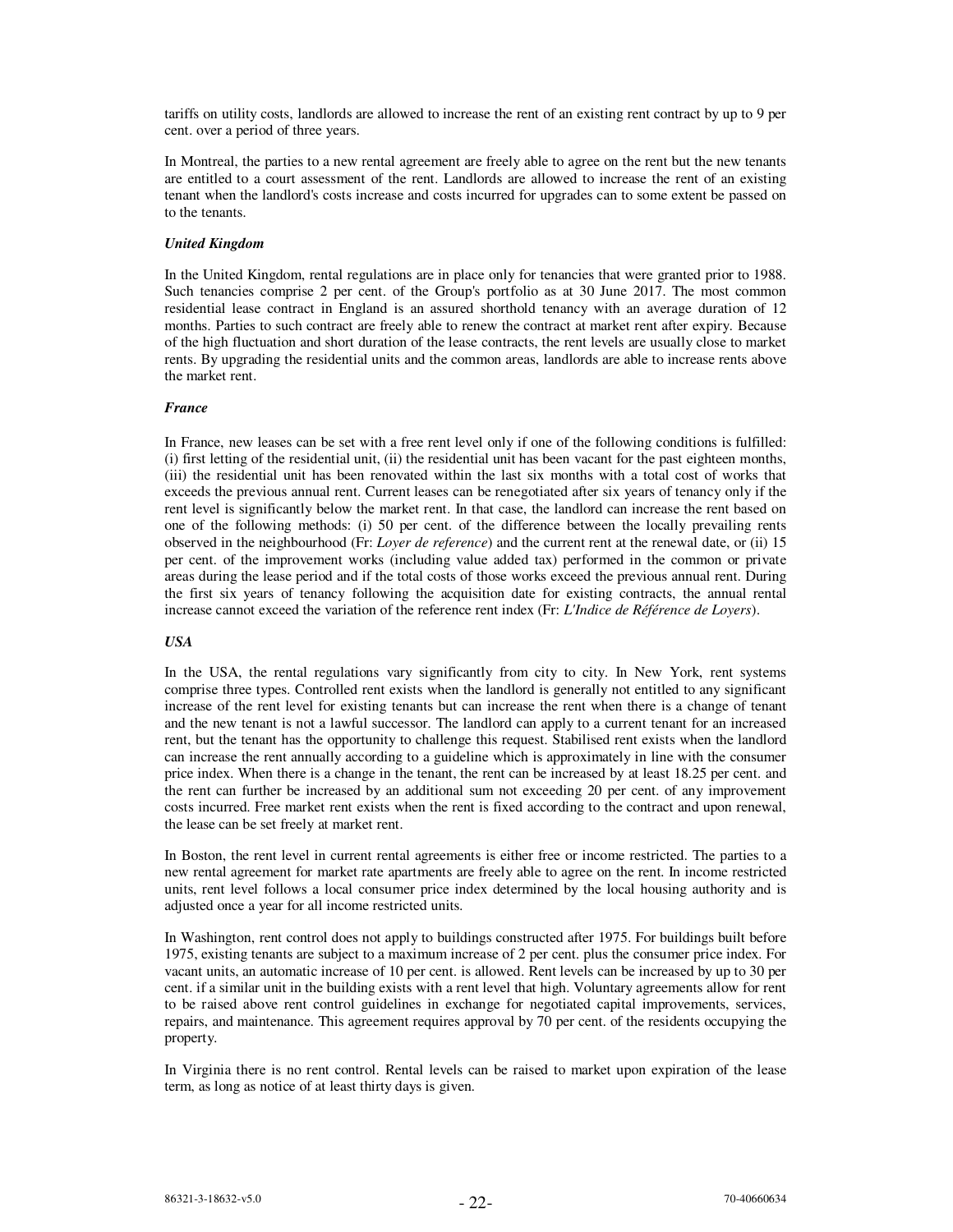#### *Denmark*

The rental system in Denmark can be divided into three main parts.

In the cost-based rent system, the rent is calculated as the sum of the operating costs plus an owner's yield in the range of 7 to 14 per cent. The owner's yield is based on either (i) the unadjusted property value as of 1 April 1973 or (ii) the construction costs if the property is constructed after 1 April 1973. On a yearly basis, the rent will fluctuate with the operating costs. If the cost increases from one year to another, this will be apportioned between the owner and the tenant through an increase in rent.

If an apartment is substantially improved, the landlord is allowed to change to the utility value rent system, where the rent levels reflect the utility value of the apartment. The rent level is determined by a comparison of similar properties in similar locations. Yearly rent increases are made by adjusting the lease agreements and connecting the rent to an index; normally the consumer price index NPI (Dk: *Nettoprisindeks*).

For buildings constructed after 1991 the new lease rent level is free. This includes conversion of commercial buildings as well as attic extensions. Yearly rent increases are made by adjusting the lease agreements and connecting the rent to an index; normally the consumer price index NPI (Dk: *Nettoprisindeks*).

### **Property management**

The Group's property management teams at a local level are dedicated to the management of properties in a given country. The Group's property management is organised into six units, one for each country in which the Group owns properties, except for Denmark which is a region managed by the Scandinavian unit. The Group manages each of the six units separately and dedicates a country manager to each unit. Each country manager is responsible for managing tenants, lettings, services, upgrades, projects, purchases and sales, property valuations, and monitoring compliance with regulatory and accounting requirements, including tax and value added tax returns. The country managers provide insight into the local requirements and market dynamics and aim to ensure profitability in their respective countries. The Group has dedicated administration teams responsible for the Group's overall activities which supports the units in their local operations.

## **Development projects**

The Group also seeks to enhance the value of its properties by carrying out projects that are designed to develop and upgrade its residential units and real estate properties. The Group's overarching project in this respect is the upgrading of its properties of all types (in particular the apartments, stairwells, entrances and gardens within those properties) to a "first class" standard. The concept is oriented towards upgrading vacant rental residential units to the standard of newly-built condominiums. The costs associated with these upgrades are, to a certain extent, recovered through increases to the rent payable for such properties. By upgrading only its vacant residential units, the Group ensures that its current tenants are not obliged to accept a higher standard and, respectively, higher rents. In 2016, the Group upgraded 3,930 residential units for a total investment of SEK 1 billion and upgraded the communal areas of some of its properties for a total investment of SEK 2 billion. The share of upgraded apartments represented 41 per cent. of the Group's total portfolio as at 31 December 2016 (compared to 36 per cent. as at 31 December 2015). The Group also invests significantly in development projects that seek to maximise the energy efficiency of its properties and in projects that convert commercial premises into residential units.

The Group commits to centralised and standardised purchasing of construction materials (so called "**StreamLine Production**"). This ensures consistency in terms of quality and provides opportunities for volume discounts. In 2014, the Group introduced a fully-developed support system which manages the logistics and the administration of its development projects. This system simplifies, among other things, the logistics and cost control processes associated with the projects. The Group continuously focuses on effective internal coordination in order to reduce both the time and the cost of its development projects.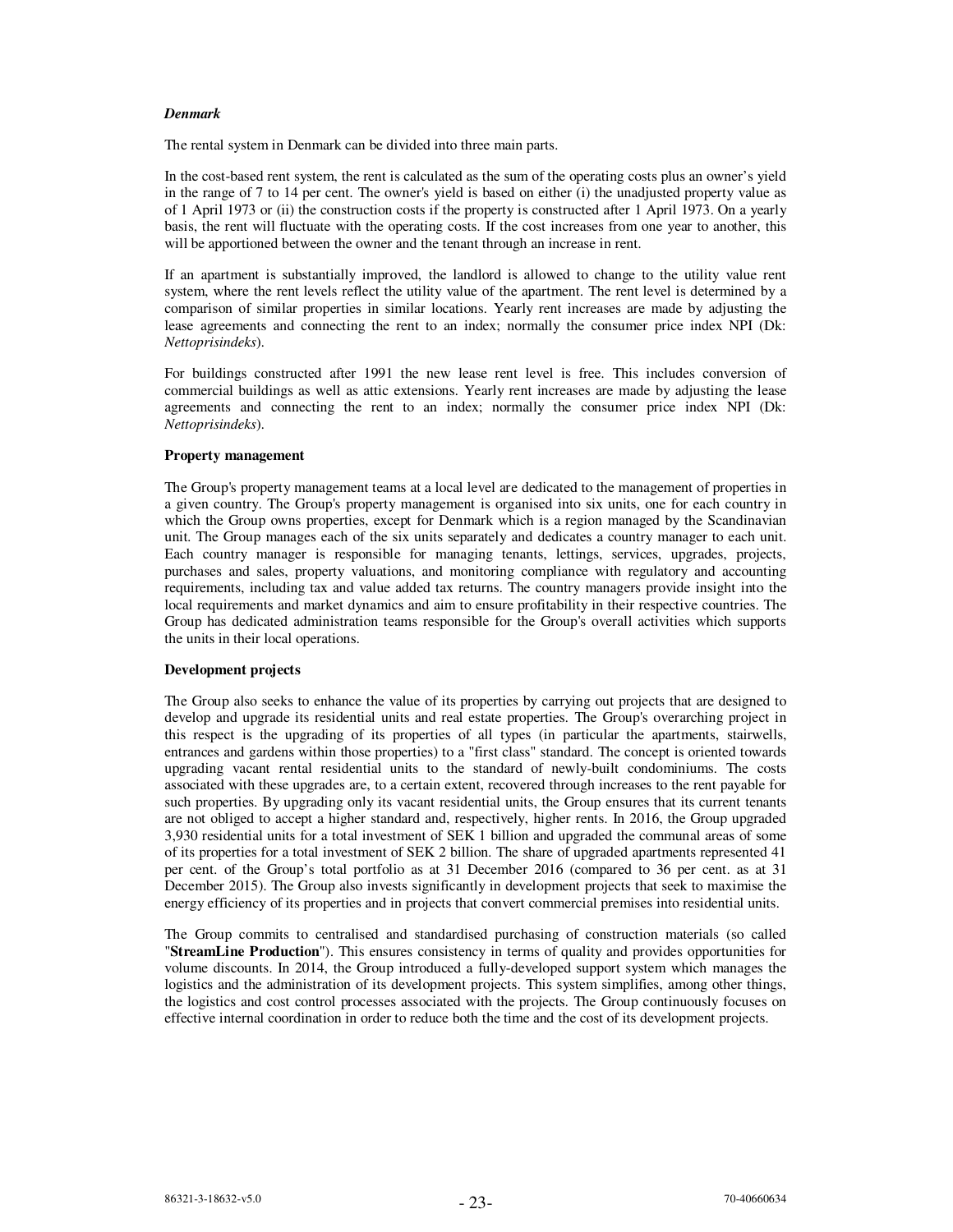#### **Finance**

The following table sets out the key figures in relation to the Group's consolidated equity and interestbearing liabilities as at 30 June 2017, 31 December 2016 and 31 December 2015:

|                                        | 30 June | 31 December |        |
|----------------------------------------|---------|-------------|--------|
|                                        | 2017    | 2016        | 2015   |
| Equity                                 |         |             |        |
|                                        | 44.565  | 40.937      | 30.667 |
|                                        | 47      | 46          | 41     |
| <b>Interest-bearing liabilities</b>    |         |             |        |
| Loan-to-value, secured loans, per cent | 20      | 24          | 36     |
|                                        | 42      | 43          | 48     |
|                                        | 2.1     | 1.9         | 1.6    |
|                                        | 3.8     | 4.5         | 3.0    |
|                                        | 5.1     | 4.5         | 4.3    |
|                                        | 5.2     | 5.0         | 5.7    |
|                                        |         |             |        |

1 "**Interest rate hedge total loans**" refers to volume weighted remaining term for interest rates on the Group's interest-bearing liabilities and derivatives on the balance sheet date. This measure is used to analyse the Group's financial risk. 2

 "**Capital tied up total loans**" refers to volume weighted remaining term of the Group's interest-bearing liabilities and derivatives on the balance sheet date. This measure is used to analyse the Group's financial risk.

Please see "*Description of alternative performance measures*" below for a further description of the method of calculating certain of the financial measures set out in the table above.

The current published financial policy of the Group is aimed at minimising the impact of a financial crisis on the Group and it sets a background objective that the Group should be able to withstand (i) a 25 per cent. drop in property values, (ii) an interest rate increase of 5 percentage points and (iii) fluctuations in foreign exchange rates. Pursuant to this policy, the Group aims to achieve the following targets: (a) a loan-to-value ratio of less than 50 per cent.; (b) a secured loan-to-value ratio of less than 25 per cent. from 1 October 2017; (c) an interest coverage ratio excluding realised value growth that exceeds 1.8 and (d) a liquidity reserve that amounts to at least SEK 3,000 million.

In addition, the Group aims to maintain more cash sources than cash uses. The Group defines "cash sources" as liquidity (available funds in the form of cash and unutilised and available credit facilities) plus profit before tax and revaluation plus signed property sales. As at 30 June 2017, liquidity totalled SEK 8,878 million, profit before tax and revaluation for the 12 months ending 30 June 2017 amounted to SEK 1,138 million and signed property sales at 30 June 2017 amounted to SEK 3,926 million: therefore, cash sources totalled SEK 13,942 million. The Group defines "cash uses" as up-started investments on its properties plus short-term loans plus signed property purchases. The Group estimates that the remaining payments due on its up-started investments as at 30 June 2017 are approximately SEK 500 million, short term loans as at 30 June 2017 amounted to SEK 6,504 million and signed property purchases as at 30 June 2017 amounted to SEK 2,623 million: therefore, cash uses totalled approximately SEK 9,627 million.

The Group's investments, operations and development projects are financed by a variety of sources. During 2016, the Group's profit for the year was SEK 10,362 million and the Group increased its consolidated equity by SEK 10,270 million, which amounted to SEK 40,937 million as at 31 December 2016 (as compared to SEK 30,667 million as at 31 December 2015). The Group's equity to assets ratio was 46 per cent. as at 31 December 2016, as compared to 41 per cent. as at 31 December 2015. As at 30 June 2017, the Group's consolidated equity amounted to SEK 44,565 million, with the equity to assets ratio increasing to 47 per cent. In 2014, Akelius GmbH (a subsidiary of the Issuer) issued a hybrid bond in an aggregate principal amount of EUR 150 million, which was fully subscribed for by the Issuer's main shareholder, Akelius Apartments Ltd. In 2016, Akelius Berlin GmbH (a subsidiary of the Issuer) issued a hybrid bond in an aggregate principal amount of EUR 60 million, which was fully subscribed for by the Issuer's main shareholder, Akelius Apartments Ltd. As at 31 March 2017, these hybrids were classified as equity in the Group's consolidated financial statements and the respective obligations of Akelius GmbH and Akelius Berlin GmbH under such hybrid bonds were subordinated to all of Akelius GmbH's, Akelius Berlin GmbH's and the Issuer's existing and future obligations to its more senior creditors. On 21 April 2017, these hybrid bonds were redeemed (see "*Recent Developments*" below). The Issuer raised a total of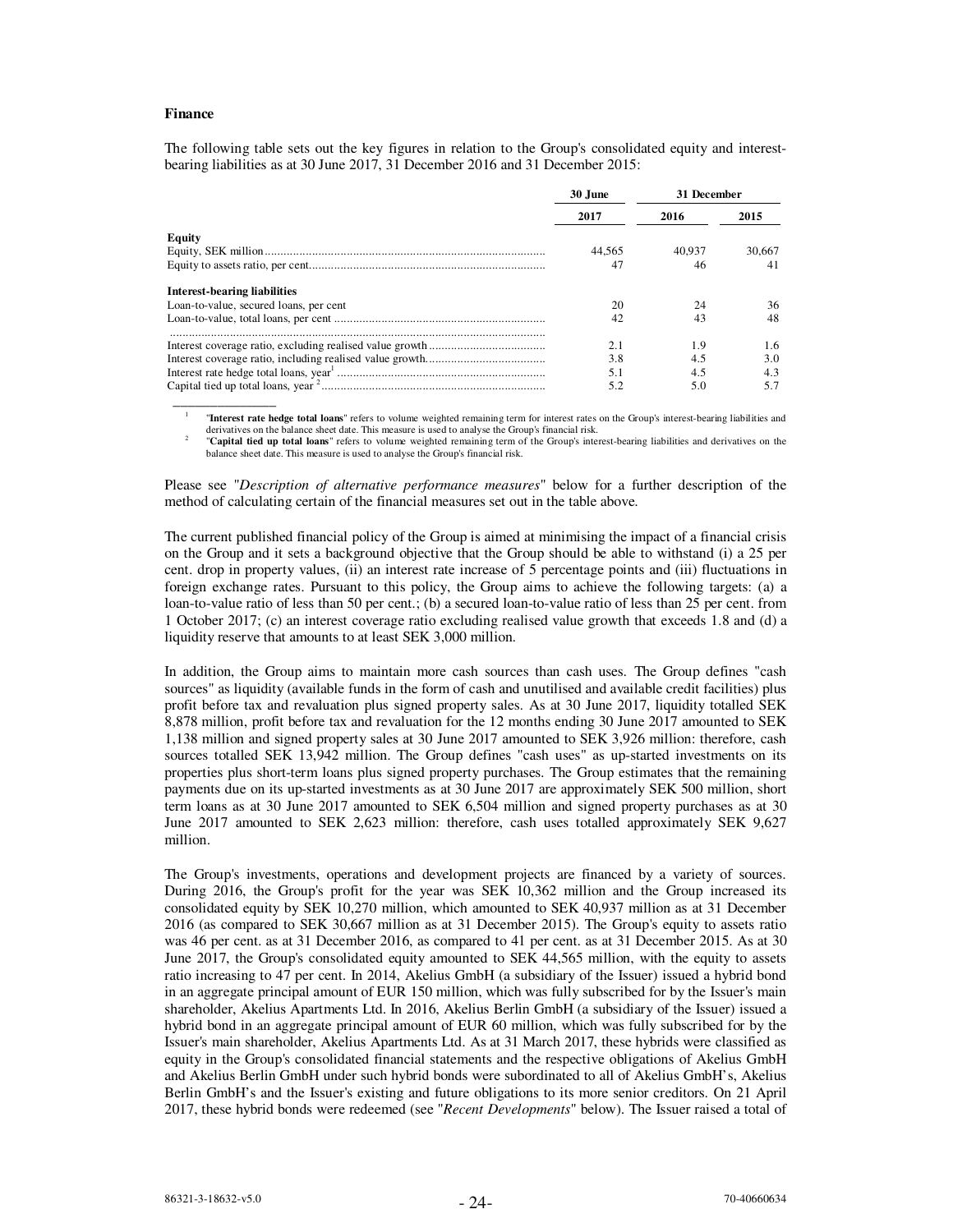SEK 6,020 million (gross proceeds) through the issue of 19 million preference shares in 2014 and 2015. The total voting power in the Issuer for the owners of preference shares is 0.06 per cent. of the total votes as a result.

The Group believes in diversification and has developed relationships with a number of credit institutions in the respective markets in which it operates. As at 30 June 2017, the Group had entered into financing arrangements with 34 banks across the Kingdom of Sweden, Germany, the United Kingdom, Canada, France and the USA. The Group uses its long-term debt to reduce refinancing and interest rate risk. The Issuer does not usually distribute dividends to its ordinary shareholders and regularly reinvests the Group's profits, thus effectively increasing the size of the Group's property portfolio without increasing the loan-to-value ratio. There are no mandatory rules on the Issuer distributing dividends to its preference shareholders and, while the Issuer does not maintain a prescriptive strategy in this respect, it does intend to defer the distribution of dividends when required in accordance with the Group's business strategy. During the first six months of 2017, the Issuer distributed dividends on its preference shares in an aggregate amount of SEK 188 million. The Group's secured loans amounted to SEK 19,183 million as at 30 June 2017, a decrease of SEK 2,299 million as compared to SEK 21,482 million as at 31 December 2016. The Group's secured loans amounted to SEK 27,126 million as at 31 December 2015. During the first six months of 2017, the Group's total borrowings increased by SEK 2,012 million to a total of SEK 40,107 million as compared to SEK 38,095 million as at 31 December 2016. The Group's total borrowing amounted to SEK 35,955 million as at 31 December 2015. During the six months ending 30 June 2017, the Group's total loan-to-value ratio decreased from 43 per cent. to 42 per cent. This follows on from decrease of the loan-to-value ratio from 48 per cent. to 43 per cent. during 2016, which is a reflection of the Group's strategy to maintain a strong financial position.

The Group's secured loan-to-value ratio was 20 per cent. as at 30 June 2017, a decrease from a secured loan-to-value ratio of 24 per cent. as at 31 December 2016 and 36 per cent. as at 31 December 2015. This is in line with the Group's ambition to maintain a low overall share of its secured lending. The Group's total loans were on average tied up for 5.2 years as at 30 June 2017, as compared to 5.0 years as at 31 December 2016 and 5.7 years as at 31 December 2015. As at 30 June 2017, the total loans of the Group carried an average interest rate of 2.65 per cent., as compared to 2.62 per cent as at 31 December 2016 and 3.44 per cent as at 31 December 2015. The average interest rate for new loans entered into during 2016 was 1.6 per cent. The average interest rate hedge for total loans was 5.1 years as at 30 June 2017, as compared to 4.5 years as at 31 December 2016 and 4.3 years as at 31 December 2015.

The Group's interest coverage ratio excluding realised value growth was 2.1 as at 30 June 2017, as compared to 1.9 as at 31 December 2016 and 1.6 as at 31 December 2015. These increases were principally as a result of decreases in the interest rates combined with increases in the Group's net operating income. The Group's interest coverage ratio including realised value growth was 3.8 as at 30 June 2017, as compared to 4.5 as at 31 December 2016. The decrease was principally a result of a lower realised value growth during the six months ending 30 June 2017 as compared to the full year 2016. The Group's interest coverage ratio including realised value growth was 3.0 as at 31 December 2015. The increase compared to 31 December 2016 was principally as a result of successful divestments of properties, decreases in the interest rates combined with increases in the Group's net operating income. As at 30 June 2017, available funds in the form of cash and unutilised and available credit facilities totalled SEK 8,878 million, as compared to SEK 6,996 million as at 31 December 2016 and SEK 7,704 million as at 31 December 2015. This increase was principally as a result of new issues of senior unsecured bonds and an increase in bank credit facilities.

As at the date of this Base Prospectus Supplement, the Issuer has issued five unsecured bonds that remain outstanding, one of SEK 1,350 million (maturing in March 2018), one of SEK 1,400 million (maturing in March 2019), one of EUR 300 million (maturing in September 2020), one of EUR 600 million (maturing in January 2022) and one of EUR 600 million (maturing in February 2025). The first two-mentioned bonds are listed on the regulated market of the NASDAQ OMX Stockholm AB and the three others are listed on the Main Securities Market of the Irish Stock Exchange.

#### **Recent developments**

The Group has signed an agreement to sell 61 properties, comprising 4,300 apartments in Helsingborg, Sweden. Completion of this sale will take place in September 2017. As of 30 June 2017, the disposal group consisted of assets of SEK 3,780 million. These consisted of SEK 3,775 million in investment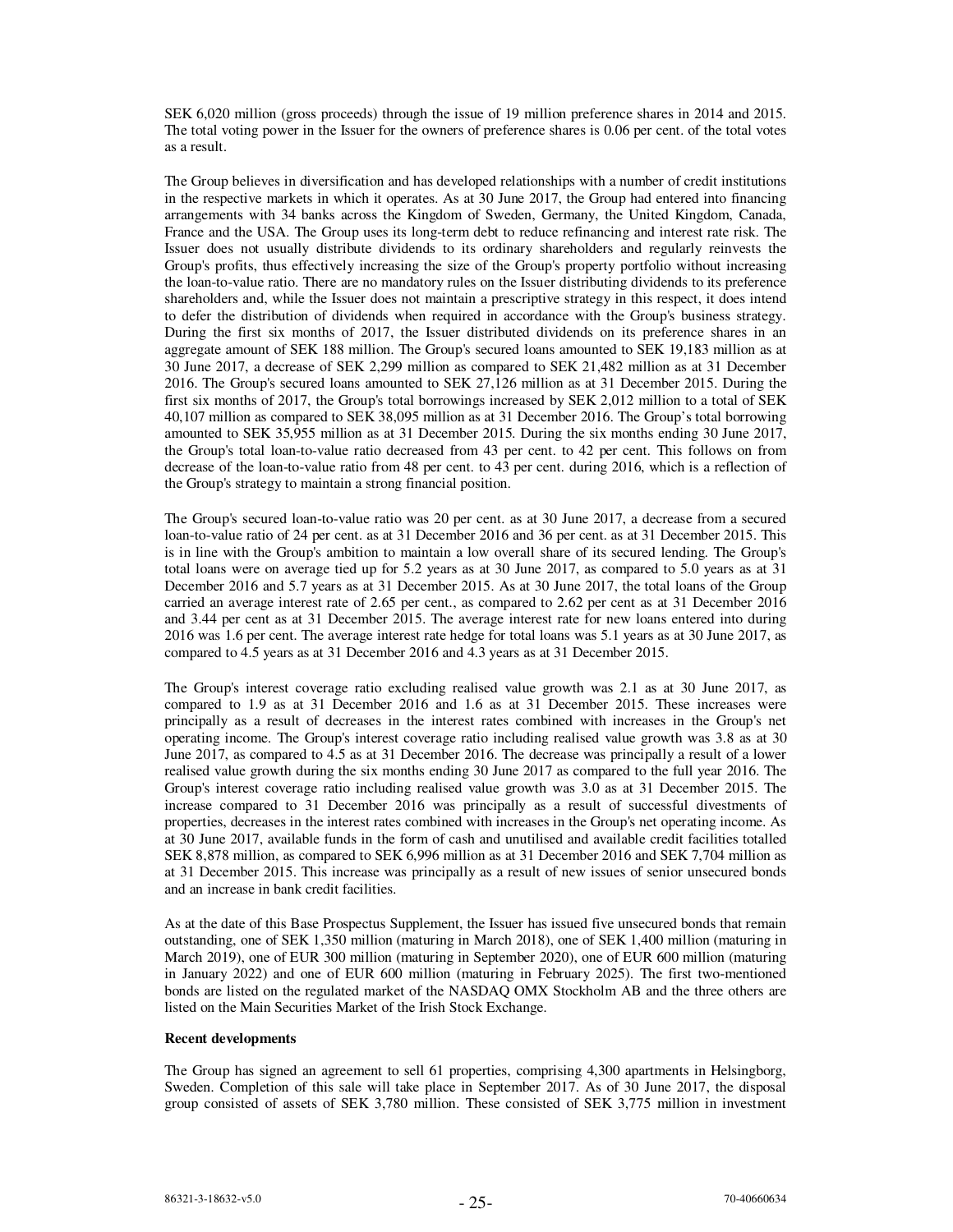properties and SEK 5 million in other assets. Liabilities amounted to SEK 562 million, consisting of a deferred tax liability of SEK 530 million and other liabilities of SEK 32 million.

After 30 June 2017, the Group acquired 128 apartments in Copenhagen, 168 apartments in Washington D.C., 211 apartments in London and 198 apartments in Toronto. The total price of these acquisitions was SEK 2.2 billion.

In April 2017, in accordance with the resolution of the Issuer's Annual General Meeting, the Issuer issued 134,810,000 ordinary shares in an amount of SEK 74.6 per share totalling SEK 10,057 million and the ordinary shares were subscribed for by the Issuer's existing ordinary shareholders (or a *pro rata* basis according to their current shareholding percentage). At the same time, the Issuer also paid a dividend on ordinary shares amounting to SEK 8,060 million. In addition, on the same date, the Issuer repurchased from Akelius Apartments Ltd. the EUR 150 million hybrid bond issued by Akelius GmbH and the EUR 60 million hybrid bond issued by Akelius Berlin GmbH. The hybrid bonds were accounted as equity as at 31 March 2017 for an amount of SEK 2,005 million. Based on this, the net effect of the ordinary share issue, dividend payment and hybrid repurchase is a reduction in the Group's consolidated equity of approximately SEK 8 million.

#### **Description of alternative performance measures**

This section provides further information relating to alternative performance measures ("**APMs**") for the purposes of the guidelines (the "**Guidelines**") published by the European Securities and Markets Authority ("**ESMA**"). Certain of the financial measures included in the "*Description of the Issuer and the Group*" above can be characterised as APMs and we set out below further clarifications as to the meaning of such measures (and any associated terms) and tables which illustrate the basis for their calculation and provide comparative data for such measures for previous financial periods.

#### *Definitions*

| "Available-for-sale investments"                              | Consists of highly liquid, fixed-income and money-market<br>investments, bonds and shares.                                                                                                                                                                                                                                          |
|---------------------------------------------------------------|-------------------------------------------------------------------------------------------------------------------------------------------------------------------------------------------------------------------------------------------------------------------------------------------------------------------------------------|
| "EBITDA"                                                      | Net operating income plus central administrative expenses, other<br>income and expenses with add back of depreciation and<br>impairment charges and operating exchange rate differences.                                                                                                                                            |
|                                                               | This measure is used to illustrate the Group's current cash flow<br>capacity from property management.                                                                                                                                                                                                                              |
| "Equity-to-assets ratio"                                      | The ratio of (i) total equity to (ii) total assets.                                                                                                                                                                                                                                                                                 |
|                                                               | This measure highlights the Group's financial stability.                                                                                                                                                                                                                                                                            |
| "Interest coverage ratio, including<br>realised value growth" | The ratio of (i) net operating income plus central administrative<br>expenses, other income and expenses (operating exchange rate<br>differences are excluded for the whole year 2016), other financial<br>income and expenses, realised value growth with add back of<br>depreciation and impairment charges to (ii) net interest. |
|                                                               | This measure is used to illustrate the Group's sensitivity to<br>interest rate changes.                                                                                                                                                                                                                                             |
| "Interest coverage ratio, excluding<br>realised value growth" | The ratio of (i) net operating income plus central administrative<br>expenses, other income and expenses (operating exchange rate<br>differences are excluded for the year 2016), other financial<br>income and expenses with add back of depreciation and<br>impairment charges to (ii) net interest.                              |
|                                                               | This measure is used to illustrate the Group's sensitivity to<br>interest rate changes.                                                                                                                                                                                                                                             |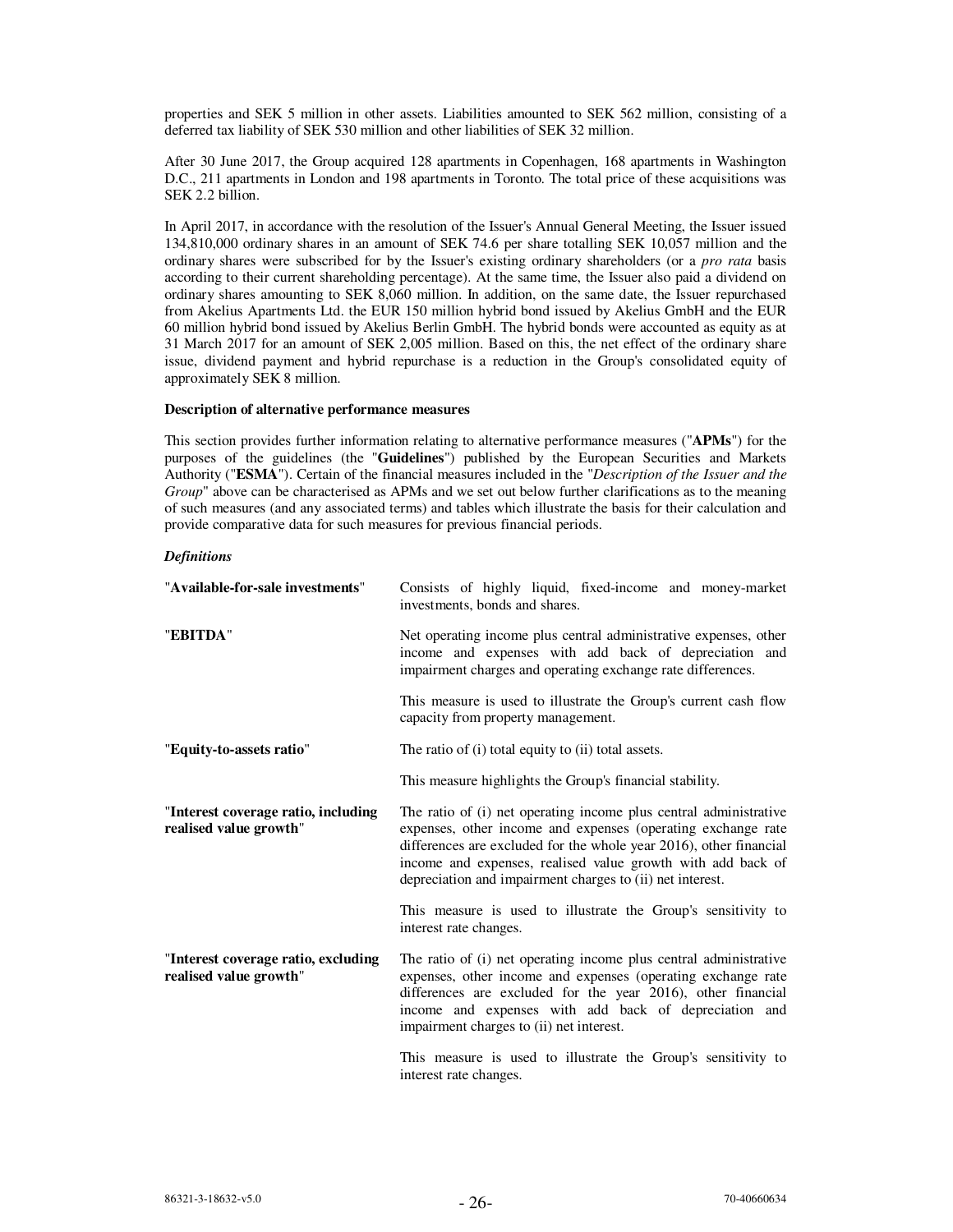| "Loan-to-value, total loans"                              | The result of the following calculation: (i) net debt <i>divided by</i> (ii)<br>total assets minus cash, pledged cash and liquid assets.                                                                                                    |
|-----------------------------------------------------------|---------------------------------------------------------------------------------------------------------------------------------------------------------------------------------------------------------------------------------------------|
|                                                           | This measure is used to illustrate the Group's financial risk.                                                                                                                                                                              |
| "Loan-to-value, secured loans"                            | The result of the following calculation: (i) net debt reduced by<br>unsecured interest bearing debt <i>divided by</i> (ii) total assets minus<br>cash, pledged cash and liquid assets.                                                      |
|                                                           | This measure is used to illustrate the Group's financial risk.                                                                                                                                                                              |
| "Net Debt"                                                | The result of the following calculation: (i) interest bearing debts<br>minus (ii) cash, pledged cash and liquid assets.                                                                                                                     |
|                                                           | This measure is used to illustrate the Group's financial risk.                                                                                                                                                                              |
| "Net operating income growth for<br>comparable portfolio" | The growth during the year of rental income less property costs<br>for the properties owned during the periods being compared. This<br>means that the properties acquired or sold during any of the<br>periods being compared are excluded. |
|                                                           | This measure is used to illustrate the growth of the Group's<br>ongoing earnings capacity from property management.                                                                                                                         |
|                                                           | Please see pages 12 to 13 above for a table indicating the basis<br>for calculating this measure.                                                                                                                                           |
| "Profit before tax and revaluation"                       | EBITDA less net interest expenses and less other financial<br>income and expenses.                                                                                                                                                          |
|                                                           | This measure is used to illustrate the Group's current cash flow<br>capacity from property management adjusted for interest charges.                                                                                                        |
| "Realised value growth"                                   | The proceeds from the sale of investment properties minus<br>acquisition costs, accumulated investments and costs of sale.                                                                                                                  |
|                                                           | This measure analyses the realised value growth of properties<br>sold.                                                                                                                                                                      |
| "Rental income growth for<br>comparable portfolio"        | The growth during the year of rental income for the properties<br>owned during the periods being compared. This means that the<br>properties acquired or sold during any of the periods being<br>compared are excluded.                     |
|                                                           | This measure is used to illustrate the growth of the Group's<br>ongoing turnover capacity from property management.                                                                                                                         |
|                                                           | Please see pages 12 to 13 above for a table indicating the basis<br>for calculating this measure.                                                                                                                                           |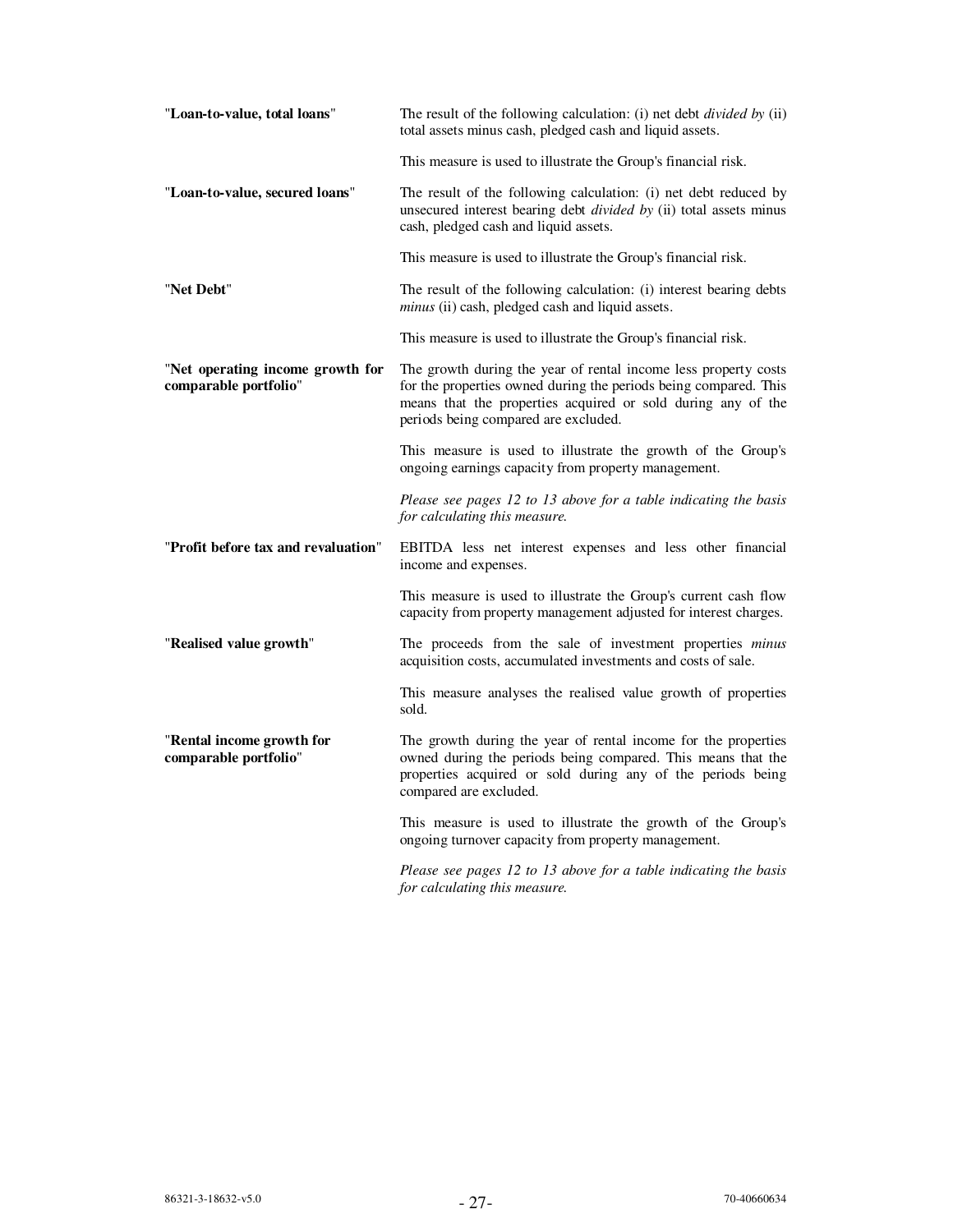## *Illustrative tables*

## *Realised value growth*

|                                     | January - June |          |          | January - December |        |          |
|-------------------------------------|----------------|----------|----------|--------------------|--------|----------|
|                                     | 2017           | 2016     | 2016     | 2015               | 2014   | 2013     |
|                                     | (SEK million)  |          |          |                    |        |          |
| Proceed from the sale of investment |                |          |          |                    |        |          |
|                                     | 3.120          | 3.626    | 9.061    | 5.755              | 1.084  | 1.801    |
|                                     | $-37$          | $-57$    | $-109$   | $-121$             | $-20$  | $-36$    |
|                                     | $-1.630$       | $-2.033$ | $-4.775$ | $-3.126$           | -666   | $-1,248$ |
| Accumulated property investments    | $-533$         | $-727$   | $-1.301$ | -696               | $-207$ | $-182$   |
|                                     | 920            | 809      | 2.876    | 1,812              | 191    | 335      |

## *Interest coverage ratio*

|                                     | January - June |            |          | January – December |          |          |  |  |
|-------------------------------------|----------------|------------|----------|--------------------|----------|----------|--|--|
|                                     | 2017           | 2016       | 2016     | 2015               | 2014     | 2013     |  |  |
|                                     | (SEK million)  |            |          |                    |          |          |  |  |
|                                     | 1.170          | 1,144      | 2.311    | 2,175              | 1,882    | 1,579    |  |  |
|                                     | -86            | $-62$      | $-134$   | $-112$             | -54      | $-54$    |  |  |
| Other income and expenses           | 6              | $\left($   | 16       | $-1$               |          | -49      |  |  |
| Less depreciation and impairment    | 10             |            | 15       | 10                 | 8        | 32       |  |  |
|                                     | 1,100          | 1,089      | 2,208    | 2,072              | 1,841    | 1,507    |  |  |
|                                     | $-523$         | -616       | $-1,135$ | $-1,273$           | $-1.184$ | $-1,195$ |  |  |
| Other financial income and expenses | $-21$          | $-19$      | $-33$    | $-31$              | $-39$    | $-54$    |  |  |
| Profit before tax and revaluation   | 556            | 454        | 1,040    | 768                | 618      | 258      |  |  |
|                                     | 920            | 809        | 2.876    | 1.812              | 191      | 335      |  |  |
| Interest coverage ratio including   |                |            |          |                    |          |          |  |  |
|                                     | 3.8            | <b>3.0</b> | 4.5      | 3.03               | 1.68     | 1.49     |  |  |
| Interest coverage ratio excluding   |                |            |          |                    |          |          |  |  |
|                                     | 2.1            | 1.7        | 1.9      | 1.60               | 1.52     | 1.21     |  |  |

## *Total assets minus cash, pledged cash and liquid assets*

|                                       | 30 June       |         |        | 31 December |        |        |  |  |
|---------------------------------------|---------------|---------|--------|-------------|--------|--------|--|--|
|                                       | 2017          | 2016    | 2016   | 2015        | 2014   | 2013   |  |  |
|                                       | (SEK million) |         |        |             |        |        |  |  |
|                                       | 95.141        | 81,078  | 88.438 | 74.024      | 58,789 | 45.692 |  |  |
|                                       | -74           | $-1.55$ | $-137$ | $-238$      | $-278$ | -59    |  |  |
|                                       | $-4.5$        | $-129$  | $-16$  | $-358$      | $-108$ | $-116$ |  |  |
| Total assets minus cash, pledged cash | 95,022        | 80.794  | 88.285 | 73.428      | 58,403 | 45.517 |  |  |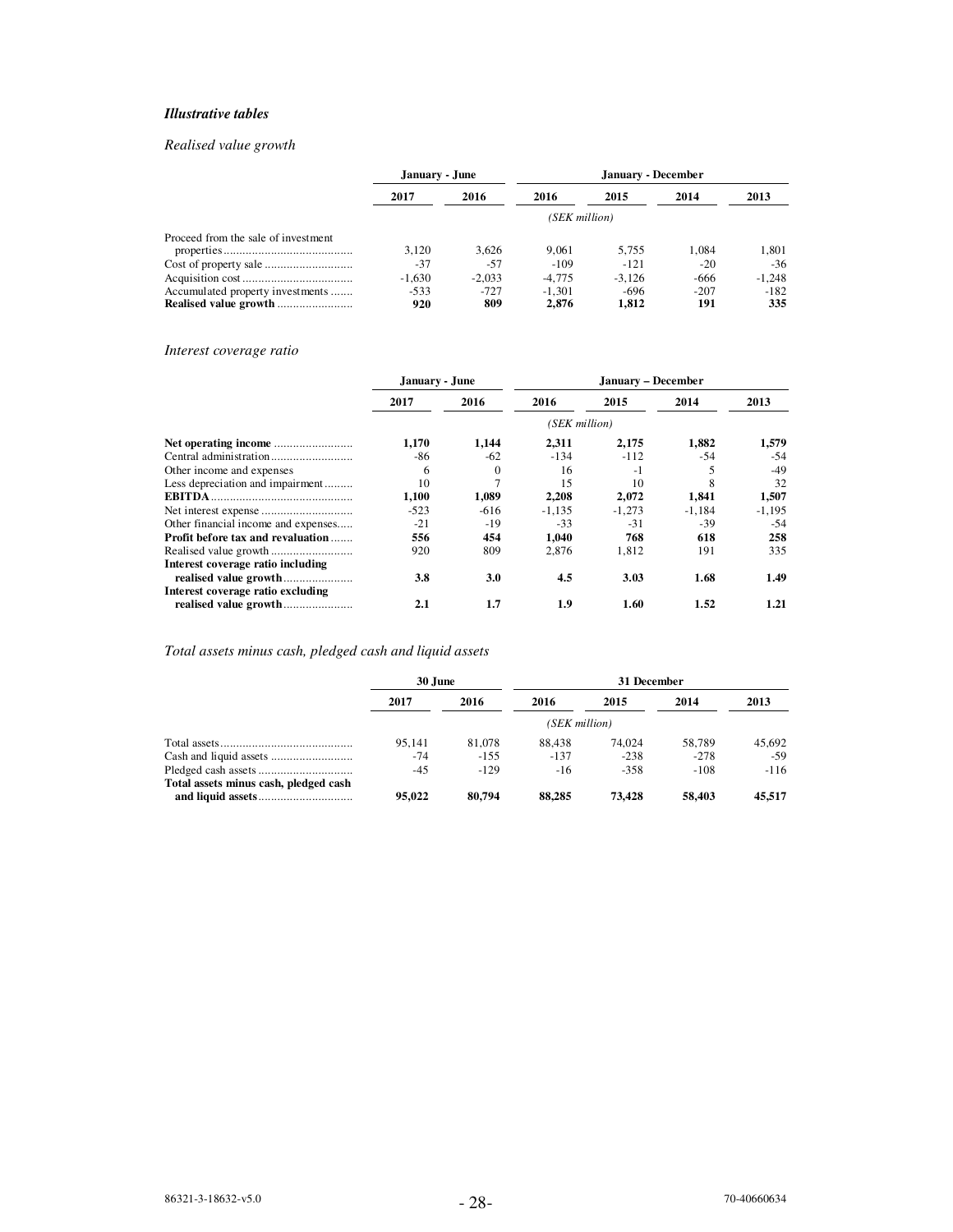#### *Loan to value*

|                                       | 30 June       |           |           | 31 December |          |          |  |  |  |
|---------------------------------------|---------------|-----------|-----------|-------------|----------|----------|--|--|--|
|                                       | 2017          | 2016      | 2016      | 2015        | 2014     | 2013     |  |  |  |
|                                       | (SEK million) |           |           |             |          |          |  |  |  |
| Total interest bearing liabilities    | 40.107        | 37.937    | 38,095    | 35.955      | 30.336   | 25,520   |  |  |  |
|                                       | $-74$         | $-155$    | $-137$    | $-238$      | $-278$   | -59      |  |  |  |
|                                       | $-45$         | $-129$    | $-16$     | $-358$      | $-108$   | $-116$   |  |  |  |
|                                       | 39,988        | 37,653    | 37,942    | 35,359      | 29,950   | 25,345   |  |  |  |
| Loan to value                         |               |           |           |             |          |          |  |  |  |
|                                       | 39,988        | 37,653    | 37,942    | 35,359      | 29,950   | 25,345   |  |  |  |
| Total assets minus cash, pledged cash |               |           |           |             |          |          |  |  |  |
|                                       | 95.022        | 80.794    | 88,285    | 73.428      | 58,403   | 45,517   |  |  |  |
| Loan to value, total loans            | 42%           | 47%       | 43%       | 48%         | 51%      | 56%      |  |  |  |
|                                       | 39,988        | 37,653    | 37,942    | 35,359      | 29,950   | 25,345   |  |  |  |
|                                       | $-20.924$     | $-10,596$ | $-16,613$ | $-8,829$    | $-2,670$ | $-3,049$ |  |  |  |
| Secured debt excl cash and pledged    |               |           |           |             |          |          |  |  |  |
|                                       | 19,064        | 27,057    | 21,329    | 26,530      | 27,280   | 22,296   |  |  |  |
| Total assets minus cash, pledged cash |               |           |           |             |          |          |  |  |  |
|                                       | 95,022        | 80.794    | 88,285    | 73.428      | 58,403   | 45,517   |  |  |  |
| Loan to value, secured loans          | $20\%$        | 33%       | 24%       | $36\%$      | 47%      | 49%      |  |  |  |

*Adjusted Profit Before Taxes* 

|                                                                        | July 2016-June 2017 | Jan-Dec 2016 |  |  |
|------------------------------------------------------------------------|---------------------|--------------|--|--|
|                                                                        | (SEK million)       |              |  |  |
|                                                                        | 13.869              | 13.320       |  |  |
|                                                                        |                     | 14           |  |  |
| Impairments                                                            |                     | $\theta$     |  |  |
|                                                                        | 75                  | 109          |  |  |
|                                                                        | 1.043               | 1.138        |  |  |
|                                                                        | $-11.817$           | $-11,779$    |  |  |
| Exchange rate differences that are included in the profit before taxes | $-14$               | $-12$        |  |  |
|                                                                        | $-165$              | 322          |  |  |
|                                                                        |                     |              |  |  |
|                                                                        | 3.008               | 3,112        |  |  |
|                                                                        | 1.043               | 1.138        |  |  |
|                                                                        | 2.88                | 2.73         |  |  |

#### **Credit rating**

The long-term obligations of the Issuer are rated BBB- by Standard & Poor's Credit Market Services Europe Limited ("**S&P**"). S&P is established in the European Union and registered under Regulation (EC) No 1060/2009, as amended.

#### **Board of Directors, management and auditors**

The business address for all members of the Board and the management of the Issuer is: Akelius Residential Property AB, Svärdvägen 3A, P.O. Box 104, SE-182 12 Danderyd, Kingdom of Sweden. The Board currently consists of five members. The Board has also established, among others, a business committee, a finance committee and an audit committee. The role of the business committee is to approve property transactions not exceeding SEK 200 million and the role of the finance committee is to approve financial decisions not exceeding SEK 1,000 million. The obligations of the audit committee to monitor the Issuer's financial reporting are required by law. The Issuer's internal auditor, appointed by the Board, has a broad role in overseeing and auditing the Group's work streams, its development projects, IT, information security, accounting procedures and accounting systems. Information on the members of the Board and the management, including significant assignments outside the Issuer which are relevant for the Issuer, is set out below.

#### **Board of Directors**

#### *Leif Norburg, chairman of the Board*

Leif Norburg is currently chairman of the Board of Directors of Akelius Apartments Ltd, Arbetshälsa Gruppen Sverige AB, Kungsporten Utveckling AB, Kungsporten Trygghetsboende AB, Påverka Nu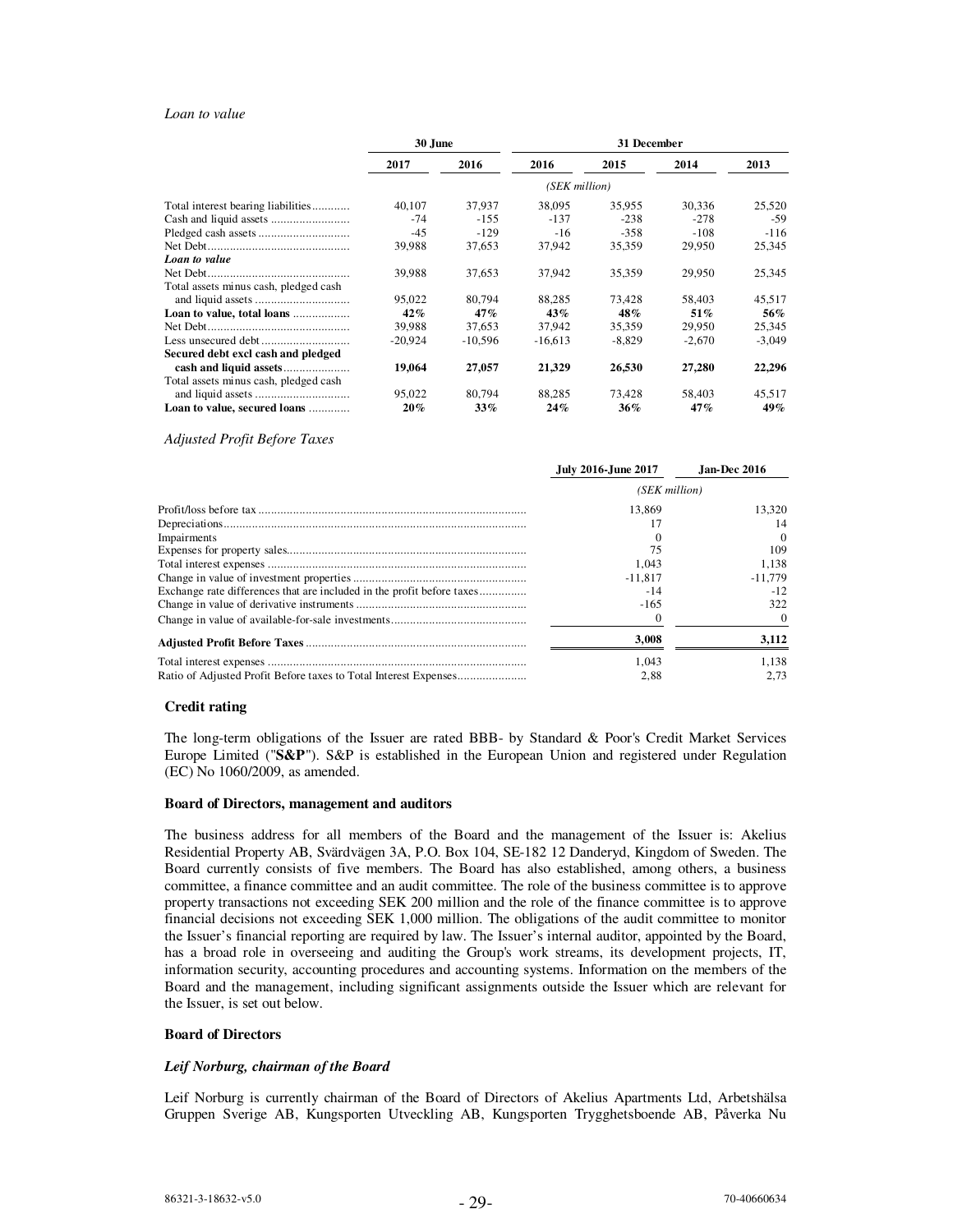Sverige AB and Stiftelsen Nyström & Norburg i Gnosjö. Leif Norburg is a member of the Board of Directors, owner and managing director of Lunor Konsult AB and deputy member of the Board of Directors of Arbetshälsa i Sverige AB and Peter Norburg Förvaltning AB.

## *Pål Ahlsén, member of the Board*

Pål Ahlsén is chief executive officer of the Issuer. Pål Ahlsén also is the chairman of the Board of Directors of Akelius Lägenheter Aktiebolag, Akelius Fastigheter i Haninge AB and Akelius France Holding. Pål Ahlsén also is a member or the Board of Directors of Akelius US LLC, Akelius Real Estate Management LLC and Akelius Systems AB. Pål Ahlsén is also a deputy member of the Board of Directors of Tobias Frick Fastighet AB.

### *Igor Rogulj, member of the Board*

Igor Rogulj is currently a council member of Akelius Foundation, member of the Board of Directors of Akelius Apartments Ltd, Torpet Sweden Ltd and Xange Holding Ltd as well as a partner in Vukovic+Rogulj Gesellschaft von Architekten mbH.

## *Anders Lindskog, member of the Board*

Anders Lindskog is currently working as Project Manager at Frank Projektpartner AB and is a board member of Anders Lindskog ByggKonsult AB.

## *Lars Åhrman*

Lars Åhrman is the owner and managing director of Åhrman Consulting AB. Lars Åhrman is also chairman of the Board of Directors of Anna Ahrenbergs foundation, Karin and John Drumms foundation, Signhild Ekmans foundation, Ernst Wallins foundation, Eleonore Dicksons foundation and Karin Karlings Scholarship foundation. Lars Åhrman is member of the Board of Directors of Douglas and Caroline Kennedys foundation, Emil and Maria Palms foundation, Per-Olof Ahls foundation and John and Britt Wennerströms foundation and deputy member of the Board of Directors of Foundation for Stroke Research.

## **Management**

## *Pål Ahlsén, managing director and president of the Group*

Pål Ahlsén is chief executive officer of the Issuer. Pål Ahlsén also is the chairman of the Board of Directors of Akelius Lägenheter Aktiebolag, Akelius Fastigheter i Haninge AB and Akelius France Holding. Pål Ahlsén also is a member or the Board of Directors of Akelius US LLC, Akelius Real Estate Management LLC and Akelius Systems AB. Pål Ahlsén is also a deputy member of the Board of Directors of Tobias Frick Fastighet AB.

## *Leiv Synnes, chief financial officer*

Leiv Synnes is currently a member and/or chairman of the Board of the Directors of the majority of the subsidiaries of the Issuer and a member of the Board of Directors and chairman of both Akelius Systems AB and Akelius Språkkurs AB.

## *Lars Lindfors, Group Vice President*

Lars Lindfors is responsible for Personnel and Education and is the Group manager for the following departments: Customer Services, Architectural Design, Business and Property, Procurement, Logistics, and Construction. Lars Lindfors is a member of the Board of Directors in all Swedish and Danish Akelius-companies and in Akelius Språkkurs AB.

## *Andreas Wallén, head of the Group's IT and Administration*

Andreas Wallén does not hold any significant assignments outside of the Issuer which are relevant for the Issuer.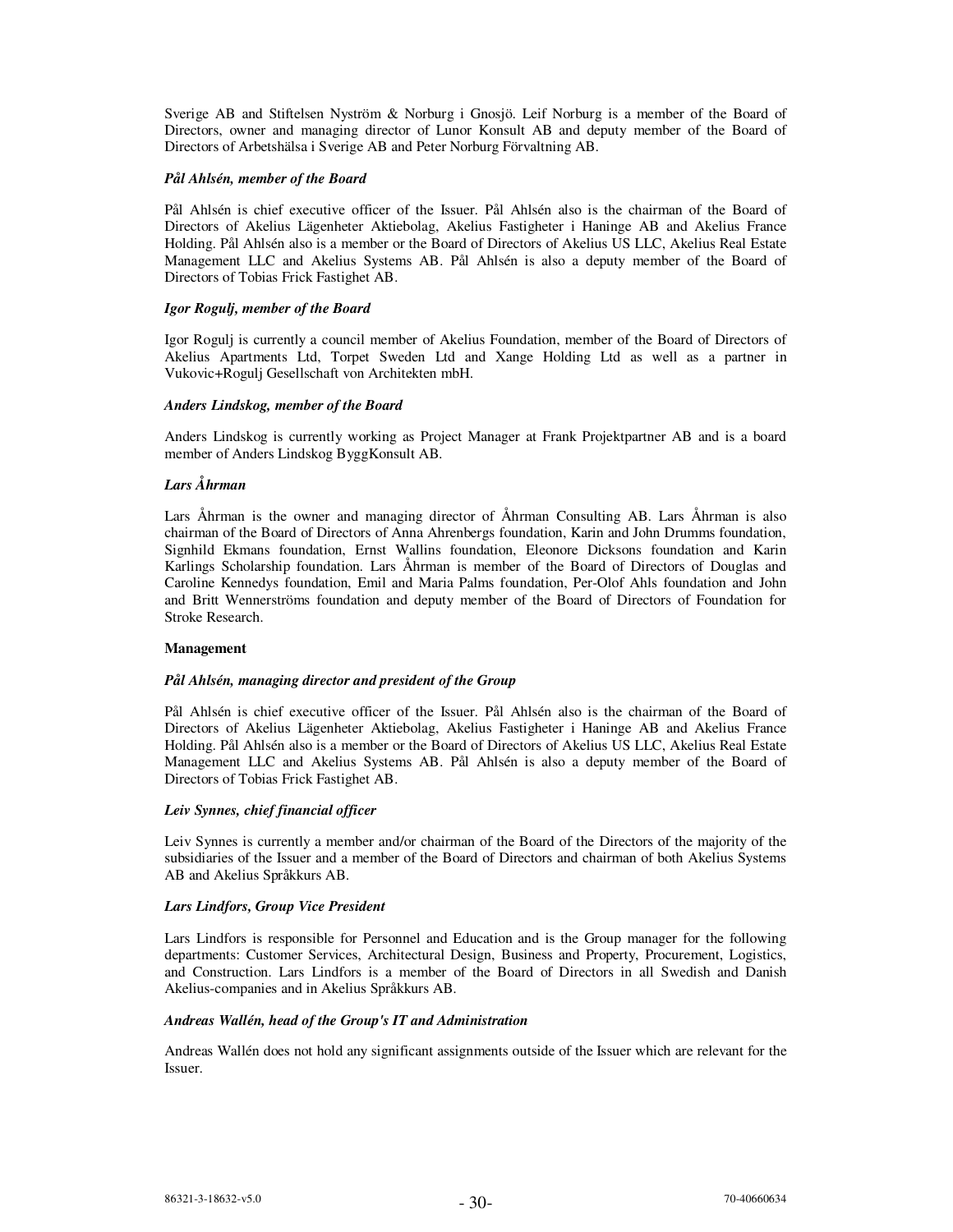#### *Pär Hakeman, head of operations Germany*

Pär Hakeman is currently a member of the Board of Directors of Akelius GmbH and all its German subsidiaries.

### *Peter Ullmark, head of operations Scandinavia*

Peter Ullmark is currently the managing director of Akelius Lägenheter AB, Akelius Holding Bolig Aps and all its Danish subsidiaries.

### *Ralf Spann, head of operations USA*

Ralf Spann is currently the managing director in all Akelius US subsidiaries of the Issuer. Ralf is also Vice President for all German Akelius entities.

#### *Shelly Lee, head of operations Canada*

Shelly Lee is currently a member of the Board of Directors of Akelius Real Estate Management Ltd and all its Canadian subsidiaries.

### *Andrew Speller, head of operations the United Kingdom*

Andrew Speller is currently a member of the Board of Directors of Akelius Residential Ltd and all its English subsidiaries.

### *Bertrand Lahitte, head of operations France*

Bertrand Lahitte is currently a member of the Board of Directors of Akelius France Management SAS and all French property subsidiaries.

#### **Conflicts of interests**

To the Issuer's knowledge, there are no potential conflicts of interest between any duties owed to the Issuer by the members of the Board or the management of the Issuer and their private interests and/or other duties.

Although the Issuer is not currently aware of any potential conflicts of interest, it cannot be excluded that conflicts of interest may come to arise between companies in which members of the Board and members of the management have duties, as described above, and the Issuer.

## **Auditors**

The Issuer's auditor, Öhrlings PricewaterhouseCoopers AB, was reappointed at the annual general meeting held on 11 April 2017. The current auditor-in-charge is Helena Ehrenborg who was appointed on 11 April 2017 and replaced the previous auditor-in-charge Stina Carlson. Helena Ehrenborg and Stina Carlson are members of the institute for the accountancy profession in the Kingdom of Sweden - FAR *(*Sw: *Föreningen Auktoriserade Revisorer*). The business address for Helena Ehrenborg is Öhrlings PricewaterhouseCoopers AB, Torsgatan 21, SE-113 97 Stockholm, Kingdom of Sweden.

Unless otherwise explicitly stated, no information contained in this Base Prospectus Supplement has been audited or reviewed by the Issuer's auditors.

#### **Financial interests**

Several members of the Board and management of the Issuer have a financial interest in the Issuer through their holdings of preference shares in the Issuer."